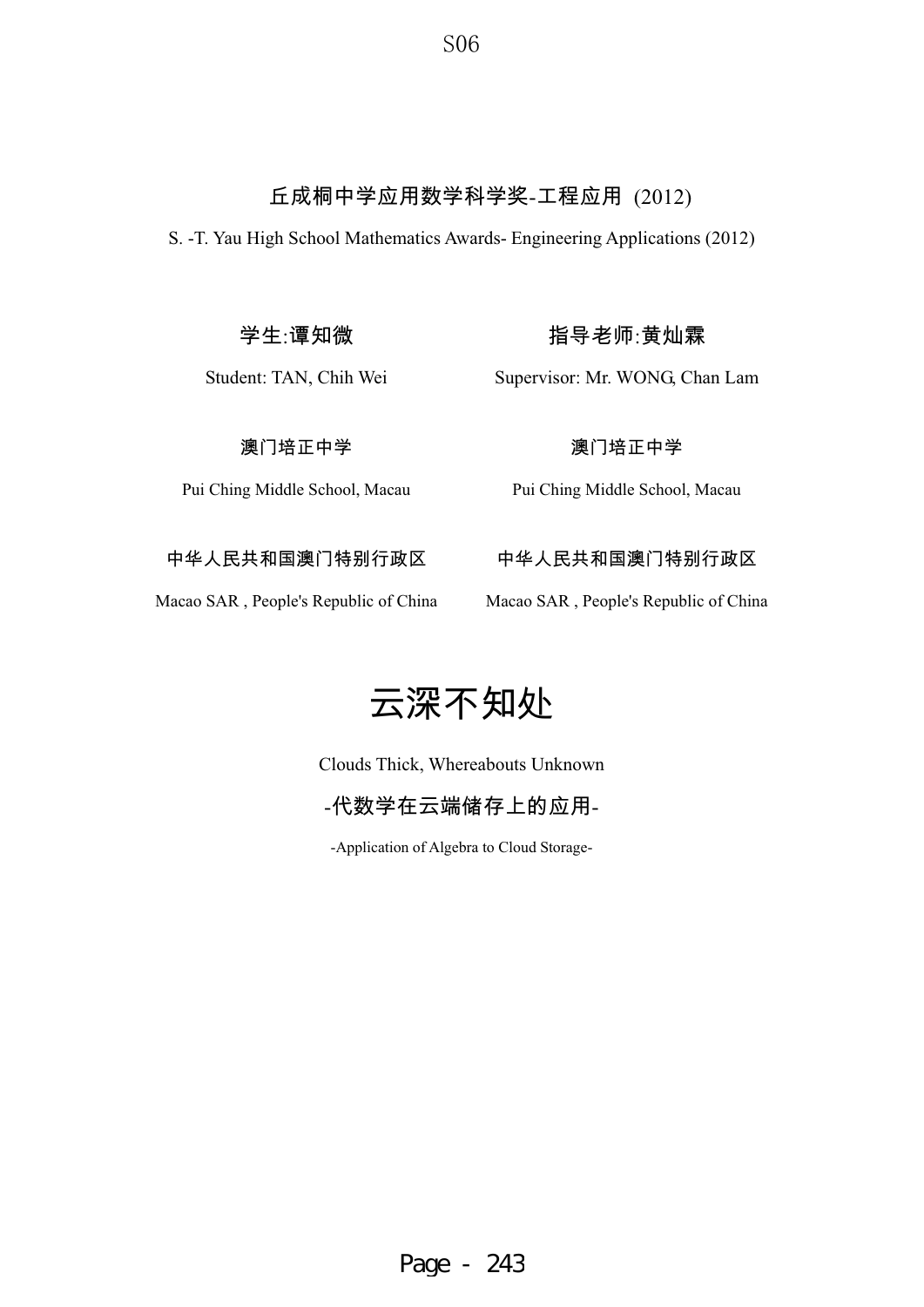Clouds Thick, Whereabouts Unknown -Application of Algebra to Cloud Storage-*Summary*

This project aims on the research of application of algebra to cloud computing.

First of all, we associate every two bits of a file with a quadratic function, then by making use of the mathematical theory "three distinct points on the plane can uniquely determine a quadratic function", we are able to design a distributive storage scheme which enable us to divide a particular file into  $n \geq 3$  other different container files separately. In reverse, if we want to recover the original file, we could finish the procedure conveniently by just making use of any three different container files.

On the other hand, the employment of the technique of permutations could allow us to encrypt the container files according to their layers as well as the entries within the layers. Therefore the security level of this technique could be greatly improved. What's more, we could apply the Ruffini Theorem which could help in deciding the greatest value of the period (or order) of permutations. Therefore it would benefit not only the process of implementation, but could also maintain a high level of security.

In practice, we have developed a C program to implement the proposed algorithm. It allows the program to generate the container files and recover the original files swiftly, and the sizes of the resulted container files are even reaching up to 68% of that of the original file after compression. Therefore with no doubt it would benefit on the speed of transfer of the container files via internet. In addition, we could associate a pair of bits with the other quadratic functions or even non-polynomial functions in order to make the encryption more complex and harder to be broken. What's more, since the distributive storage and encryption algorithms are highly parallel, we could develop a parallel version of the C program for speedy implementation.

The cloud computing system, with its original exquisite design as well as simple and easy implementation character which shows the practical value of the program, we believe that it would be a satisfying and user-friendly technology for the modern society.

Last but not least, on both theoretical and practical level, this newly developed program, with its propound sights on modern data storage, should worth more space for further advance studies and development in future.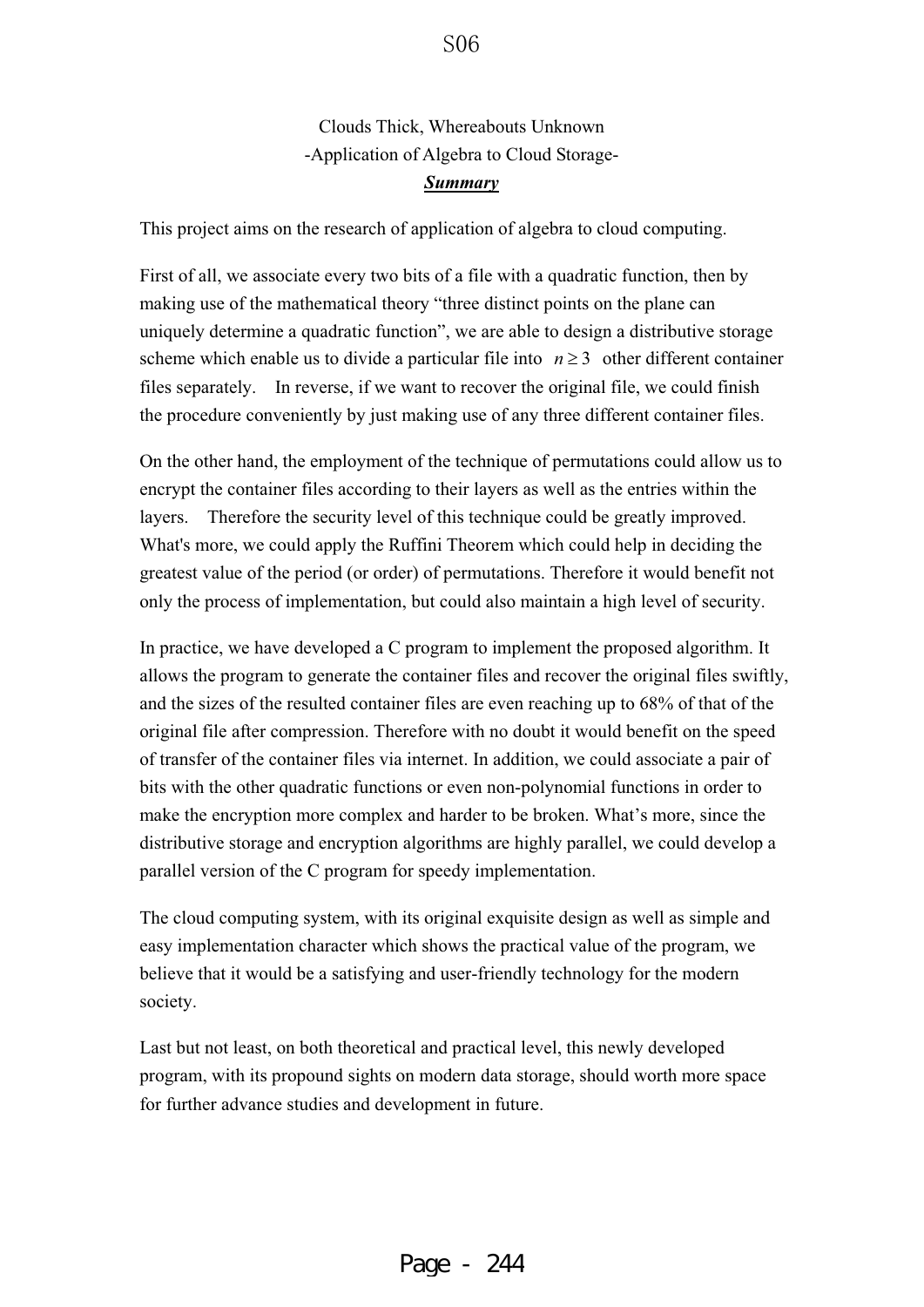S<sub>06</sub>

# 云深不知处

-代数学在云端储存上的应用-

#### 摘要

本项目主要是代数学原理在云端计算上应用的研究。

首先,我们将档案的每两个位元(bit)对应一元二次函数,然后利用"三个不 同点确定唯一的一元二次函数"这一数学原理来设计分散储存技术。此技术 可以将一个档案分散储存在n≥3个彼此相异的容器档;如果要回复原档, 则只需要同时使用任何三个不同的容器文件就能完成任务。

另一方面,我们亦会应用置换函数,设计出各个容器档的分层加密及层内 的数字加密算法.藉此大大提高此储存技术的安全等级。我们还可以应用 Ruffini 定理来得到最大循环周期的置换函数,这样既能方便云端存储的编 程和实践,亦能确保加密方法的高度安全性。

在技术实践方面,我们运用 C 语言来编写其加密分散储存系统的软件部分。 此程序不但能迅速产生容器档及还原与其对应的原档,而且只要容器档经 过压缩后,其大小甚至可以低至原档大小的 68%,这样便能更有利于容器 档在互联网上的往来传送。除此之外,我们还可以更进一步,让每两个位 元能对应到其他的一元二次函数,甚至非多项式函数,使原来的分散储存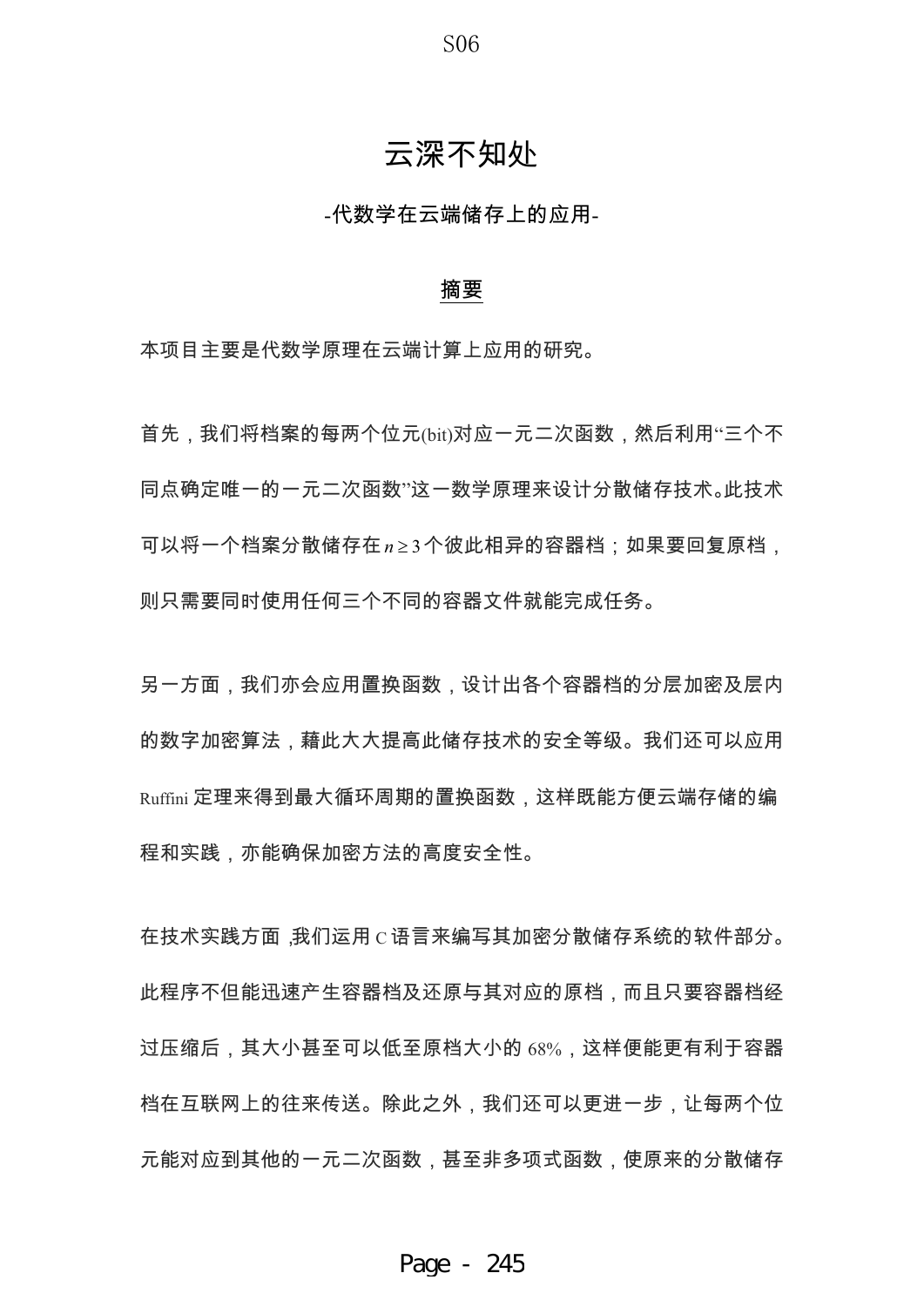方法变得更富弹性、容器文件变得更复杂和加密法更难以破解。而另外具 有优势的是,无论是分散技术的储存恢复及加密方法都是高度平行的,所 以我们亦可编写平行程序来加速系统的运作。

这个原创的云端存储系统,灵活巧妙地运用了代数学原理,其创新思维设 计、精巧简洁的系统,都令整个程序的运行变得既保险,又容易掌握和使 用,相信必定是一项对现代社会有功用的研究。

最后,我们相信这新研发项目,无论在理论设计及运行实践上,都有更大 及更多的进步及研究空间,可期待日后继续发展。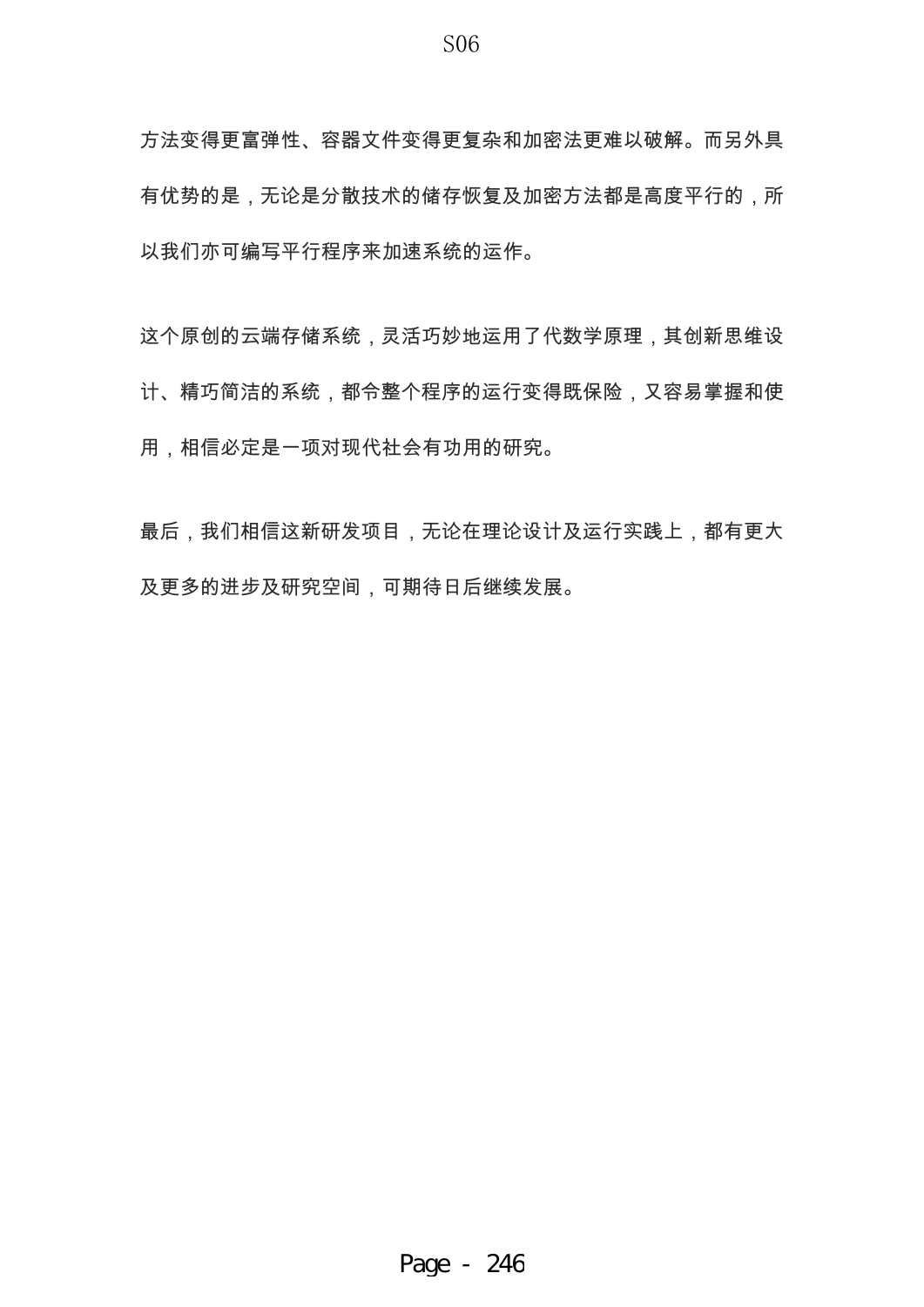S<sub>06</sub>

# 云深不知处

Clouds Thick, Whereabouts Unknown -Algebra Applications to Cloud Storages-

# Chapter 1: Introduction

The world keeps evolving, so as our life. Alvin Toffler, an America futurist, described in his famous book *The Third Wave* [1], that human progress could be divided into three 'waves': The Agricultural Revolution constitutes the First wave; the Industrial Revolution, the Second Wave and the Third Wave, which is a different world we have just entered, comprises the Information Age based on the revolution brought by Computer Technology. To review from the past, IBM developed the mainframe computer in the 60s of the  $20<sup>th</sup>$  century; personal computer (PC) become popular in the 90s which followed immediately by information explosion brought by internet. Nowadays, network servers and users exist everywhere in our world, perform various calculation tasks according to different enquires. Now, in the early  $21<sup>st</sup>$  century, we are living in the Third Wave society which represented as the Cloud Computing Era. Cloud computing has become increasingly important owing to the continuous economic development. Apart from performing calculation and providing storage at supercomputer-level at any time, cloud computing require much lesser cost compared to the supercomputers.

Cloud computing is characterized by the following 5 basic properties [2] :

1. Multi-Tenancy (Shared Resources)

Resources are shared by all the users.

2. Massive Scalability

Serve many users at the same time with sufficient bandwidth and data storage.

3. Elasticity

The numbers of users could be elastic. After the quitting of one user, the resources would be redistributed to the others.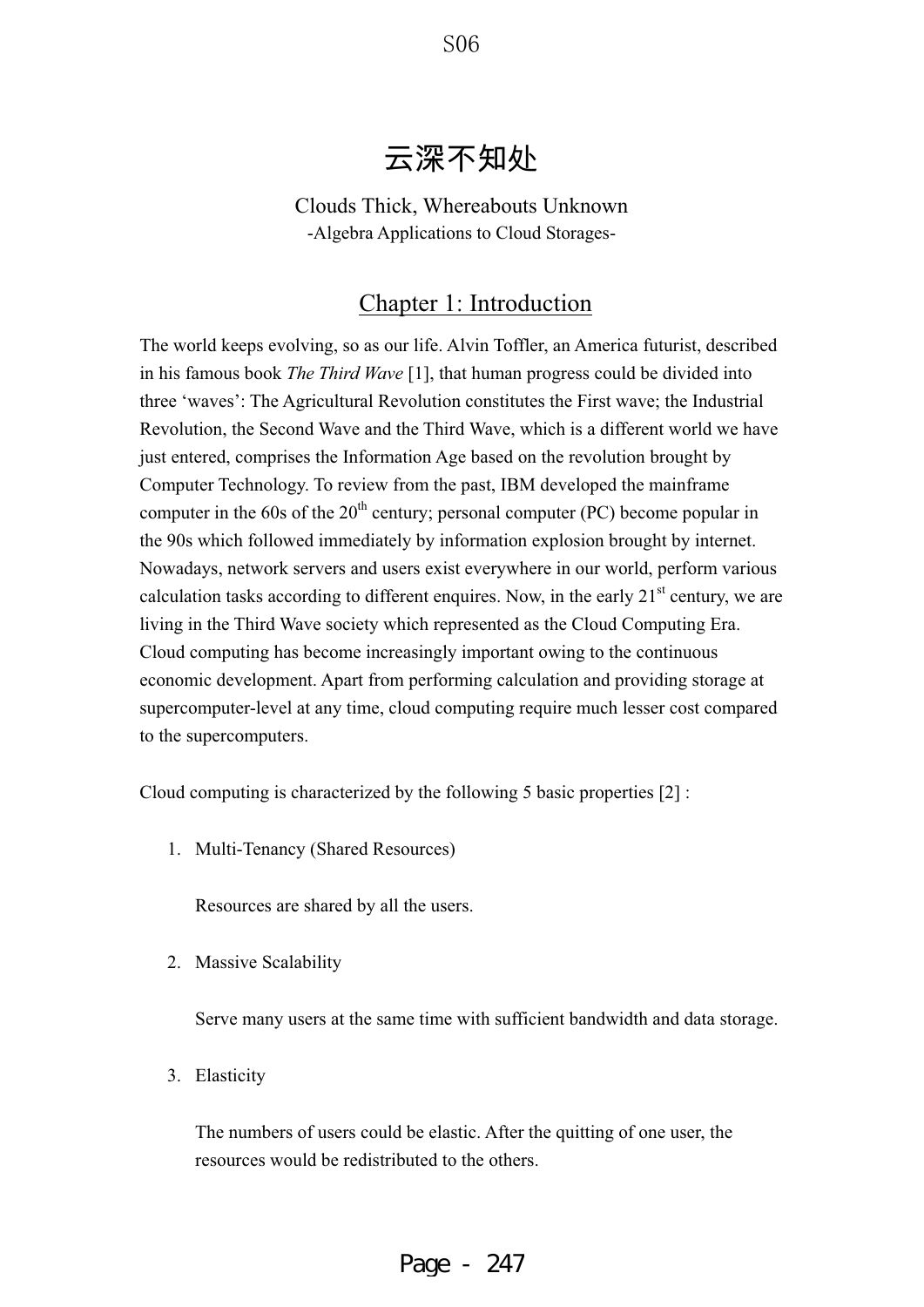4. Pay as You Go

The users need to pay only for the used resources.

5. Self-provisioning of Resources

The users could apply more resources according to their needs.

In this report, we will focus on one part of cloud computing, that is distributive storage. We always want resources to be used in a more safe, convenient and economic manner, and distributive storage could help us with this: It could divide a file into several parts and save them into different storages. We could also collect and recombine them into the original file from the storages whenever we need it.

An ideal distributive storage should satisfy the following conditions:

1. Safety

Data provides only for the authorized users, and could not be easily stolen during the transfer process.

2. Availability

Data access limits no time and places.

3. Reliability

Minimize the possibilities of the stop of service when the system fails.

4. Implementation

The system could run smoothly.

In order to satisfy the above conditions, we have the following proposal:

Assume that there is file. We could divide it into  $n \geq 3$  container files through a specific program and save them into different storages respectively. The divided files are different from each other and could be encrypted. If we want to recover the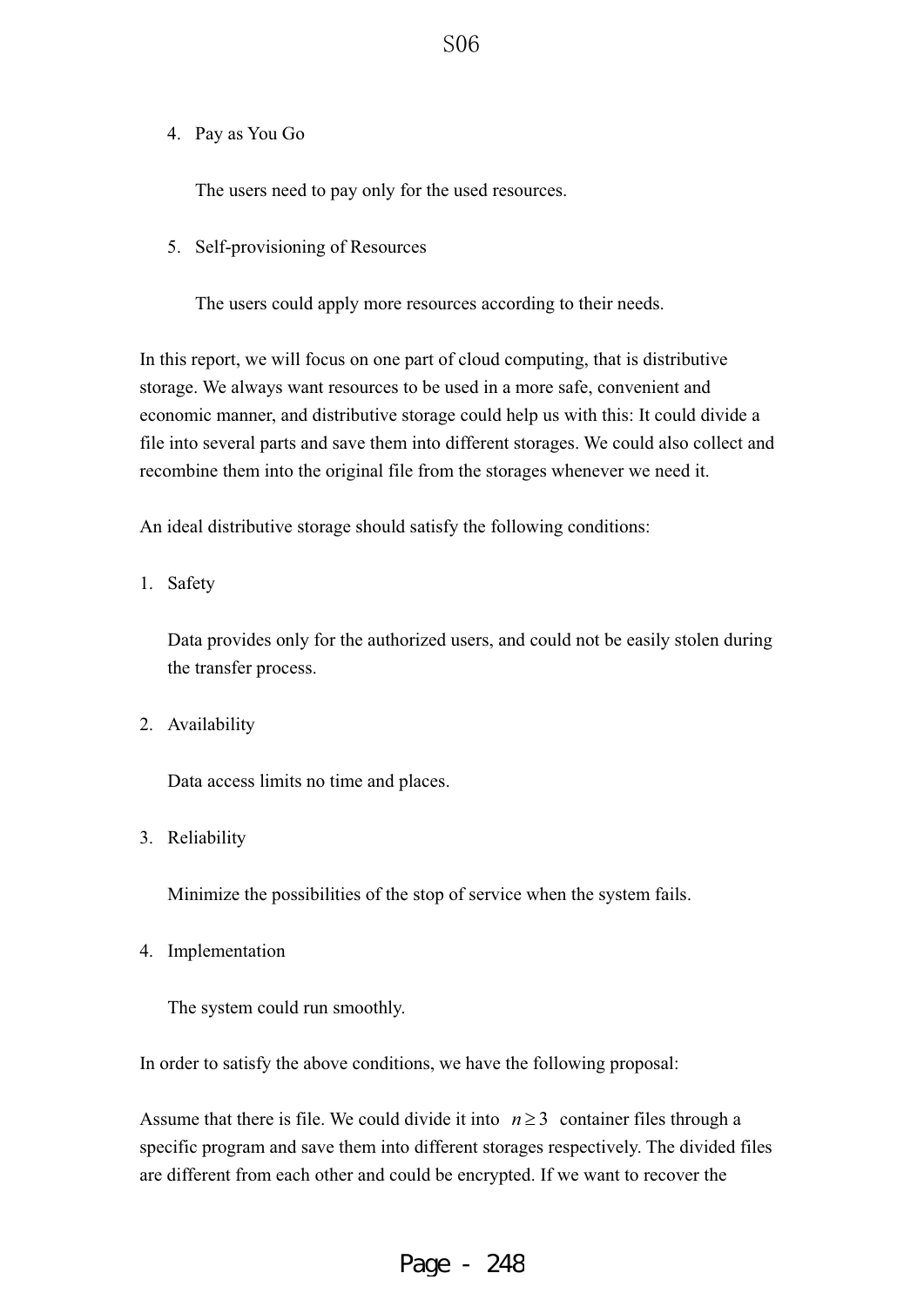original file, we only need to collect *any* three different container files, and make use of another specific program in the host computer to decrypt and combine them, and then we can get the original file. The process is shown by the following diagram:



Figure 1: A computer program divides the original file into  $n \geq 3$  container files. It could be recovered by combing any three different container files.

To view the distributive storage from the point of technology structuring, our proposal meets the standard of Reliability since the number of storage (e.g. 10) far exceeds 3 which is the number of the container files need. So the system could still function as usual even the storage fails. Moreover, because of the fact that any single container file only contains incomplete information of the original file, we need not worry about information leakage if the storage or the network is intruded. Therefore system security is greatly improved.

By practical operation, we could make use of the quadratic functions to produce the container files and recover the original file. The advantage is: it is easy to be implemented and detect errors during the operation. On the other hand, owing to the fact that the recovery process is invariant under permutations, we could further encrypt the container files to improve the security.

We will introduce mathematical concepts which are relevant to the design and implementation of the systems in chapter 2. In chapter 3, we will introduce how to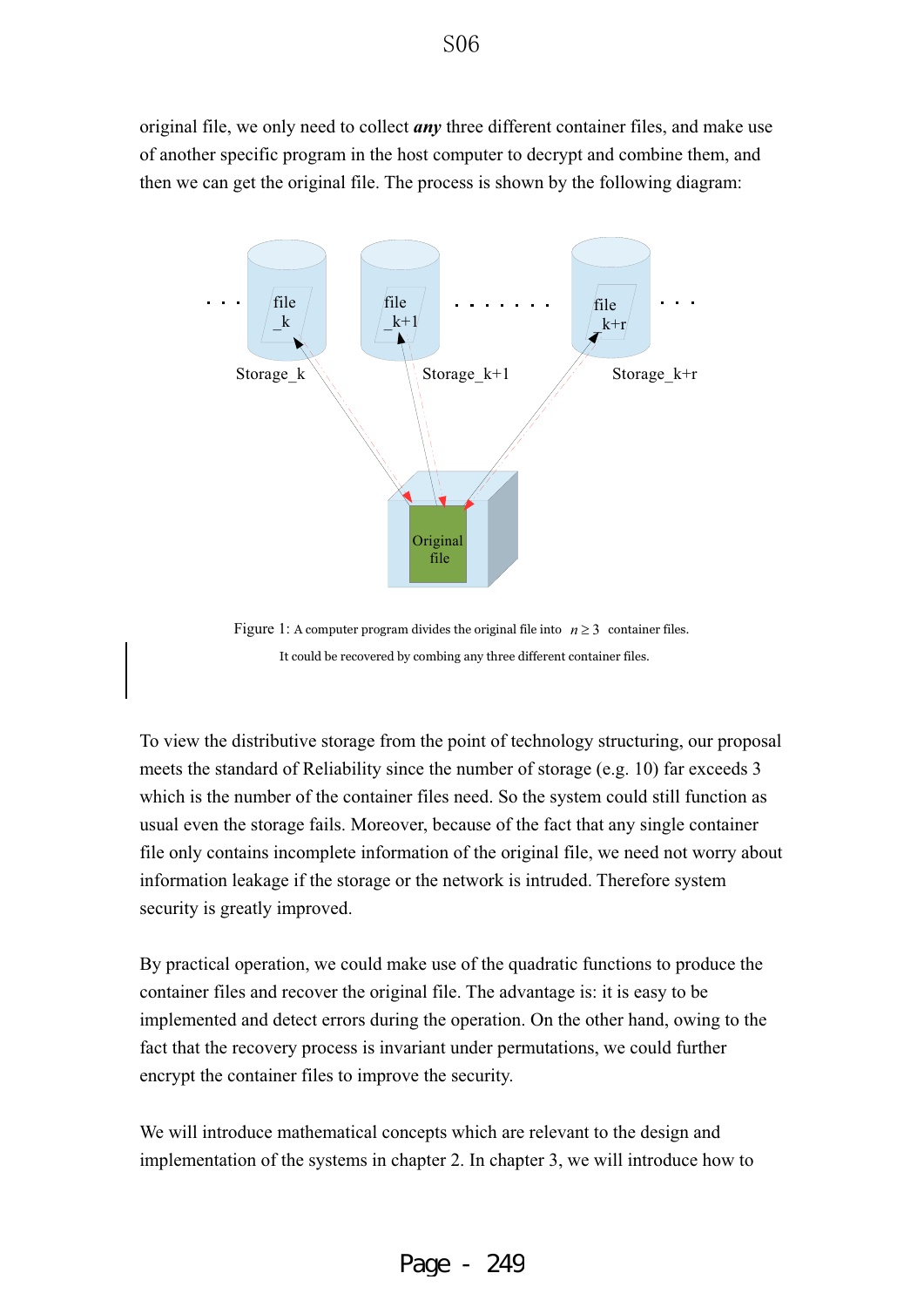## S<sub>06</sub>

producing container files and the recovery of the original files and at the same time, prove the feasibility of these methods. In chapter 4, we will introduce the multi-layer encryption method utilizing the permutation functions to encrypt the container files and prove the recovery method is invariant under permutation. Besides, for the decimal encryption, we will show how the Ruffini theorem to calculate degree or period of a permutation. Chapter 5 is the implementation and its results. Chapter 6, the conclusion and prospects will be provided. The last part is the references.

This proposal is originated by the author and her supervisor. No other similar ideas were found so far.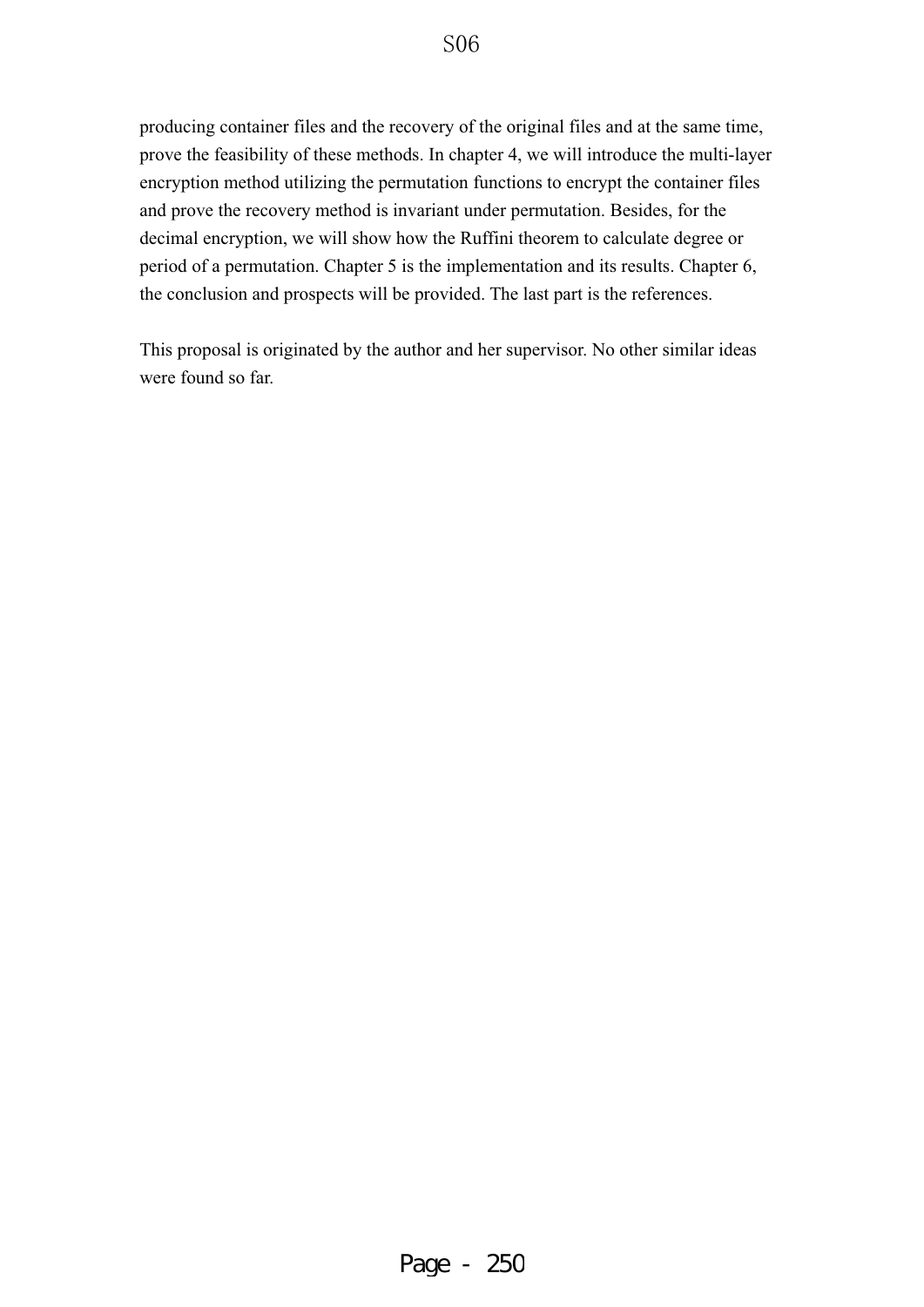## Chapter 2: Mathematical Foundations

This project introduces the division and recovery methods of an original file, the encoding and decoding of the container files and the feasibility on practical operation. In this chapter, we are going to introduce the relative mathematical concepts. First we will introduce some basic properties of polynomial functions which are relate to dividing and recovering the original file. Especially, we need the facts  $n+1$  distinct correspondences of a polynomial function of degree *n* uniquely determines the polynomial function and calculation of the y-intercept of quadratic Newton polynomial. They are the keys of proposed distributive storage and recovery methods. Finally, we also introduce permutations and the Ruffini theorem which is the backbone of encryption method employed in this project.

2.1 Polynomial Functions of Degree *n*

We are going to introduce some elementary properties of polynomial functions [3].

Definition 2.1.1: Let  $f$  be a function from to . A real number  $x_0$  is a zero of  $f$ if  $f(x_0) = 0$ .

Definition 2.1.2: Let  $f$  be a function from to . If there exist a sequence of numbers  $a_0, a_1, \dots, a_n$  such that for all  $x \in \dots$ , we have

$$
f(x) = a_n x^n + a_{n-1} x^{n-1} + \dots + a_1 x + a_0,
$$

then *f* is called a polynomial functions and the real numbers  $a_0, a_1, \dots, a_n$  are called

the coefficients of *f*. If  $a_n \neq 0$ , then we call *n* the degree of the polynomial

function f, denoted  $deg(f)$ . So f is said to be a polynomial function of degree n. In particular when  $n = 2$ ,  $f$  is said to be a quadratic function.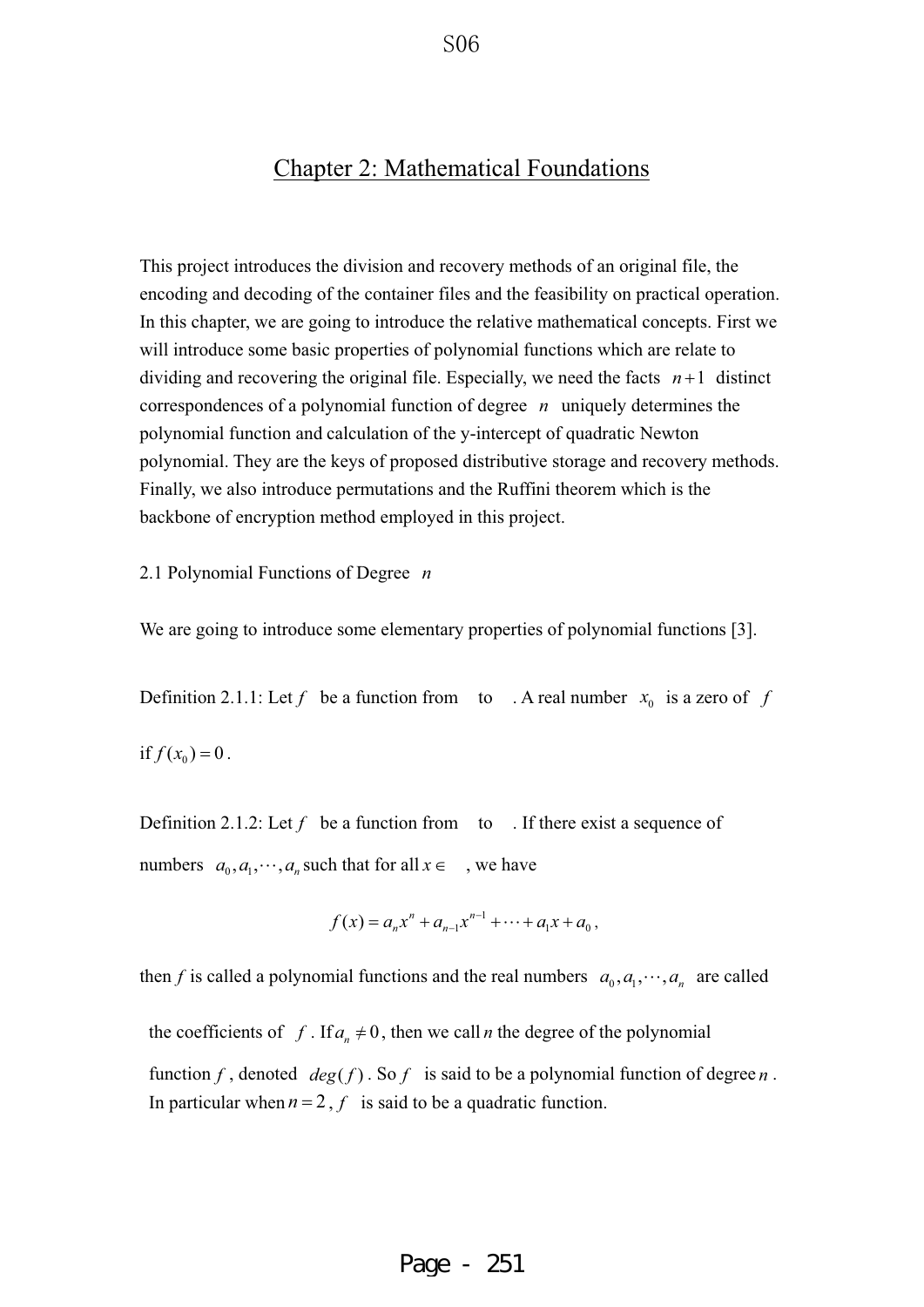Theorem 2.1.3: If  $f(x) = a_n x^n + a_{n-1} x^{n-1} + \cdots + a_1 x + a_0$  is a polynomial function with coefficients  $a_0$ ,  $a_1$ ,  $\cdots$ ,  $a_n$  such that *f* has more than *n* distinct zeros, then for any  $x \in \alpha$ , we always have

$$
f(x) = 0
$$

and  $a_0 = a_1 = \cdots = a_n = 0$ .

Proof: Suppose that  $f(x) = a_n x^n + a_{n-1} x^{n-1} + \cdots + a_1 x + a_0$  such that *f* has  $n+1$  distinct zeros  $\alpha_1, \alpha_2, \cdots, \alpha_n, \alpha_{n+1}$ , then

$$
f(x) = a_n(x - \alpha_1) \cdots (x - \alpha_n).
$$

Therefore , we have

$$
f(\alpha_{n+1}) = a_n(\alpha_{n+1} - \alpha_1) \cdots (\alpha_{n+1} - \alpha_n) = 0.
$$

Since  $a_0, a_1, \dots, a_n$  are distinct, we have  $(\alpha_{n+1} - \alpha_1) \cdots (\alpha_{n+1} - \alpha_n) \neq 0$ . So  $a_n = 0$  and we

have all any real number *x* , we have

$$
f(x) = 0
$$

and *f* can be represented as

$$
f(x) = a_{n-1}x^{n-1} + \cdots + a_1x + a_0.
$$

Using the same argument above, we have  $a_{n-1} = 0$  and inductively, we are able to

obtain

$$
a_{n-2} = \cdots = a_1 = a_0 = 0. \blacktriangleleft
$$

Lemma 2.1.4: A polynomial function of degree *n* has almost *n* distinct zero.

Lemma 2.1.5: Assume that functions *f* and *g* are polynomial functions of degree *n* and they agree with each other on  $n+1$  distinct points, then  $f = g$  and their coefficients are also equal.

Proof: Let 
$$
f(x) = a_n x^n + \dots + a_1 x + a_0
$$
 and  $g(x) = b_n x^n + \dots + b_1 x + b_0$ . Define

$$
F(x) = f(x) - g(x) = (a_n - b_n)x^n + \dots + (a_1 - b_1)x + (a_0 - b_0).
$$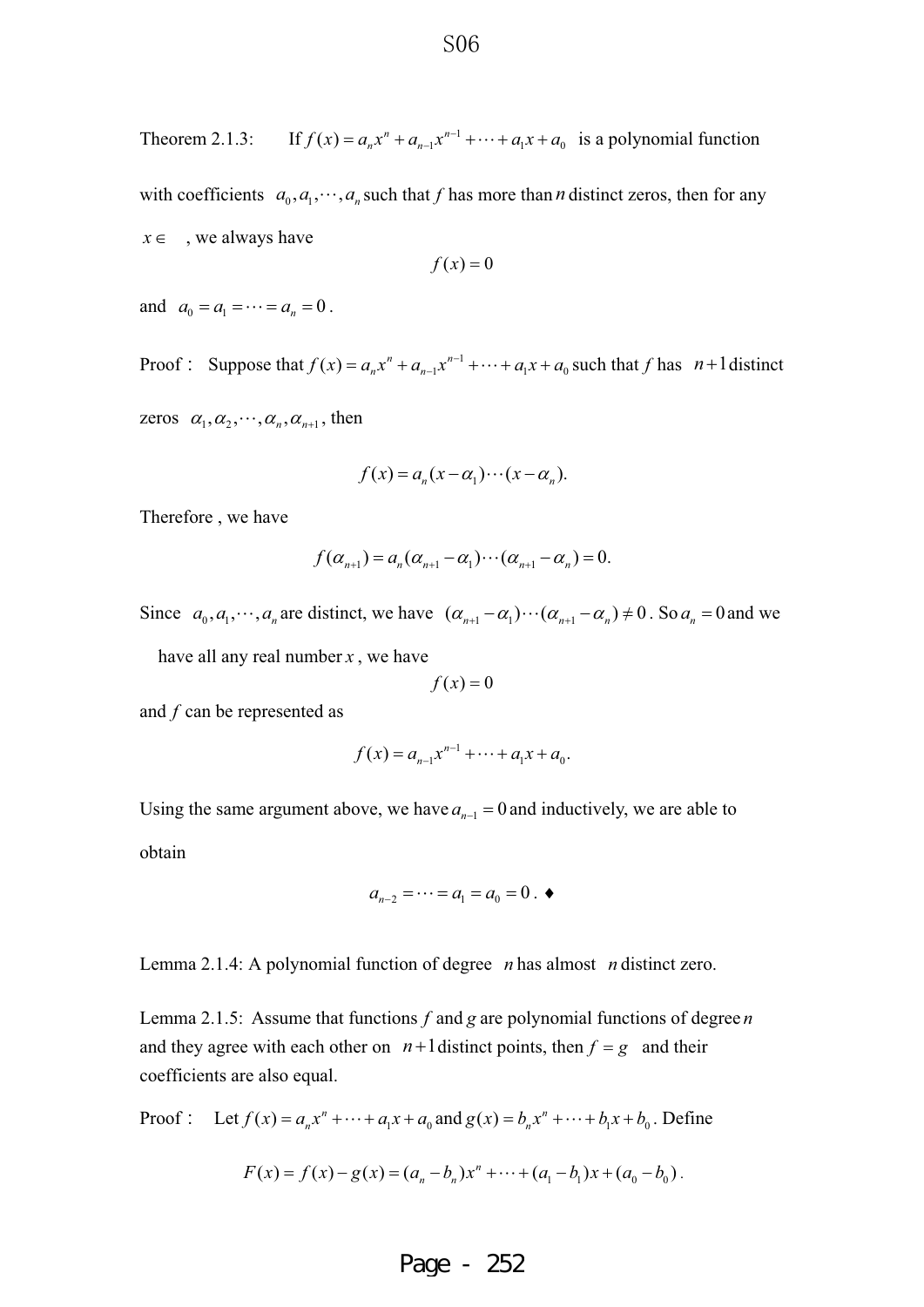Then the polynomial function  $F$  which is of degree  $n$  has  $n+1$  distinct zero and by Theorem 2.1.3, we have

$$
f(x) = 0
$$

and

$$
a_n - b_n = \cdots = a_1 - b_1 = a_0 - b_0 = 0
$$
.

Lemma 2.1.6: Coefficients of polynomial functions of degree *n* are unique.

Proof : Let  $g(x) = f(x)$  in the Lemma 2.1.5 and the result follows  $\bullet$ 

2.2 Newton polynomials

Let  $(x_0, y_0), (x_1, y_1)$  and  $(x_2, y_2)$  be three points on the plane <sup>2</sup> such

that  $x_0$ ,  $x_1$  and  $x_2$  are distinct. We are going to construct a quadratic function *f* passing through these points. First, let *f* be of the following form:

$$
f(x) = a_0 + a_1(x - x_0) + a_2(x - x_0)(x - x_1)
$$

where  $a_0$ ,  $a_1$  and  $a_2$  are unknown constant. Since  $f(x_k) = y_k$  ( $k = 1, 2, 3$ ), we have

$$
f(x_0) = a_0
$$
  
\n
$$
f(x_1) = a_0 + a_1(x_1 - x_0)
$$
  
\n
$$
f(x_2) = a_0 + a_1(x_2 - x_0) + a_2(x_2 - x_0)(x_2 - x_1)
$$

and

$$
a_0 = y_0
$$
,  $a_1 = \frac{y_1 - y_0}{x_1 - x_0}$  and  $a_2 = \frac{1}{x_2 - x_0} \left[ \frac{y_2 - y_0}{x_2 - x_0} - \frac{y_1 - y_0}{x_1 - x_0} \right]$ .

So we are able to have the Newton polynomial [4]

$$
f(x) = y_0 + \frac{y_1 - y_0}{x_1 - x_0}(x - x_0) + \frac{1}{x_2 - x_0} \left[ \frac{y_2 - y_0}{x_2 - x_0} - \frac{y_1 - y_0}{x_1 - x_0} \right] (x - x_0)(x - x_1) \cdots (2.2.1)
$$

When  $x = 0$ , we obtain

$$
f(0) = y_0 - \frac{y_1 - y_0}{x_1 - x_0}(x_0) + \frac{x_0 x_1}{x_2 - x_0} \left[ \frac{y_2 - y_0}{x_2 - x_0} - \frac{y_1 - y_0}{x_1 - x_0} \right] \cdots (2.2.2)
$$

which is the y-intercept of the quadratic function *f* .

#### S<sub>06</sub>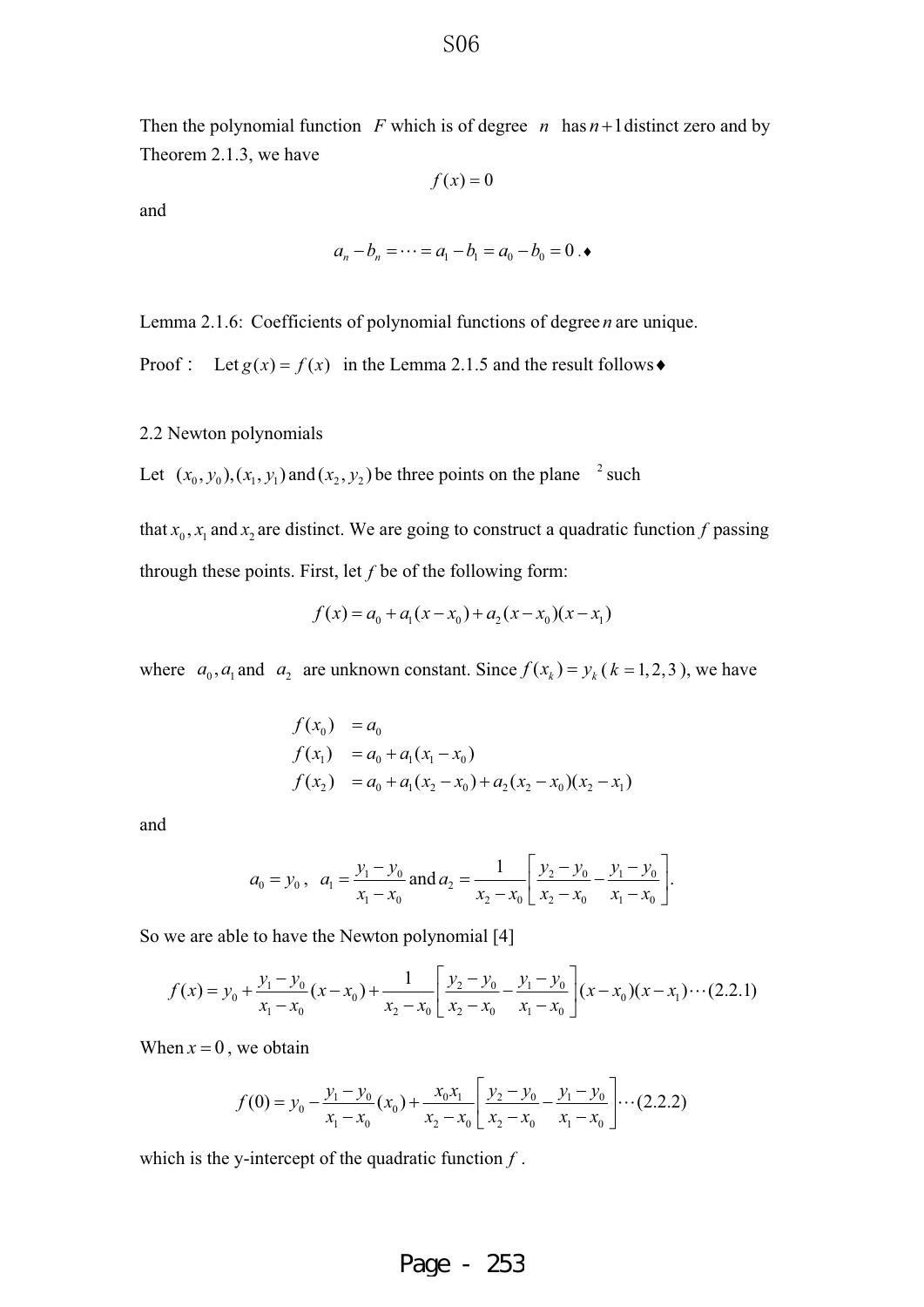2.3 Permutations and Ruffini Theorem

Definition 2.3.1 : Let  $\sigma$  be a function from  $\{1, 2, 3, ..., M\}$  to itself. We call  $\sigma$  a permutation on the set if  $\sigma$  is a one to one function. (i.e. for any  $j_1, j_2 \in \{1, 2, 3, ..., M\}$ . If  $\sigma(j_1) = \sigma(j_2)$ , we always have  $j_1 = j_2$ .) We also define  $S_M$  is the set of all the permutations on  $\{1, 2, \dots, M\}$ .

Note that there are *M*! permutations on  $\{1, 2, 3, ..., M\}$ . Suppose that  $M = 10$ . There are totally 3628800 permutations on the set  $\{1, 2, 3, \ldots, 10\}$ .

Theorem 2.3.2 : Let  $\sigma \in S_M$  and  $j \in \{1, 2, 3, ..., M\}$ . Let

$$
\sigma^0(j) = j
$$

and

$$
\sigma^{k+1}(j) = \sigma\big(\sigma^k(j)\big)
$$

where  $k = 0, 1, 2, \cdots$ , Then there is the smallest number positive number  $k_{\text{min}}$  such that

$$
k_{\min} \leq M
$$

and

$$
\sigma^{k_{\min}}(j) = j \; \text{\textcolor{red}{\bullet}}
$$

We call  $k_{\min}$  is the period of permutation  $\sigma$  at *j* and it is also denoted by  $T_j$ .

Proof: If there is an  $k \in \{1, 2, \dots, M-1\}$  such that

$$
\sigma^k(j)=j\,,
$$

then let  $k_{\min} = k$ .

Therefore, assume that for any  $k = 1, 2, \dots, M - 1$ ,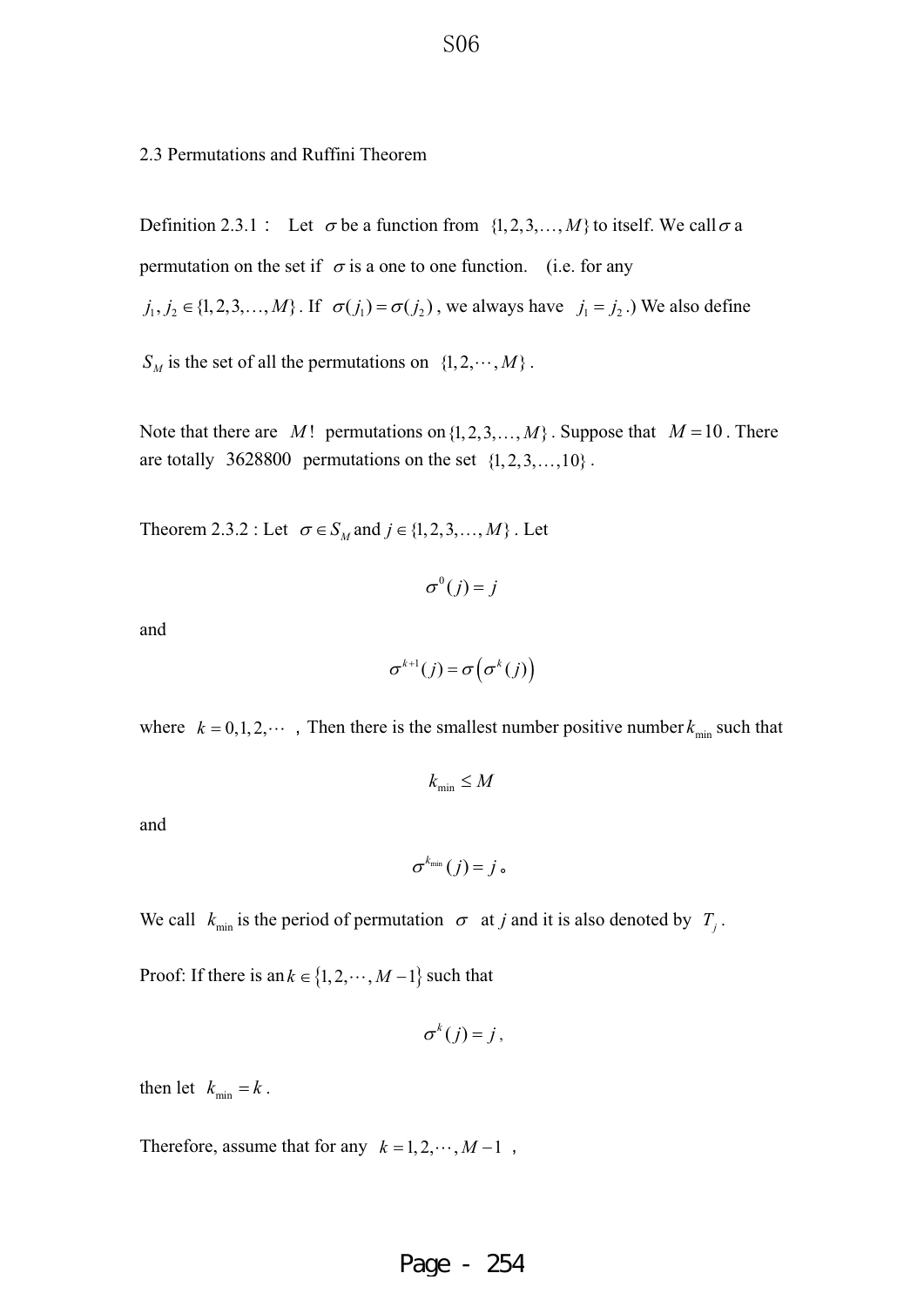$$
\sigma^k(j) \neq j \, \text{\textcolor{red}{\bullet}}
$$

If  $1 \leq k_1 \leq k_2 \leq M-1$  such that

$$
\sigma^{k_1}(j) = \sigma^{k_2}(j),
$$

then  $\sigma^{k_2-k_1}(j) = \sigma^0(j) = j$ . Since  $0 \le k_2 - k_1 \le M - 2$ ,  $k_2 = k_1$ . So

 $\sigma^1(j), \dots, \sigma^{M-1}(j)$  are all distinct. Since  $\sigma$  is a permutation, we have  $\sigma^M(j) = j$ . i.e.  $k_{\min} = M$ .

Now we are ready to show the Ruffini Theorem [5].

Theorem 2.3.2 ( P. Ruffini 1799 ) : Let  $\sigma \in S_M$  and let  $T_{\sigma}$  be the smallest positive integer such that for any  $j = 1, 2, \dots, M$ ,

$$
\sigma^T(j)=j.
$$

Then  $T_{\sigma}$  is the LCM (The least common multiple) of the period  $T_1, T_2, \dots, T_M$  of the permutation  $\sigma$  at 1,2, $\cdots$  *M* respectively. Moreover  $T_{\sigma}$  is called the degree of the permutation  $\sigma$ .

Proof: Let  $\hat{T}$  be the LCM of the periods  $T_1, T_2, \dots, T_M$ . For any *j* and a positive integer *m* , we have

$$
\sigma^{mT_j}(j) = \sigma^{(m-1)T_j+T_j}(j) = \sigma^{(m-1)T_j}(\sigma^{T_j}(j)) = \sigma^{(m-1)T_j}(j).
$$

So  $\sigma^{mT_j} = \sigma^0(j) = j$ . Since  $\hat{T}$  is the LCM of  $T_1, T_2, \dots, T_M$ , we obtain

 $\sigma^{\hat{T}}(j) = j$ 

where  $j = 1, 2, \dots, M$ . So  $T_{\sigma} \leq \hat{T}$ .

For any  $j = 1, 2, \dots, M$ , we have  $\sigma^{T_{\sigma}}(j) = j$ . Therefore,  $T_j \le T_{\sigma}$ . By long division,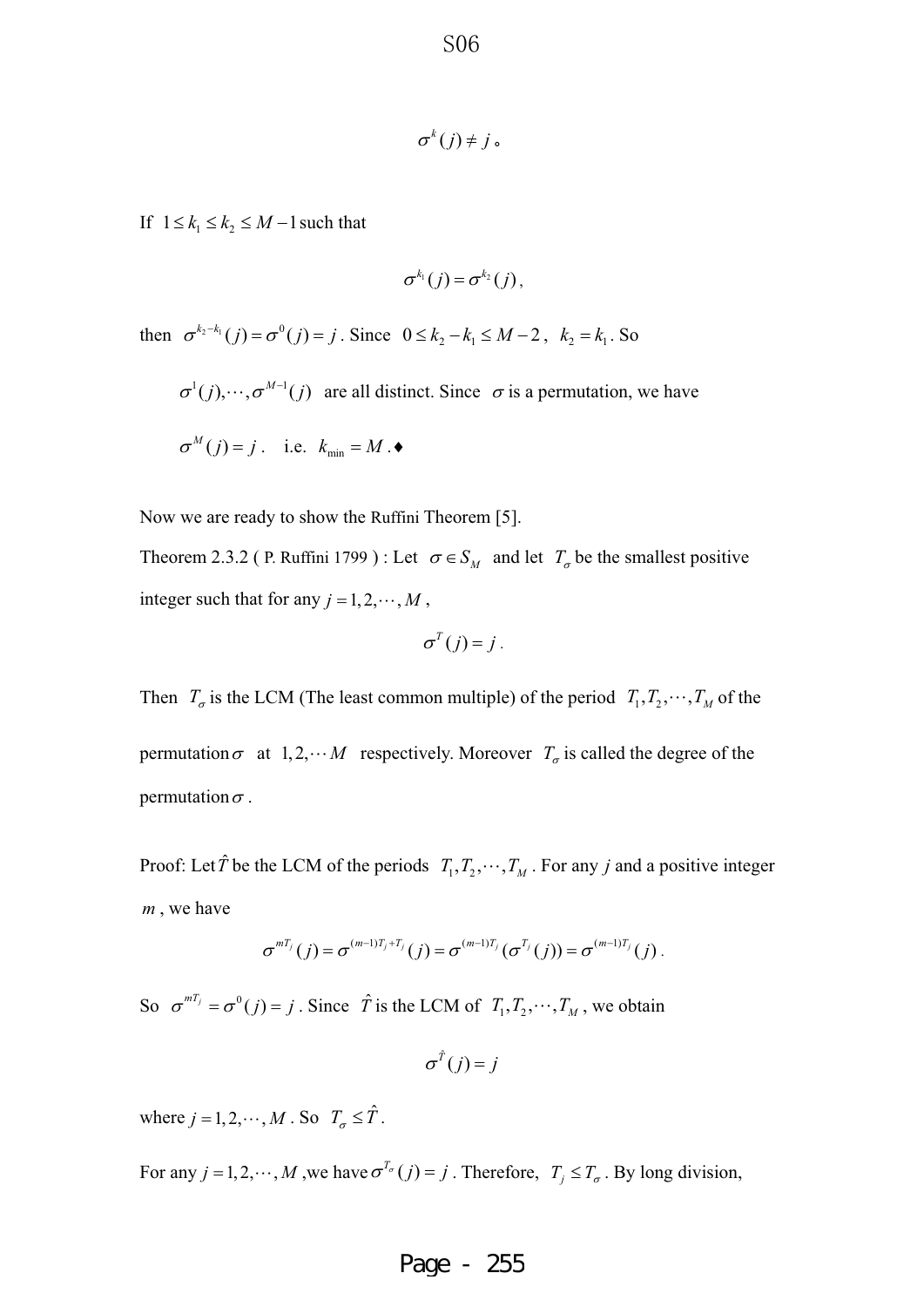$$
T_{\sigma} = m_j T_j + r_j
$$

where  $m_i, r_i$  are integers such that  $0 < m_i$  and  $0 \le r_i < T_i$ . So

$$
\sigma^{T_{\sigma}}(j) = \sigma^{m_j T_j + r_j}(j) = \sigma^{r_j} \left( \sigma^{m_j T_j}(j) \right) = \sigma^{r_j}(j).
$$

Since  $\sigma^{T_{\sigma}}(j) = j$  and by the definition of period, we get  $r_j = 0$ . So, for any

 $j = 1, 2, \dots, M$ ,  $T_{\sigma}$  is a multiple of  $T_j$  and hence  $T_{\sigma}$  is a common multiple of

 $T_1, T_2, \dots, T_M$ . We finally have  $\hat{T} \leq T_{\sigma}$ .

Given  $\sigma \in S_M$ , let  $j_1 = 1$  and

$$
A_{\rm l} = \{ \sigma^k(j_1) \, | \, k = 0, 1, \cdots, T_{j_1} \} \, .
$$

Let  $j_2 \leq M$  such that it is the smallest positive integer which is not in  $A_1$  and let

$$
A_2 = \{ \sigma^k(j_2) \, | \, k = 0, 1, \cdots, T_{j_2} \} \, .
$$

Now, let  $j_3 \leq M$  such that it is the smallest positive integer which is not in *A*<sub>1</sub> and  $A_2$  and let

$$
A_3 = \{ \sigma^k(j_3) | k = 0, 1, \cdots, T_{j_3} \}.
$$

Continue this construction inductively. Note that the number of elements in  $A_i$  is at least one. So we can only have a finite sequence of  $A_i$  since  $\{1, 2, \dots, M\}$  is a finite set. So suppose that we have a finite sequence of sets  $A_1, A_2, \dots, A_r$  and the size of the set *A<sub>i</sub>* is  $T_{j_i}$   $(i = 1, 2, \dots, r)$ . Then  $M = T_{j_1} + T_{j_2} + \dots + T_{j_r}$  and  $T_{\sigma}$  is the LCM of  $T_{j_1}, T_{j_2}, \dots, T_{j_r}$ . So we define the pattern of the permutation  $\sigma$  as  $(T_{j_1})(T_{j_2})\cdots(T_{j_r})$ .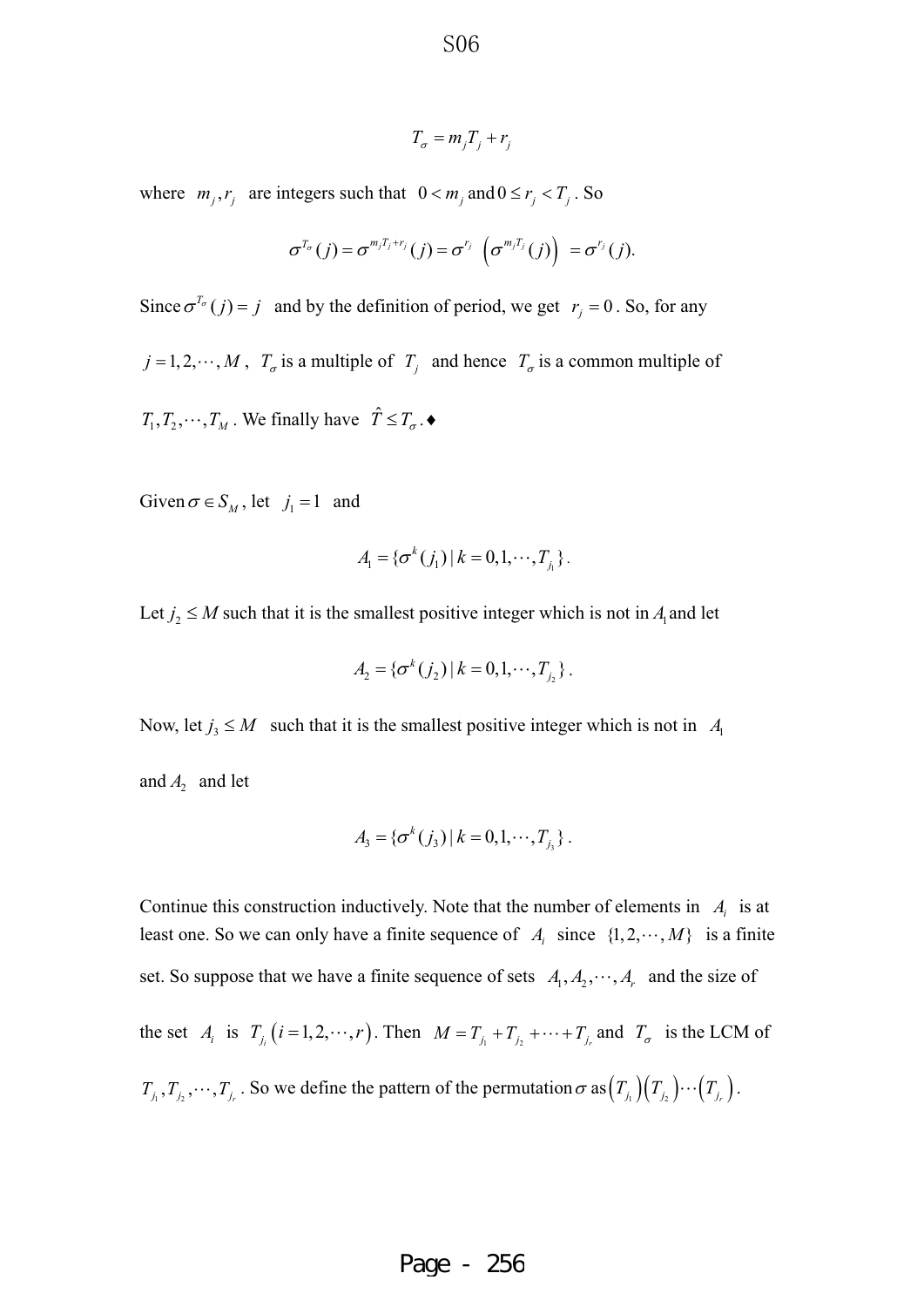Example 2.3.3 : Consider  $S_{10}$  and without loss of generality, if

 $\sigma = (T_{j_1})(T_{j_2})\cdots(T_{j_r})$ ,  $T_{j_1}, T_{j_2}, \cdots, T_{j_r}$  is in decreasing order. So the permutations on

the set  $\{1, 2, \dots, 10\}$  such that  $T_1 \ge 5$  are listed as below:

```
(10) 
(9)(1)(8)(2),(8)(1)(1)(7)(3),(7)(2)(1),(7)(1)(1)(1)(6)(4),(6)(3)(1),(6)(2)(2),(6)(2)(1)(1),(6)(1)(1)(1)(1)(5)(5)(5)(4)(1)(5)(3)(2)(5)(3)(1)(1)(5)(2)(2)(1)(5)(2)(1)(1)(1)(5)(1)(1)(1)(1)(1)
```
It is clear that permutations of the pattern  $(5)(3)(2)$  have maximum degree. When  $T_1 < 5$ , possible periods are 1, 2, 3 and 4. Their LCM is only 12. Therefore, among the permutations  $S_{10}$ , permutations with pattern (5)(3)(2) has over all maximum degree which is30. For example

|                 |                                                                 | $\begin{array}{ c c c c c c } \hline 3 & 4 & 5 & 6 \\ \hline \end{array}$ |            |  | $\begin{array}{ c c c c c } \hline 7 & 8 \\ \hline \end{array}$ | $\begin{array}{ c c c c c } \hline 9 & 10 \\ \hline \end{array}$ |  |
|-----------------|-----------------------------------------------------------------|---------------------------------------------------------------------------|------------|--|-----------------------------------------------------------------|------------------------------------------------------------------|--|
| $\sigma(j)$   2 | $\begin{array}{ c c c c c } \hline 3 & 4 \\ \hline \end{array}$ |                                                                           | $\sqrt{5}$ |  |                                                                 | $\vert 10 \vert 9$                                               |  |

Then the degree of  $\sigma$  is  $T_{\sigma} = 30$  and the permutation  $\sigma$  can be represented by  $(12345)(678)(910)$ .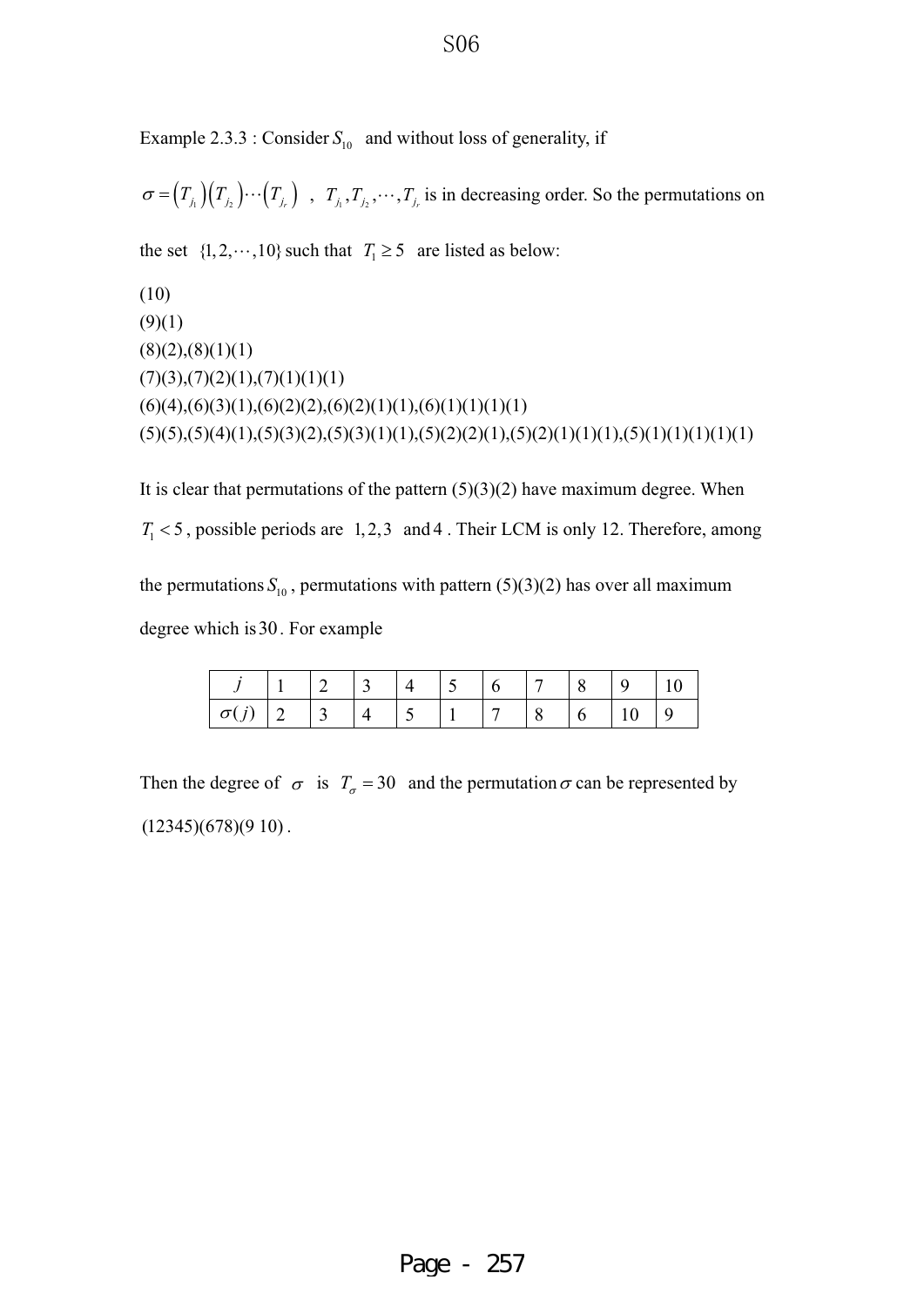#### Chapter 3: Applications of Quadratic Functions to Distributive Storages

In this chapter, we will engage in investigation of how to utilize the fact, "three distinct points on the plane can uniquely determine a quadratic function", to design a model of distributive storage. We suppose that a file is a binary string with even number of bits. It is because the size of a file is counted by 'byte' and 1 byte equals to 8 bits. First, we have to find out the way which maps a bit pair in the binary string to a quadratic function. Then we could make use of these quadratic functions to produce the container files and save them into the different storages respectively. This process is called the encoding of the container files. If we need to recover the original file, we only need to utilize container files from any 3 different storages, and apply Newton polynomials to the y-intercepts of the correspondent quadratic functions, and then we could get the correspondent bit pair and recover the original file.

#### 3.1 Bit Pairs and Their Correspondent Quadratic Functions

Let  $m_1$  and  $m_2$  be real numbers with  $1 \lt m_1 \lt m_2$ . We call the ordered pair

 $(m_1, m_2)$  a key pair of the encoding method. We also call  $\alpha\beta$  a bit pair if  $\alpha$  and  $\beta$ 

take values either 0 or 1. Let  $\alpha\beta$  be a bit pair. We define a quadratic function  $f_{\alpha\beta}$  as

$$
f_{\alpha\beta}(x) = (x - m_1^{\alpha})(x - m_2^{\beta})
$$

where  $x$  is in . So we obtain the following table:

| $\alpha$ $\beta$ | $f_{\alpha\beta}(x)$             | $f_{\alpha\beta}(0)$  |
|------------------|----------------------------------|-----------------------|
|                  | $f_{00}(x) = (x-1)(x-1)$         | $f_{00}(0)=1$         |
|                  | $f_{10}(x) = (x - m_1)(x - 1)$   | $f_{10}(0) = m_1$     |
|                  | $f_{01}(x) = (x-1)(x-m_2)$       | $f_{01}(0) = m_2$     |
|                  | $f_{11}(x) = (x - m_1)(x - m_2)$ | $f_{11}(0) = m_1 m_2$ |

Since 1,  $m_1$ ,  $m_2$  and  $m_1 m_2$  are distinct, We can observe that there is an one to one corresponding relation between a bit pair  $\alpha\beta$  and the y-intercept of  $f_{\alpha\beta}(x)$ ,  $f_{\alpha\beta}(0)$ Therefore, for fixed key pair  $(m_1, m_2)$ , we can define a look up table with respect to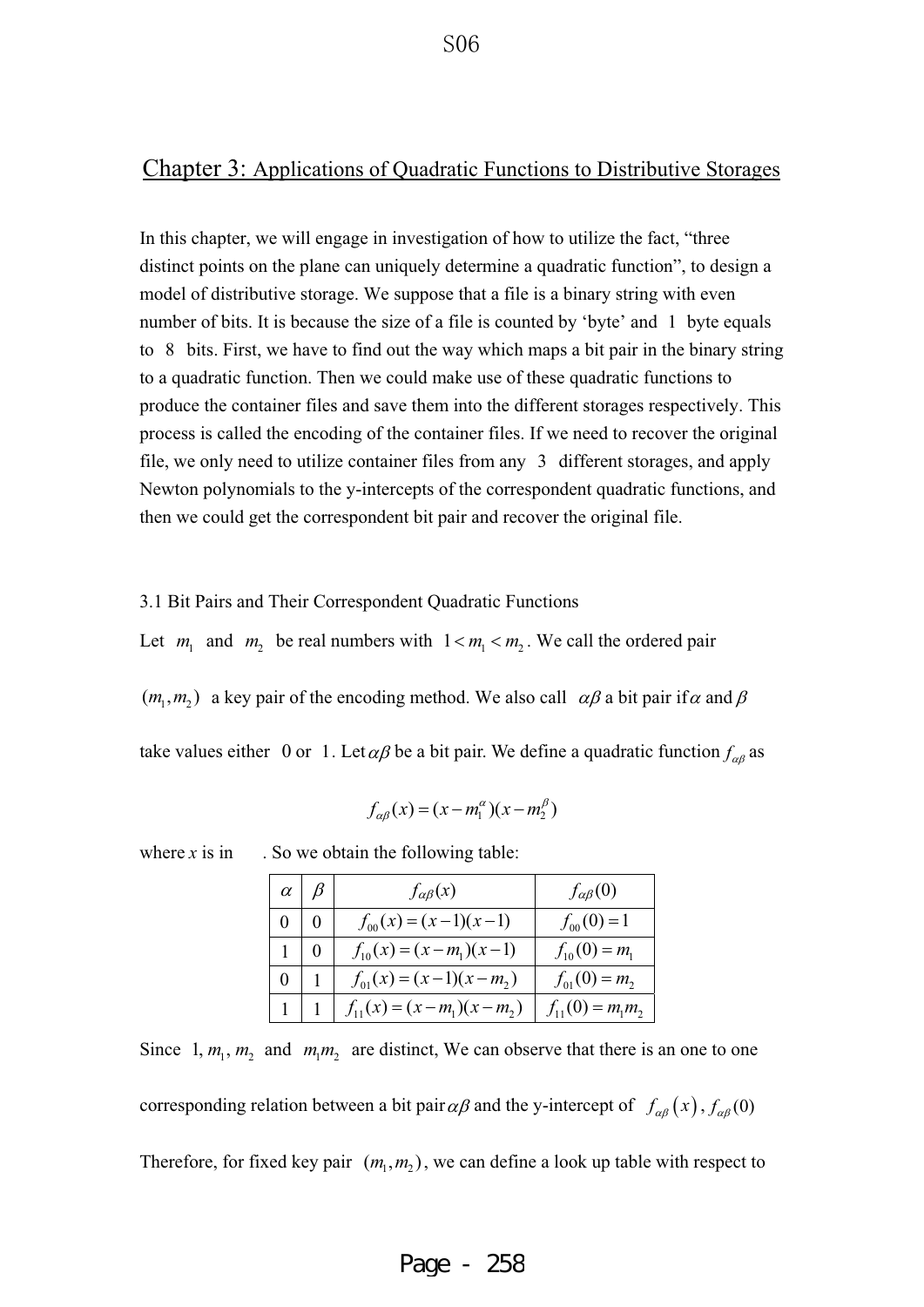the key pair  $(m_1, m_2)$  as in Table 1

| Table 1: Look up table |  |  |  |  |
|------------------------|--|--|--|--|
|------------------------|--|--|--|--|

| $\alpha$ | B | $f_{\alpha\beta}(0)$ |
|----------|---|----------------------|
| 0        | 0 |                      |
|          | 0 | $m_{\rm i}$          |
| 0        |   | m <sub>2</sub>       |
|          |   | $m_1 m_2$            |

where  $f_{\alpha\beta}(x) = (x - m_1^{\alpha})(x - m_2^{\beta})$ .

Example 3.1.1 Let  $m_1 = 2$  and  $m_2 = 3$ . Then the look up table with respect to the key pair  $(2,3)$  is

| $\alpha$ | β | $f_{\alpha\beta}(0)$ |
|----------|---|----------------------|
| ()       | 0 |                      |
|          | 0 | 2                    |
| 0        |   | 3                    |
|          |   | 6                    |

and  $f_{\alpha\beta}(x) = (x - 2^{\alpha})(x - 3^{\beta})$ .

#### 3.2 Creating Contianers

Let *N* be a positive integer. *s* is a binary string with length 2*N* if

$$
s = \alpha_1 \beta_1 \alpha_2 \beta_2 \cdots \alpha_N \beta_N
$$

Where  $\alpha_k$  and  $\beta_k$  have value either 0 or 1.

Given a fixed key pair  $(m_1, m_2)$  and *M* distinct real numbers  $c_1, c_2, \cdots, c_M$  with  $M > 3$ . For any binary string with length  $2N$ ,

$$
s = \alpha_1 \beta_1 \alpha_2 \beta_2 \cdots \alpha_N \beta_N
$$

We define a sequence of container with respect to the binary string *s* , the key pair  $(m_1, m_2)$  and the positive integer *M* to be a sequence of *N* by 2 matrices  $C_1, C_2, \cdots, C_M$  such that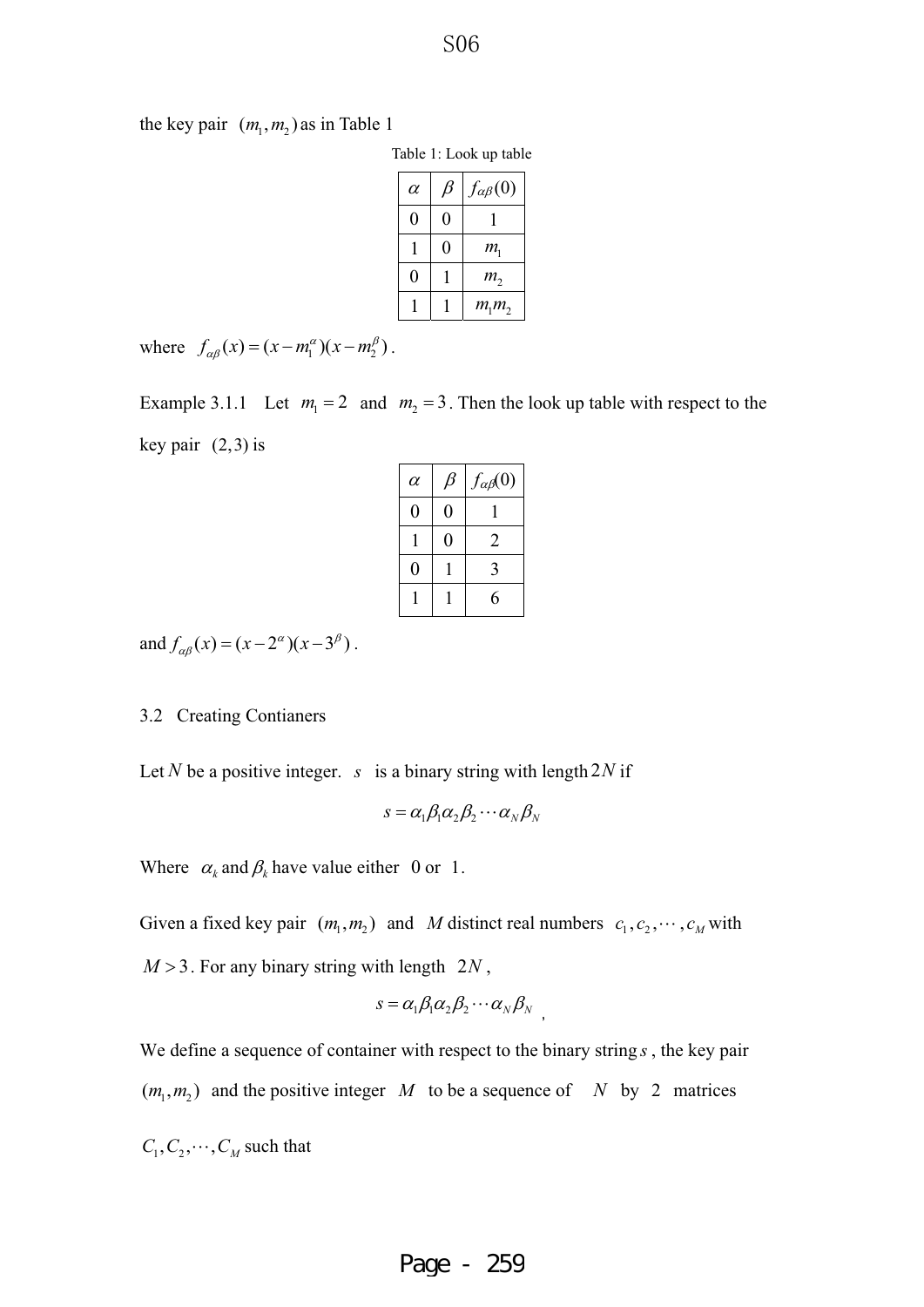$$
C_j = \begin{bmatrix} c_j & f_1(c_j) \\ c_j & f_2(c_j) \\ \vdots & \vdots \\ c_j & f_N(c_j) \end{bmatrix}
$$

where  $j = 1, 2, \cdots, M$  and  $f_k = f_{\alpha_k \beta_k}$ .

Example 3.2.1: Let  $(m_1, m_2) = (2,3)$ ,  $M = 5$  and  $c_j = j$   $(j = 1, 2, 3, 4, 5)$ . If a binary string *s* is  $\alpha_1 \beta_1 \alpha_2 \beta_2 \alpha_3 \beta_3 \alpha_4 \beta_4 = 00101101$ , then the *j*<sup>th</sup> container of *s*, *C<sub>j</sub>*, is a  $4 \times 2$  matrix as below:

$$
C_j = \begin{bmatrix} j & f_1(c_j) \\ j & f_2(c_j) \\ j & f_3(c_j) \\ j & f_4(c_j) \end{bmatrix} = \begin{bmatrix} j & (j-1)^2 \\ j & (j-2)(j-1) \\ j & (j-2)(j-3) \\ j & (j-1)(j-3) \end{bmatrix}
$$

where  $j = 1, 2, 3, 4, 5$ . So we have

$$
C_1 = \begin{bmatrix} 1 & 0 \\ 1 & 0 \\ 1 & 2 \\ 1 & 0 \end{bmatrix}, C_2 = \begin{bmatrix} 2 & 1 \\ 2 & 0 \\ 2 & 0 \\ 2 & -1 \end{bmatrix}, C_3 = \begin{bmatrix} 3 & 4 \\ 3 & 2 \\ 3 & 0 \\ 3 & 0 \end{bmatrix}, C_4 = \begin{bmatrix} 4 & 9 \\ 4 & 6 \\ 4 & 2 \\ 4 & 3 \end{bmatrix}, C_5 = \begin{bmatrix} 5 & 16 \\ 5 & 12 \\ 5 & 6 \\ 5 & 8 \end{bmatrix}
$$

Note that there is a -1 in the second container

$$
C_2 = \begin{bmatrix} 2 & 1 \\ 2 & 0 \\ 2 & 0 \\ 2 & -1 \end{bmatrix}
$$

To eliminlate negative number from containers, we can redefine

$$
C_j = \begin{bmatrix} j & f_1(c_j) \\ j & f_2(c_j) \\ j & f_3(c_j) \\ j & f_4(c_j) \end{bmatrix} = \begin{bmatrix} j & (j-1)^2 + 1 \\ j & (j-2)(j-1) + 1 \\ j & (j-2)(j-3) + 1 \\ j & (j-1)(j-3) + 1 \end{bmatrix}.
$$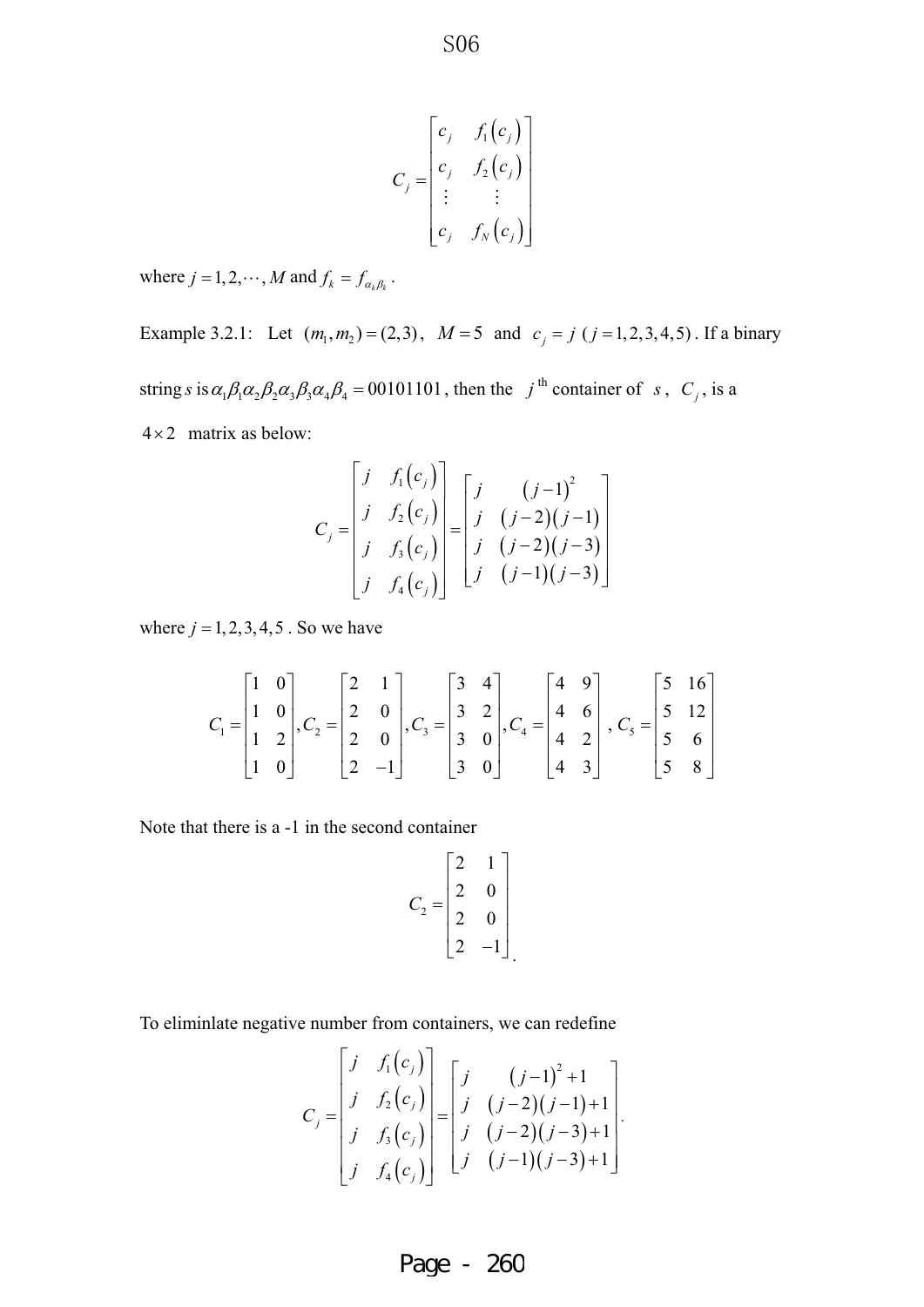Basically, it does not change anything of the recovery method introduced in next section.

#### 3.3 Recovery Method

Let  $(m_1, m_2)$  be a key pair and let  $C_{j_1}, C_{j_2}$  and  $C_{j_3}$  be three different containers of a binary string *s* . We shall apply the recovery method defined as below to recover the binary *s* from the containers  $C_i$ ,  $C_j$  and  $C_j$ .

So given three distinct containers of a binary string *s* namely  $C_{j_1}$ ,  $C_{j_2}$  and  $C_{j_3}$  such that

$$
C_{j_1} = \begin{bmatrix} c_{j_1} & f_1(c_{j_1}) \\ c_{j_1} & f_2(c_{j_1}) \\ \vdots & \vdots \\ c_{j_1} & f_N(c_{j_1}) \end{bmatrix}, C_{j_2} = \begin{bmatrix} c_{j_2} & f_1(c_{j_2}) \\ c_{j_2} & f_2(c_{j_2}) \\ \vdots & \vdots \\ c_{j_2} & f_N(c_{j_2}) \end{bmatrix}, C_{j_3} = \begin{bmatrix} c_{j_3} & f_1(c_{j_3}) \\ c_{j_3} & f_2(c_{j_3}) \\ \vdots & \vdots \\ c_{j_3} & f_N(c_{j_3}) \end{bmatrix}
$$

Let

$$
K=[C_{j_1},C_{j_2},C_{j_3}].
$$

Then the matrix *K* is said to be a collector matrix and the  $k^{\text{th}}$  row of *K* is denoted by  $K_k$ . Therefore,

$$
K_k = [c_{j_1}, f_k(c_{j_1}), c_{j_2}, f_k(c_{j_2}), c_{j_3}, f_k(c_{j_3})].
$$

Recovery method is defined by the following steps:

- Step 01 Read the key pair  $(m_1, m_2)$  and input the collector matrix *K*.
- Step 02 Let  $k = 1$  and set a binary string  $s_R = s_1 s_2 s_3 s_4 \cdots s_{2N-1} s_{2N}$  to be an zero string i.e.  $s_1 = s_2 = s_3 = \cdots = s_{2N} = 0$ .

Step 03 Read

$$
K_{k} = [c_{j_1}, f_k(c_{j_1}), c_{j_2}, f_k(c_{j_2}), c_{j_3}, f_k(c_{j_3})].
$$

#### S<sub>06</sub>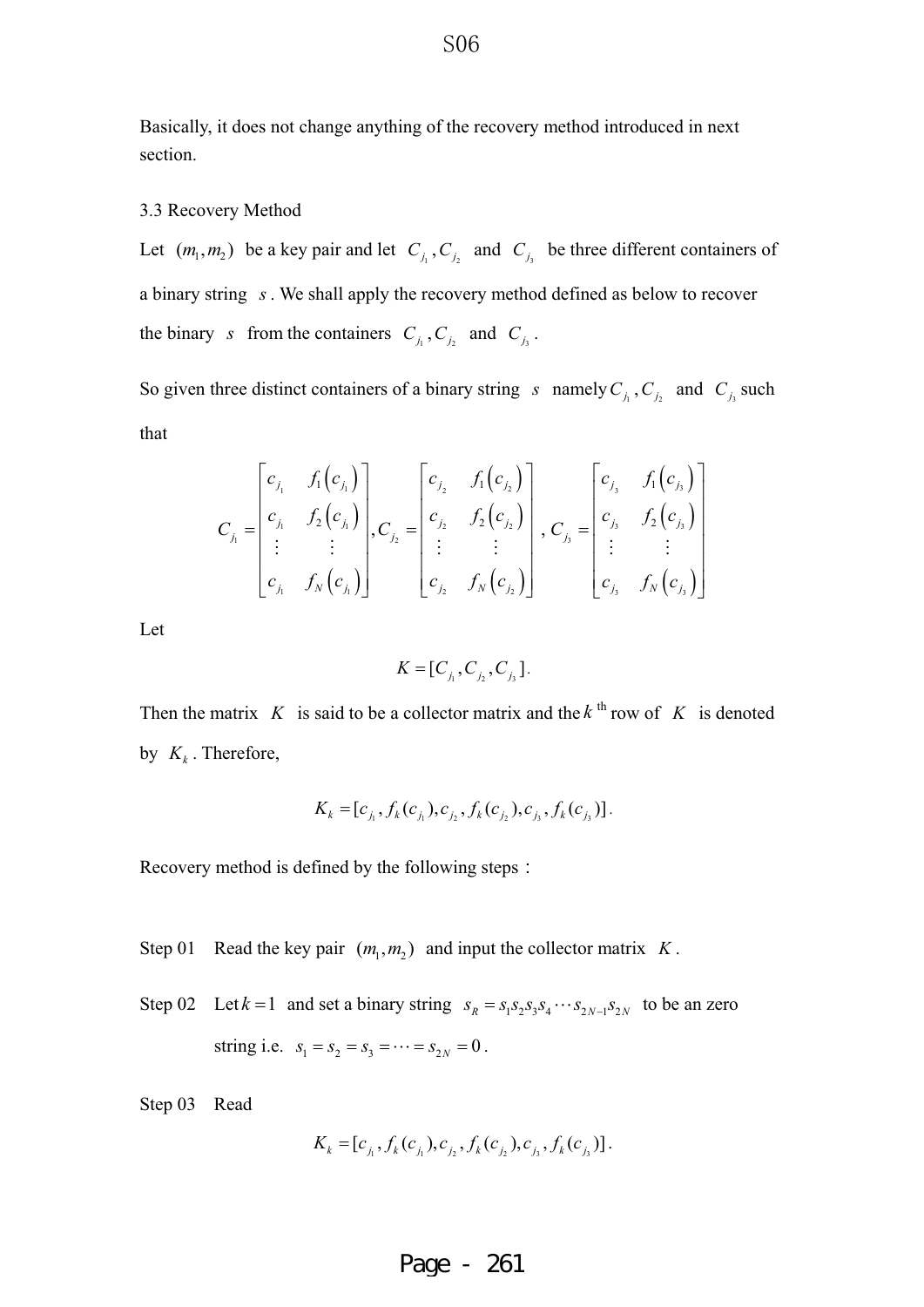Step 04 From  $K_k$ , we are able to read three distinct points

$$
\left(c_{j_1}, f_k(c_{j_1})\right), \left(c_{j_2}, f_k(c_{j_2})\right) \; \; \mathcal{R} \; \; \left(c_{j_3}, f_k(c_{j_3})\right)
$$

and then apply formula 2.2.2

$$
f_k(0) = f_k(c_{j_1}) - \frac{f_k(c_{j_2}) - f_k(c_{j_1})}{c_{j_2} - c_{j_1}}(c_{j_1})
$$
  
+ 
$$
\frac{1}{c_{j_3} - c_{j_1}} \left[ \frac{f_k(c_{j_3}) - f_k(c_{j_1})}{c_{j_3} - c_{j_1}} - \frac{f_k(c_{j_2}) - f_k(c_{j_1})}{c_{j_2} - c_{j_1}} \right](c_{j_1})(c_{j_2})
$$

to find the y-intercept of a function  $f_k$  which passes through these points.

- Step 05 According to the look up table for the key pair  $(m_1, m_2)$ , find the corresponding bit pair  $\alpha\beta$  by using the y-intercept obtained in Step 04.
- Step 06 Let  $s_{2k-1} = \alpha$  and  $s_{2k} = \beta$ .

Step 07 If  $k = N$ , then output the binary string  $s_R$  and end. Otherwise, let  $k = k + 1$  and go to Step 03.

Example 3.3.1 Following previous example 3.2.1, the key pair is (2,3) and  $c_j = j$ ,

 $j = 1, 2, 3, 4, 5$ . Now let  $j_1 = 1$ ,  $j_2 = 3$  and  $j_3 = 4$ . Then

$$
C_{j_1} = C_1 = \begin{bmatrix} 1 & 0 \\ 1 & 0 \\ 1 & 2 \\ 1 & 0 \end{bmatrix}, C_{j_2} = C_3 = \begin{bmatrix} 3 & 4 \\ 3 & 2 \\ 3 & 0 \\ 3 & 0 \end{bmatrix}, C_{j_3} = C_4 = \begin{bmatrix} 4 & 9 \\ 4 & 6 \\ 4 & 2 \\ 4 & 3 \end{bmatrix}
$$

and their collector matrix

$$
K = \begin{bmatrix} 1 & 0 & 3 & 4 & 4 & 9 \\ 1 & 0 & 3 & 2 & 4 & 6 \\ 1 & 2 & 3 & 0 & 4 & 2 \\ 1 & 0 & 3 & 0 & 4 & 3 \end{bmatrix}
$$

.

Let  $s_R = s_1 s_2 s_3 s_4 s_5 s_6 s_7 s_8 = 00000000$  and read the first row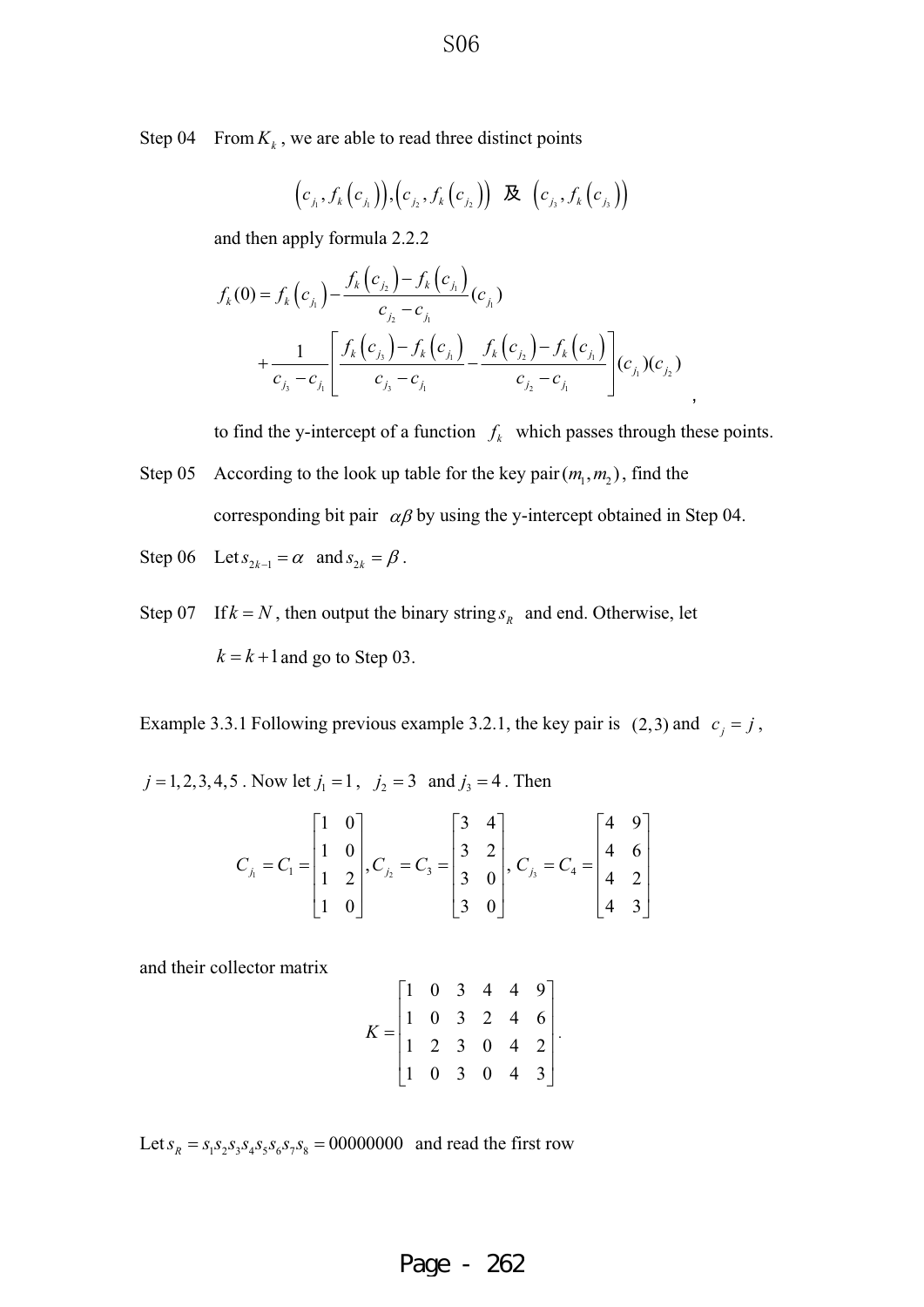$$
K_1 = \begin{bmatrix} 1 & 0 & 3 & 4 & 4 & 9 \end{bmatrix}
$$

We obtain three distinct points  $(c_1, f_1(c_1)) = (1,0), (c_3, f_1(c_3)) = (3,4)$  and

 $(c_4, f_1(c_4)) = (4, 9)$ . Apply the formula 2.1.1, the y-intercept of  $f_1$  is

$$
f_1(0) = -\frac{4}{3-1} + \frac{1}{4-3} \left[ \frac{9}{4-1} - \frac{4}{3-1} \right] 3
$$
  
= 1

According to the look up table for  $(2,3)$ ,

| $\alpha$ | ß                | f(0)           |
|----------|------------------|----------------|
| 0        | 0                |                |
|          | $\boldsymbol{0}$ | $\overline{2}$ |
| 0        |                  | 3              |
|          |                  | 6              |

where  $f(x) = (x - 2^{\alpha})(x - 3^{\beta})$ , We have  $\alpha\beta = 00$  and hence

 $f_1(x) = (x - 2^0)(x - 3^0)$ . Therefore, let  $s_1 = 0 \cancel{R} s_2 = 0$  and set  $k = k + 1$ . Repeat

above steps until  $k > 4$ . Hence, we have  $s_3 = 1$  and  $s_4 = 0$ ,  $s_5 = 1$  and  $s_6 = 1$  and

 $s_7 = 0$  and  $s_8 = 1$ . Finally, it output

$$
s_R = 00101101
$$

which is exactly the original binary string *s* .

Theorem 3.3.2: Let a key pair be  $(m_1, m_2)$  and let  $c_1, c_2, \dots, c_M$  be *M* distinct real numbers with  $M > 3$ . For binary string *s* of the form  $s = \alpha_1 \beta_1 \alpha_2 \beta_2 \cdots \alpha_N \beta_N$ and  $j = 1, 2, \dots, M$ , we define

Page - 263

S<sub>06</sub>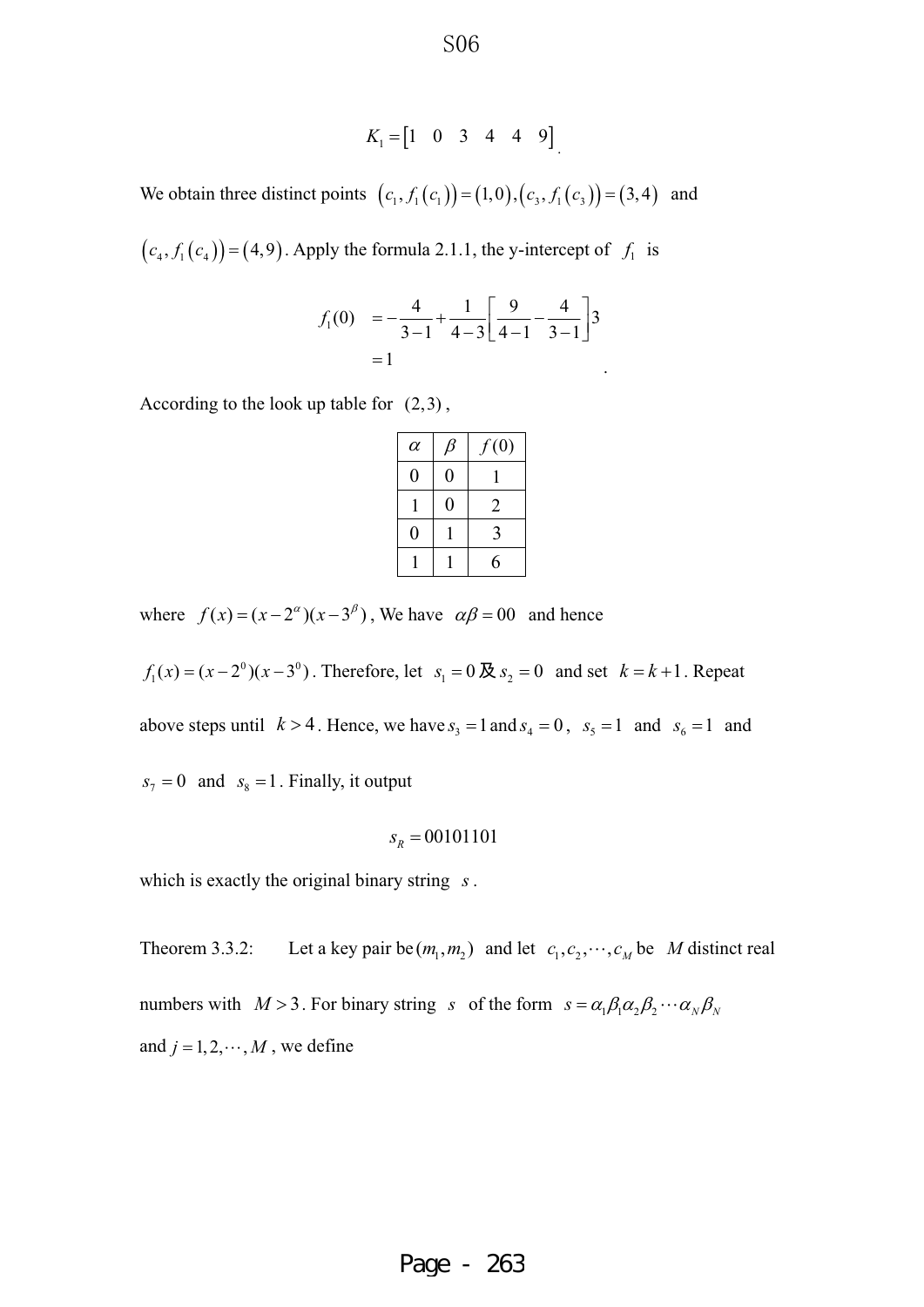$$
C_j = \begin{bmatrix} c_j & f_1(c_j) \\ c_j & f_2(c_j) \\ \vdots & \vdots \\ c_j & f_N(c_j) \end{bmatrix}
$$

where  $f_k(x) = (x - m_1^{\alpha_k})(x - m_2^{\beta_k})$   $(k = 1, 2, \dots, N)$ . Then for any three distinct  $C_j$ , we can apply the recovery method to them in order to recover the original binary string  $s = \alpha_1 \beta_1 \alpha_2 \beta_2 \cdots \alpha_N \beta_N$ .

Proof: Let  $C_{j_1}, C_{j_2}, C_{j_3}$  be three distinct containers and  $k = 1, 2, \dots, N$ . Then the  $k^{\text{th}}$  their collector matrix *K* is

$$
K_{k} = [c_{j_1}, f_k(c_{j_1}), c_{j_2}, f_k(c_{j_2}), c_{j_3}, f_k(c_{j_3})].
$$

where  $f_k(x) = (x - m_1^{\alpha_k})(x - m_2^{\beta_k})$ . First, we obtain the y-intercept of the quadratic function which passes the following distinct points,

$$
(c_{j_1}, f_k(c_{j_1})), (c_{j_2}, f_k(c_{j_2}))
$$
 and  $(c_{j_3}, f_k(c_{j_3})),$ 

by Newton polynomial. According to lemma 2.1.5 , such quadratic function is  $f_k$ and their y-intercepts are uniquely determined. Since

$$
f_{00}(0) = 1
$$
  $f_{10}(0) = m_1$   $f_{01}(0) = m_2$   $f_{00}(0) = m_1 m_2$ 

And  $1, m_1, m_2, m_1m_2$  are distinct  $(1 < m_1 < m_2 < m_1m_2)$ . After having  $f_k(0)$ , we are able

to find  $\alpha_k \beta_k$  from the look up table.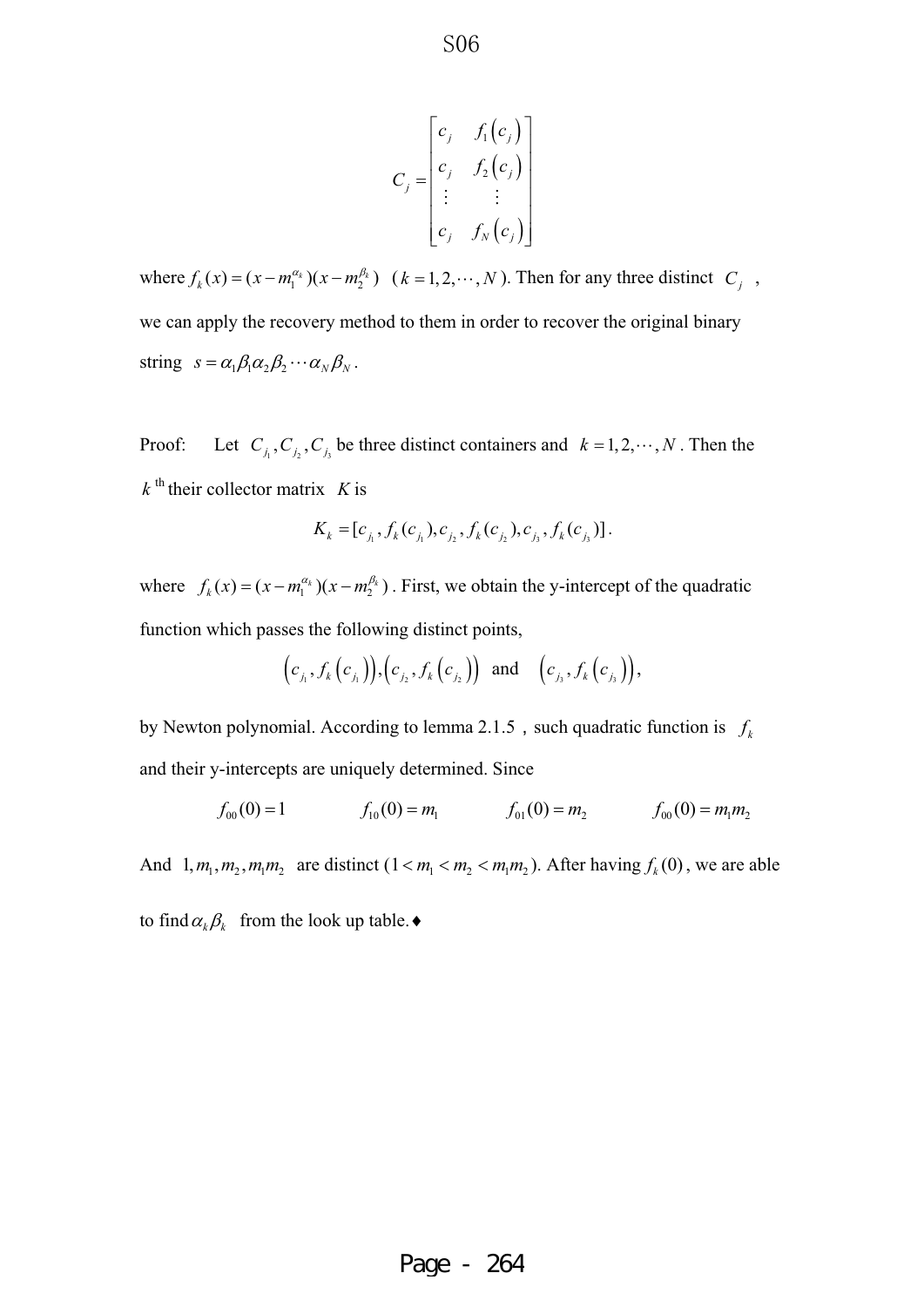## Chapter 4: Permutation Encryption

We will discuss the methods to encrypt the container files and therefore improve the security of storage method. We will mainly apply properties of permutations which we introduced in chapter 2 and the Ruffini theorem for calculating the degree of a permutation. Knowing that the recovery method is permutation invariance, we learn that recovering every pair of bits is independent on the order of three distinct containers. Hence, we will introduce the multi-layer encryption in section 4.1. In section 4.2, we will talk about a second as well as a classical encryption method called decimal encryption. Basically, we just rearrange the numbers 1 to 9 by a permutation. Since a permutation is invertible, the inverse of the permutation can be used for decryption. Moreover, the Ruffini theorem can give us the pattern of a permutation which allows better encryption.

#### 4.1 Permutation Invariance and Multi-layer Encryption

In section 2.2, Given three points  $(x_0, y_0), (x_1, y_1)$  and  $(x_2, y_2)$  on the plane <sup>2</sup> such

that  $x_0, x_1$  and  $x_2$  are distinct, then the Newton polynomial which passes through these three points is

$$
f(x) = y_0 + \frac{y_1 - y_0}{x_1 - x_0}(x - x_0) + \frac{1}{x_2 - x_0} \left[ \frac{y_2 - y_0}{x_2 - x_0} - \frac{y_1 - y_0}{x_1 - x_0} \right] (x - x_0)(x - x_1)
$$

In fact, from the lemma 2.1.5, the Newton polynomial is the same regardless the order of these three points. Hence, we have the following theorem.

Theorem 4.1.1: Let  $(m_1, m_2)$  be a key pair and let  $c_1, c_2, \dots, c_M$  be *M* distinct real numbers with  $M > 3$ . Given *N* permutations on the set  $\{1, 2, \dots, M\}$ , namely,  $\sigma_1, \sigma_2, \cdots, \sigma_N$ , for a binary string  $s = \alpha_1 \beta_1 \alpha_2 \beta_2 \cdots \alpha_N \beta_N$  and  $j = 1, 2, \cdots, M$ , we define

$$
C_{\sigma(j)} = \begin{bmatrix} c_{\sigma_1(j)} & f_1(c_{\sigma_1(j)}) \\ c_{\sigma_2(j)} & f_2(c_{\sigma_2(j)}) \\ \vdots & \vdots \\ c_{\sigma_N(j)} & f_N(c_{\sigma_N(j)}) \end{bmatrix}
$$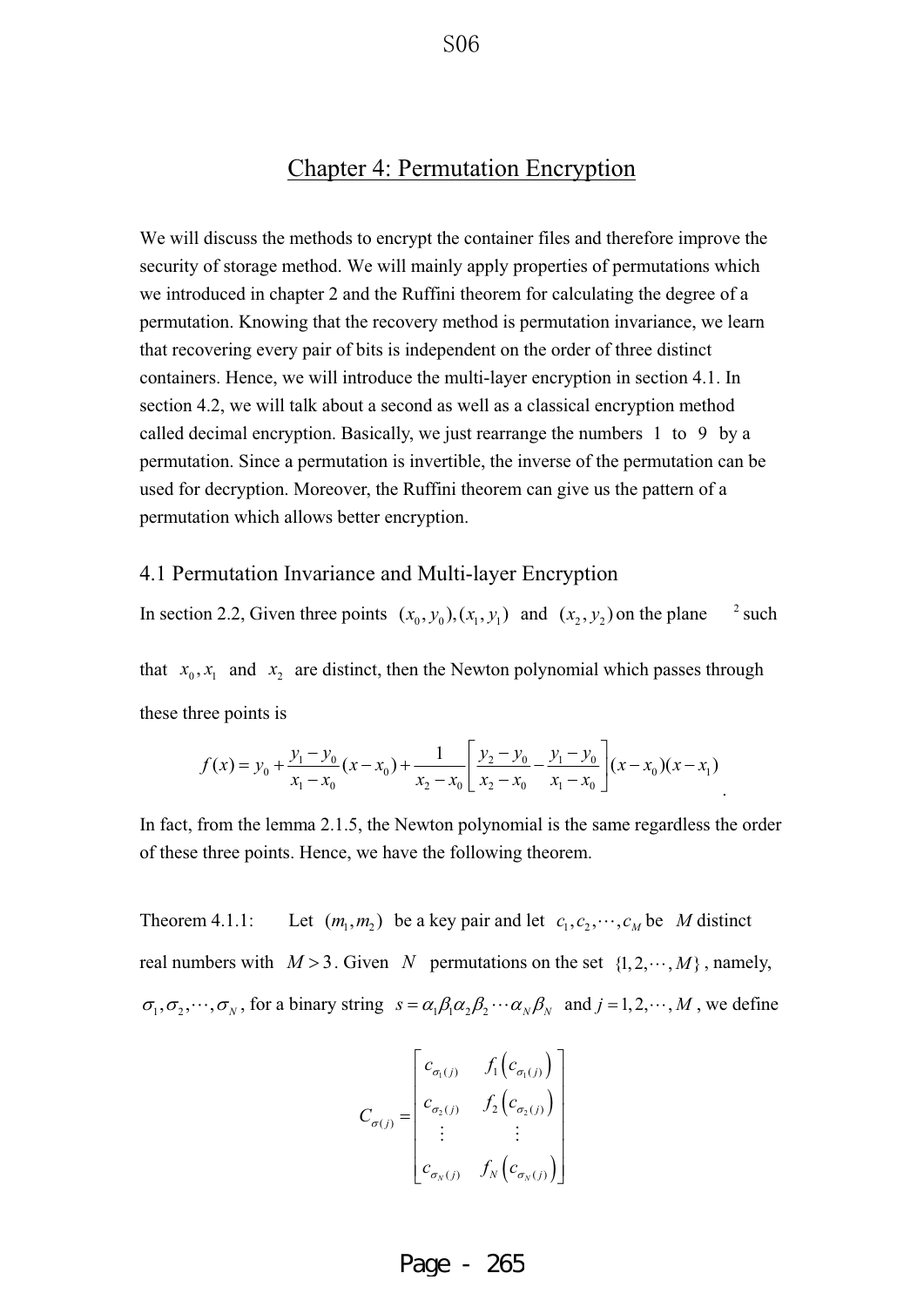where  $f_k(x) = (x - m_1^{\alpha_k})(x - m_2^{\beta_k})$   $(k = 1, 2, \dots, N)$ . Then for three distinct  $C_{\sigma(j)}$ , we are able to use the recovery method in section 3.3 to recover the original binary string  $s = \alpha_1 \beta_1 \alpha_2 \beta_2 \cdots \alpha_N \beta_N$   $\circ$ 

Proof : One should refer to the above discussion and theorem 3.3.2 and we are done.

 $\blacklozenge$ 

In fact, since the length of the given binary string  $N$  is different from time to time. It is not practical if  $\sigma_1, \dots, \sigma_N$  have no relation among them. Therefore, we propose that we

just fix a permutation  $\sigma$  and let  $\sigma_k = \sigma^k$  where  $k = 1, 2, \dots, N$ . According to section

2.3, we have the sequence  $\sigma^1, \sigma^2, \cdots$  is periodical and its period can be determined by Ruffini Theorem. To raise the security level, the period is bigger and better. If  $N = 7 = 2 + 5$ , then  $\sigma$  has maximum degree  $10 = 5 \times 2$  and its pattern is (5)(2). If  $N = 10 = 2 + 3 + 5$ , then  $\sigma$  has maximum degree  $30 = 5 \times 3 \times 2$  and therefore, its pattern is  $(5)(3)(2)$ .

Example 4.1.2 : Let  $N = 10$ . The number of all the permutation of the pattern (5)(3)(2)

is 120960 and we list some of them below:

| (0, 8, 6, 7, 2)(1, 4, 9)(3, 5) | (0, 4, 2, 7, 5)(3, 8, 6)(1, 9)         | (1, 4, 2, 3, 5)(7, 8, 9)(0, 6)         |
|--------------------------------|----------------------------------------|----------------------------------------|
| (2, 4, 7, 6, 9)(0, 8, 5)(1, 3) | $(0, 1, 2, 8, 6)$ $(4, 9, 5)$ $(3, 7)$ | (1, 7, 3, 4, 9)(0, 2, 8)(5, 6)         |
| (0, 3, 7, 9, 2)(4, 5, 8)(1, 6) | $(0, 5, 3, 2, 7)$ $(6, 9, 8)$ $(1, 4)$ | (0, 8, 2, 1, 3)(6, 7, 9)(4, 5)         |
| (1, 6, 9, 4, 5)(0, 2, 8)(3, 7) | (1, 9, 6, 5, 3)(2, 4, 8)(0, 7)         | $(0, 3, 1, 2, 4)$ $(7, 8, 9)$ $(5, 6)$ |
| (0, 1, 8, 9, 4)(2, 5, 6)(3, 7) | (0, 4, 6, 5, 7)(2, 8, 3)(1, 9)         | (2, 3, 8, 6, 7)(1, 9, 5)(0, 4)         |
| (0, 2, 8, 4, 9)(1, 6, 5)(3, 7) | (0, 7, 4, 1, 2)(3, 9, 5)(6, 8)         | (2, 9, 4, 8, 5)(0, 3, 1)(6, 7)         |
| (0, 8, 9, 5, 4)(1, 6, 7)(2, 3) | (1, 2, 6, 8, 3)(0, 9, 4)(5, 7)         | (0, 9, 1, 6, 4)(2, 5, 8)(3, 7)         |
| (0, 2, 7, 8, 9)(1, 4, 3)(5, 6) | (2, 4, 3, 6, 5)(0, 1, 7)(8, 9)         | (2, 3, 7, 9, 5)(0, 6, 1)(4, 8)         |
| (0, 9, 5, 4, 7)(1, 8, 3)(2, 6) | (0, 3, 4, 6, 8)(2, 7, 5)(1, 9)         | (1, 2, 5, 8, 4)(0, 9, 7)(3, 6)         |
| (0, 2, 9, 5, 3)(1, 8, 4)(6, 7) | (1, 3, 9, 2, 5)(6, 7, 8)(0, 4)         | (0, 5, 6, 7, 2)(1, 3, 9)(4, 8)         |
| (1, 9, 6, 7, 3)(4, 5, 8)(0, 2) | (0, 6, 8, 4, 2)(1, 3, 9)(5, 7)         | (0, 3, 8, 1, 5)(4, 7, 9)(2, 6)         |
| (1, 6, 3, 7, 4)(0, 8, 2)(5, 9) | (0, 1, 5, 2, 9)(3, 7, 8)(4, 6)         | (0, 5, 8, 1, 4)(3, 7, 9)(2, 6)         |
| (0, 5, 1, 9, 8)(2, 3, 7)(4, 6) | (1, 9, 6, 8, 4)(0, 3, 2)(5, 7)         | $(0, 1, 8, 2, 6)$ $(4, 7, 5)$ $(3, 9)$ |
| (0, 9, 4, 2, 8)(1, 7, 5)(3, 6) | (1, 6, 3, 8, 9)(0, 2, 5)(4, 7)         | (3, 6, 7, 5, 4)(0, 1, 9)(2, 8)         |
| (0, 3, 9, 4, 1)(2, 5, 8)(6, 7) | (0, 6, 2, 9, 4)(3, 5, 8)(1, 7)         | (0, 7, 5, 3, 8)(2, 4, 6)(1, 9)         |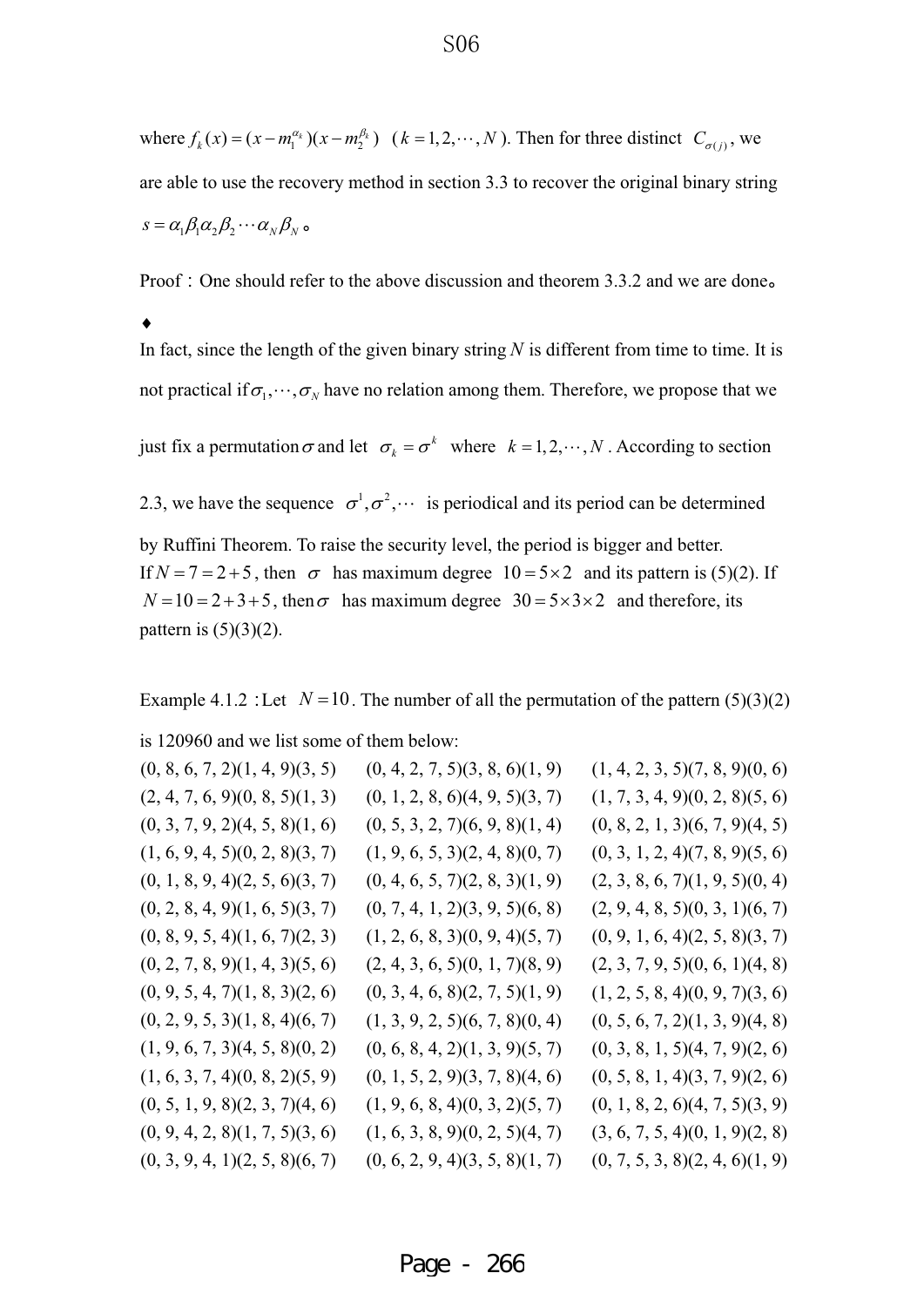$(1, 7, 5, 6, 8)(2, 3, 9)(0, 4)$  $(0, 7, 6, 3, 5)(2, 4, 8)(1, 9)$ (1, 8, 2, 3, 6)(0, 7, 4)(5, 9) (1, 3, 7, 9, 5)(2, 8, 4)(0, 6)  $(4, 6, 7, 5, 9)(2, 8, 3)(0, 1)$  $(0, 6, 8, 5, 9)(1, 2, 4)(3, 7)$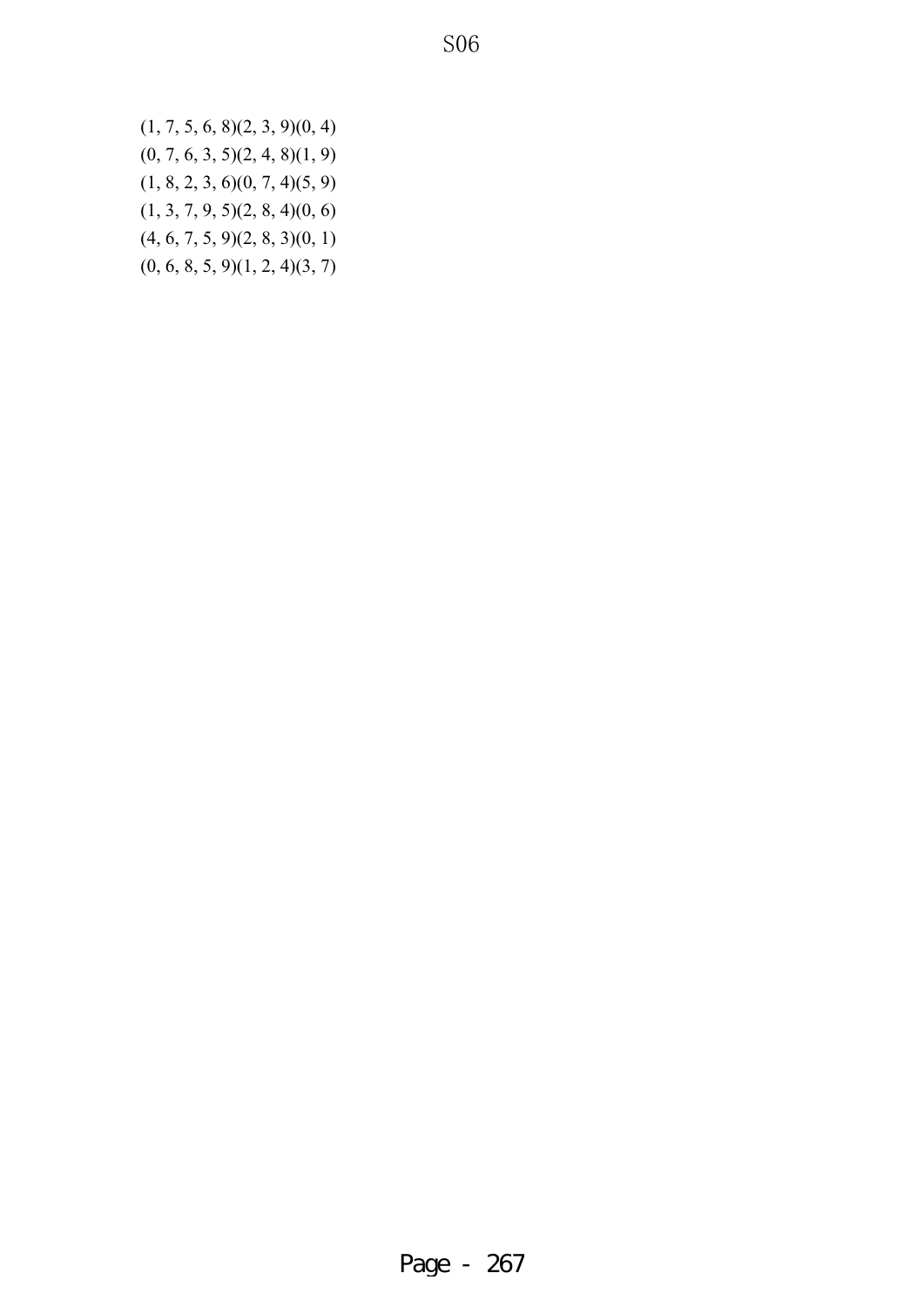Example 4.1.3 Let  $\sigma = (124)(35)$ . So

 $\sigma^2 = (142)(3)(5)$  $\sigma^3 = (1)(2)(4)(35)$  $\sigma^4 = (124)(3)(5)$  $\sigma = (124)(35)$ 

Then applying the multi-layer encryption with respect to  $\sigma$  to the containers in example 3.2.1

$$
C_1 = \begin{bmatrix} 1 & 0 \\ 1 & 0 \\ 1 & 2 \\ 1 & 0 \end{bmatrix}, C_2 = \begin{bmatrix} 2 & 1 \\ 2 & 0 \\ 2 & 0 \\ 2 & -1 \end{bmatrix}, C_3 = \begin{bmatrix} 3 & 4 \\ 3 & 2 \\ 3 & 0 \\ 3 & 0 \end{bmatrix}, C_4 = \begin{bmatrix} 4 & 9 \\ 4 & 6 \\ 4 & 2 \\ 4 & 3 \end{bmatrix}, C_5 = \begin{bmatrix} 5 & 16 \\ 5 & 12 \\ 5 & 6 \\ 5 & 8 \end{bmatrix},
$$

we have

$$
C_1 = \begin{bmatrix} 2 & 1 \\ 4 & 6 \\ 1 & 2 \\ 2 & -1 \end{bmatrix}, C_2 = \begin{bmatrix} 4 & 9 \\ 1 & 0 \\ 2 & 0 \\ 4 & 3 \end{bmatrix}, C_3 = \begin{bmatrix} 5 & 16 \\ 3 & 2 \\ 5 & 6 \\ 3 & 0 \end{bmatrix}, C_4 = \begin{bmatrix} 1 & 0 \\ 2 & 0 \\ 4 & 2 \\ 1 & 0 \end{bmatrix}, C_5 = \begin{bmatrix} 3 & 4 \\ 5 & 12 \\ 3 & 0 \\ 5 & 8 \end{bmatrix}
$$

## 4.2 Decimal Encryption

It has been a long time since adopting the re-arrangement of the alphabets and letters as an encoding method. For example, the typewriter code [6], the typist does not need to enter the alphabet directly, he types the respective upper-left button instead. Therefore the sentence

"I love you"

becomes

"8 o9f3 697"

We could revert the codes by typing the right-bottom buttons of "8 o9f3 697". Let  $\sigma = (03579)(146)(28)$ . Applying the decimal encryption to the containers in example 3.2.1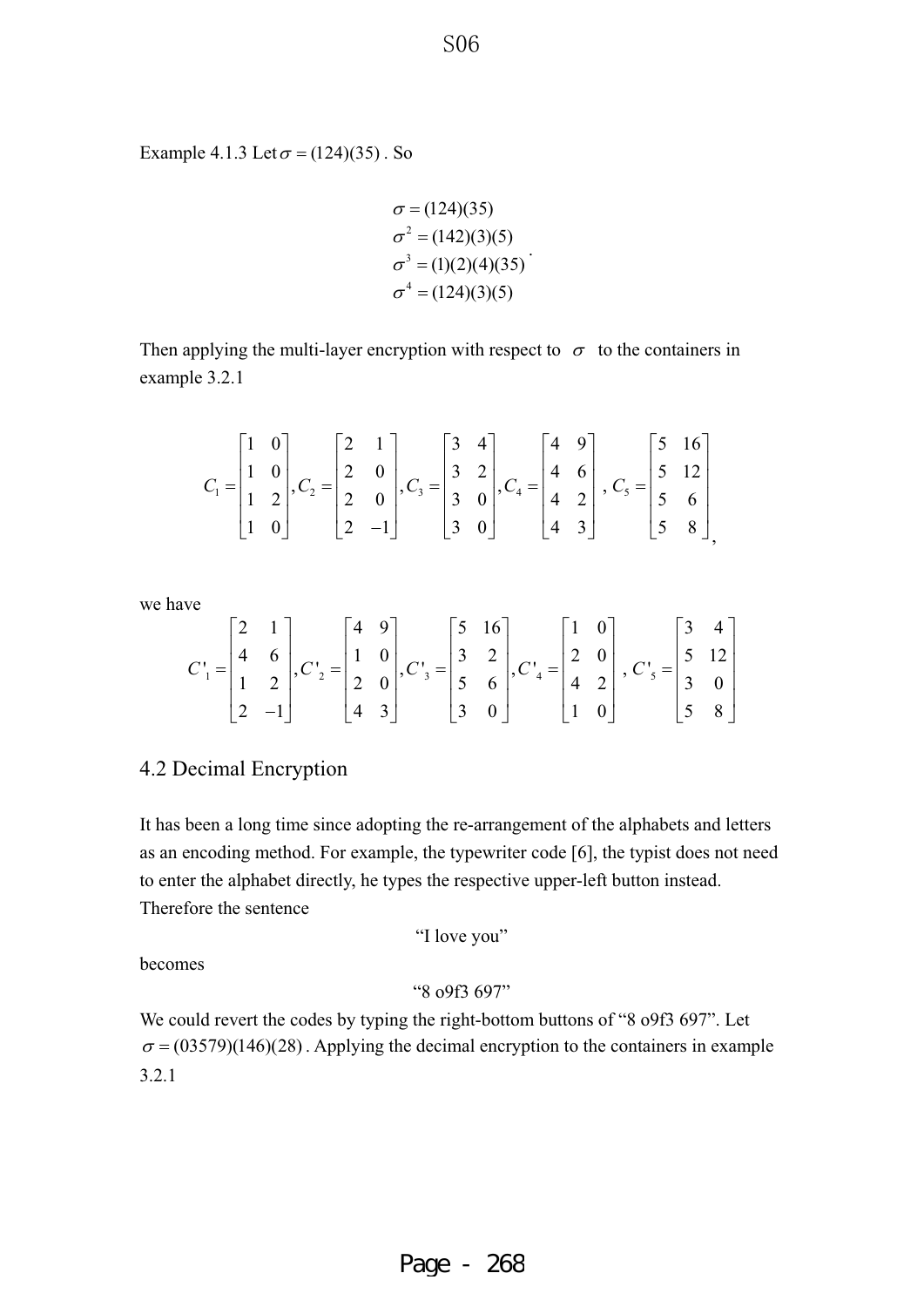$$
C_1 = \begin{bmatrix} 1 & 0 \\ 1 & 0 \\ 1 & 2 \\ 1 & 0 \end{bmatrix}, C_2 = \begin{bmatrix} 2 & 1 \\ 2 & 0 \\ 2 & 0 \\ 2 & -1 \end{bmatrix}, C_3 = \begin{bmatrix} 3 & 4 \\ 3 & 2 \\ 3 & 0 \\ 3 & 0 \end{bmatrix}, C_4 = \begin{bmatrix} 4 & 9 \\ 4 & 6 \\ 4 & 2 \\ 4 & 3 \end{bmatrix}, C_5 = \begin{bmatrix} 5 & 16 \\ 5 & 12 \\ 5 & 6 \\ 5 & 8 \end{bmatrix},
$$

We obtain

$$
C_1 = \begin{bmatrix} 4 & 3 \\ 4 & 3 \\ 4 & 8 \\ 4 & 3 \end{bmatrix}, C_2 = \begin{bmatrix} 8 & 4 \\ 8 & 3 \\ 8 & 3 \\ 8 & -4 \end{bmatrix}, C_3 = \begin{bmatrix} 5 & 6 \\ 5 & 8 \\ 5 & 3 \\ 5 & 3 \end{bmatrix}, C_4 = \begin{bmatrix} 6 & 0 \\ 6 & 1 \\ 6 & 8 \\ 6 & 5 \end{bmatrix}, C_5 = \begin{bmatrix} 7 & 41 \\ 7 & 48 \\ 7 & 1 \\ 7 & 2 \end{bmatrix}_{\circ}
$$

Clearly, applying  $\sigma^{-1} = (0.09753)(641)(28)$  to the encrypted containers, we can have the original containers back.

Futhermore, if we consider

$$
\sigma = (03579)(146)(28)
$$
  
\n
$$
\sigma^2 = (05937)(164)(2)(8)
$$
  
\n
$$
\sigma^3 = (07395)(1)(4)(6)(28)
$$
  
\n
$$
\sigma^4 = (09753)(146)(2)(8)
$$

we can use  $\sigma, \sigma^2, \sigma^3, \sigma^4$  to the first, second third and fourth layers of the original containers respectively for decimal encryption to obtain

$$
C_{1}^{n} = \begin{bmatrix} 4 & 3 \\ 6 & 5 \\ 1 & 8 \\ 4 & 9 \end{bmatrix}, C_{2}^{n} = \begin{bmatrix} 8 & 4 \\ 2 & 5 \\ 8 & 7 \\ 2 & -4 \end{bmatrix}, C_{3}^{n} = \begin{bmatrix} 5 & 6 \\ 7 & 2 \\ 9 & 7 \\ 0 & 9 \end{bmatrix}, C_{4}^{n} = \begin{bmatrix} 6 & 0 \\ 1 & 4 \\ 4 & 8 \\ 6 & 0 \end{bmatrix}, C_{5}^{n} = \begin{bmatrix} 7 & 41 \\ 9 & 62 \\ 0 & 6 \\ 3 & 8 \end{bmatrix}
$$

If we want to decrypt the decimal encrypted containers above, it can be done by applying  $\sigma^{-1}, \sigma^{-2}, \sigma^{-3}, \sigma^{-4}$  to the corresponding layers.

Definition 4.2.1 : We call the permutation  $\sigma$  on the set {0,1,  $\cdots$ , 9} a decimal encryption permutation. Suppose that a decimal representation of a number is  $a_1 a_2 \cdots a_k$ , where for all  $a_r \in \{0, 1, \dots, 9\}$  and  $a_1 \neq 0$ . Then define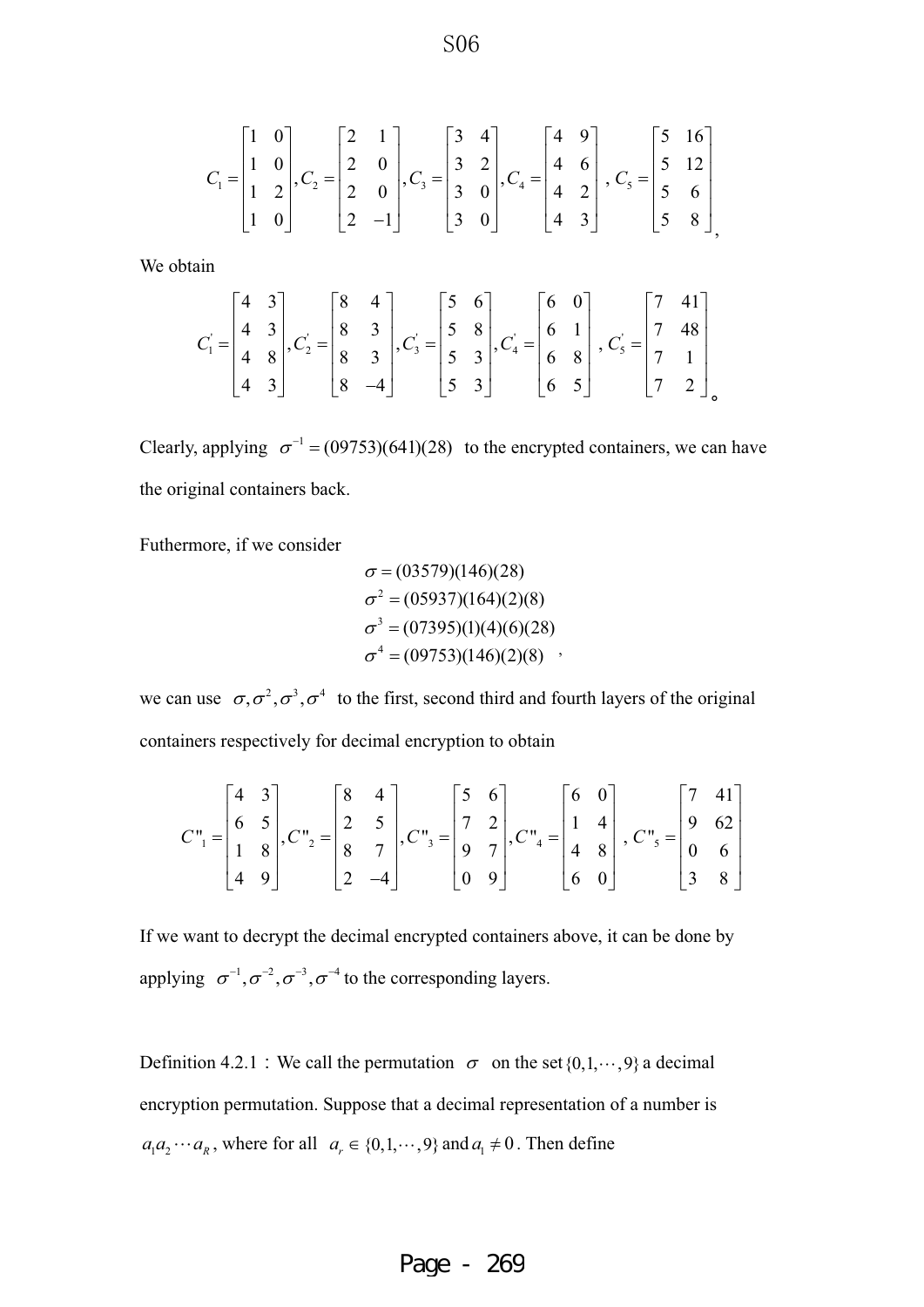$$
T_{\sigma}(a_1a_2\cdots a_k)=\sigma(a_1)\sigma(a_2)\cdots \sigma(a_k).
$$

### 4.3 Mixed Encryption Method

Example 4.3.1 Follow example 4.1.3. After multi-layer encryption, the resulted containers are

$$
C_1 = \begin{bmatrix} 2 & 1 \\ 4 & 6 \\ 1 & 2 \\ 2 & -1 \end{bmatrix}, C_2 = \begin{bmatrix} 4 & 9 \\ 1 & 0 \\ 2 & 0 \\ 4 & 3 \end{bmatrix}, C_3 = \begin{bmatrix} 5 & 16 \\ 3 & 2 \\ 5 & 6 \\ 3 & 0 \end{bmatrix}, C_4 = \begin{bmatrix} 1 & 0 \\ 2 & 0 \\ 4 & 2 \\ 1 & 0 \end{bmatrix}, C_5 = \begin{bmatrix} 3 & 4 \\ 5 & 12 \\ 3 & 0 \\ 5 & 8 \end{bmatrix}
$$

Let

$$
\sigma = (03579)(146)(28)
$$
  
\n
$$
\sigma^2 = (05937)(164)(2)(8)
$$
  
\n
$$
\sigma^3 = (07395)(1)(4)(6)(28)
$$
  
\n
$$
\sigma^4 = (09753)(146)(2)(8)
$$

Apply the decimal encryption to  $C'$  *i* s, we have a sequence of fixed encrypted containers

$$
C_{1}^{n} = \begin{bmatrix} 8 & 4 \\ 1 & 4 \\ 1 & 8 \\ 2 & -4 \end{bmatrix}, C_{2}^{n} = \begin{bmatrix} 6 & 0 \\ 6 & 5 \\ 8 & 7 \\ 6 & 0 \end{bmatrix}, C_{3}^{n} = \begin{bmatrix} 7 & 41 \\ 7 & 2 \\ 0 & 6 \\ 0 & 9 \end{bmatrix}, C_{4}^{n} = \begin{bmatrix} 4 & 3 \\ 2 & 5 \\ 4 & 8 \\ 4 & 9 \end{bmatrix}, C_{5}^{n} = \begin{bmatrix} 5 & 6 \\ 9 & 62 \\ 9 & 7 \\ 3 & 8 \end{bmatrix}.
$$

# 4.4 Quadratic Encrypted Distributive Storage and Decrypted Recovery Algorithms

Let's fix a key pair  $(m_1, m_2) = (2,3)$ , the number of the storages *M* and a permutation

 $\sigma_{\textit{num}}$  on the set {0,1, $\cdots$ , 9} for decimal encryption.

#### Encrypted Distributive Storage Algorithm

Step 01 Read  $s = \alpha_1 \beta_1 \alpha_2 \beta_2 \cdots \alpha_N \beta_N$  and let  $k = 1$ ;

Step 02 Generate a permutation  $\sigma$  on the set  $\{1, 2, \cdots, M\}$  for multi-layer encryption.

Step 03 Let  $f(x) = (x - 2^{\alpha_k})(x - 3^{\beta_k}) + 1$ ;

% To eliminate the only negative value -1.

Step 04  $j=1$ ;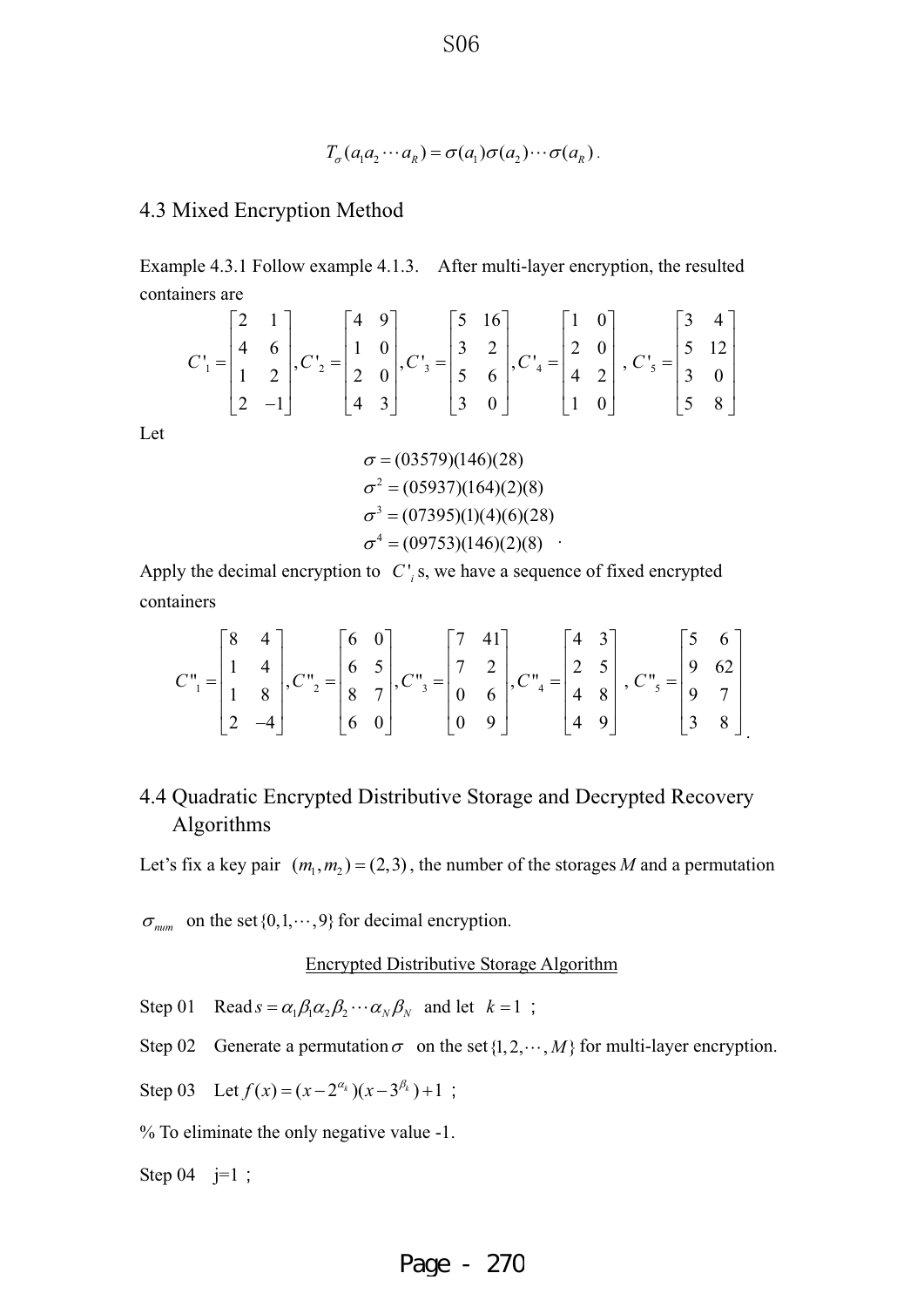%Steps 04-07, performing mixed encrypted distributive storage.

Step 05 
$$
C_j(k,1) = \sigma^k(j), C_j(k,2) = f(\sigma^k(j))
$$
;

%Multi-layer encryption

Step 06  $C_j(k,1) = T_{\sigma_{num}^k} (C_j(k,1)), C_j(k,2) = T_{\sigma_{num}^k} (f(\sigma^k(j)))$ ;

% decimal encryption

Step 07 If  $j = M$ , then go to Step 08 ; Otherwise, go to Step 05 ;

Step 08 If  $k = N$ , then go to Step 09 ; Otherwise, go to Step 03 ;

Step  $09$  j=1 ;

Step 10 Store  $C_i$  to the *j*<sup>th</sup> storage ;

Step 11 If  $j = M$ , then quit ; Otherwise, go to Step 09.

#### Decrypted Recovery Algorithms

Step 01 Read three different containers  $C_{j_1}$ ,  $C_{j_2}$  and  $C_{j_3}$  of a binary string *s* such

that

$$
C_{j_1} = \begin{bmatrix} c_{j_1}(1,1) & c_{j_1}(1,2) \\ c_{j_1}(2,1) & c_{j_1}(2,2) \\ \vdots & \vdots \\ c_{j_1}(N,1) & c_{j_1}(N,2) \end{bmatrix}, C_{j_2} = \begin{bmatrix} c_{j_2}(1,1) & c_{j_2}(1,2) \\ c_{j_2}(2,1) & c_{j_2}(2,2) \\ \vdots & \vdots \\ c_{j_2}(N,1) & c_{j_2}(N,2) \end{bmatrix}, C_{j_3} = \begin{bmatrix} c_{j_3}(1,1) & c_{j_3}(1,2) \\ c_{j_3}(2,1) & c_{j_3}(2,2) \\ \vdots & \vdots \\ c_{j_3}(N,1) & c_{j_3}(N,2) \end{bmatrix}
$$

Step 02 Let

$$
K = \begin{bmatrix} c_{j_1}(1,1) & c_{j_1}(1,2) & c_{j_2}(1,1) & c_{j_2}(1,2) & c_{j_3}(1,1) & c_{j_3}(1,2) \\ c_{j_1}(2,1) & c_{j_1}(2,2) & c_{j_2}(2,1) & c_{j_2}(2,2) & c_{j_3}(2,1) & c_{j_3}(2,2) \\ \vdots & \vdots & \vdots & \vdots & \vdots & \vdots \\ c_{j_1}(N,1) & c_{j_1}(N,2) & c_{j_2}(N,1) & c_{j_2}(N,2) & c_{j_3}(N,1) & c_{j_3}(N,2) \end{bmatrix}
$$

.

% The matrix *K* is collector matrix. It's  $k^{\text{th}}$  row is denoted by  $K_k$ . Therefore,

Page - 271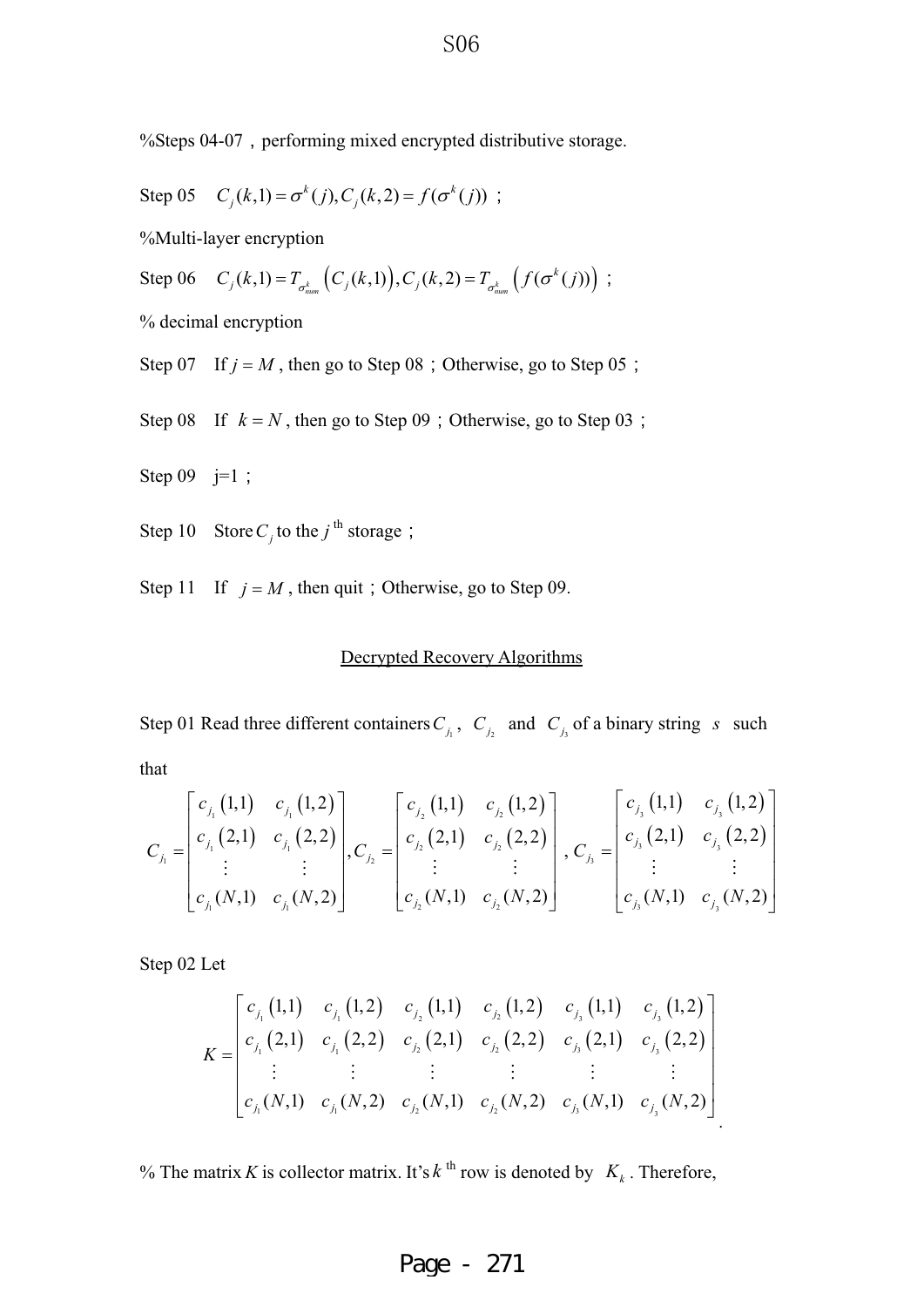<sup>9</sup>/<sub>0</sub> 
$$
K_k = [c_{j_1}(k,1), c_{j_1}(k,2), c_{j_2}(k,1), c_{j_2}(k,2), c_{j_3}(k,1), c_{j_3}(k,2)]
$$

Step 03 Let  $k = 1$  and set a binary string  $s_R = s_1 s_2 s_3 s_4 \cdots s_{2N-1} s_{2N}$  to be an zero string.

Step 04 Read the  $k^{\text{th}}$  row of the collector matrix  $K$ 

$$
K_k = [c_{j_1}(k,1), c_{j_1}(k,2), c_{j_2}(k,1), c_{j_2}(k,2), c_{j_3}(k,1), c_{j_3}(k,2)]
$$

Step 05

$$
K_{k} = [T_{\sigma_{num}^{-k}}(c_{j_{1}}(k,1)), T_{\sigma_{num}^{-k}}(c_{j_{1}}(k,2)), T_{\sigma_{num}^{-k}}(c_{j_{2}}(k,1)), T_{\sigma_{num}^{-k}}(c_{j_{2}}(k,2)), T_{\sigma_{num}^{-k}}(c_{j_{3}}(k,1)), T_{\sigma_{num}^{-k}}(c_{j_{4}}(k,2))]
$$

% Decimal decryption for  $K_k$ .

Step 06 From  $K_k$ , we have three distinct points

$$
(c_{j_1}(k,1), c_{j_1}(k,2)), (c_{j_2}(k,1), c_{j_2}(k,2))
$$
 and  $(c_{j_3}(k,1), c_{j_3}(k,2))$ . Then apply formula  
2.2.

$$
f_k(0) = c_{j_1}(k,2) - \frac{c_{j_2}(k,2) - c_{j_1}(k,2)}{c_{j_2}(k,1) - c_{j_1}(k,1)} c_{j_1}(k,1)
$$
  
+ 
$$
\left[ \frac{c_{j_3}(k,2) - c_{j_1}(k,2)}{c_{j_3}(k,1) - c_{j_1}(k,1)} - \frac{c_{j_2}(k,2) - c_{j_1}(k,2)}{c_{j_2}(k,1) - c_{j_1}(k,1)} \right] \frac{c_{j_1}(k,1)c_{j_2}(k,1)}{c_{j_3}(k,1) - c_{j_1}(k,1)} d_{j_2}(k,1)
$$

To obtain the y-intercept of the quadratic polynomial passes through these points.

- Step 07 According to the look up table of the key pair (2,3) . We are able to find the bit pair  $\alpha\beta$  corresponding to the y-intercept from step 04.
- Step 08 Let  $s_{2k-1} = \alpha$  and  $s_{2k} = \beta$ .
- Step 09 If  $k = N$ , then out the binary string  $s_R$  and quit. Otherwise, let  $k = k + 1$ go to step 04.

Note that the look up table of  $(2,3)$  is

| $\alpha$ | $t_{\alpha\beta}(0)$ |
|----------|----------------------|
|          |                      |

S<sub>06</sub>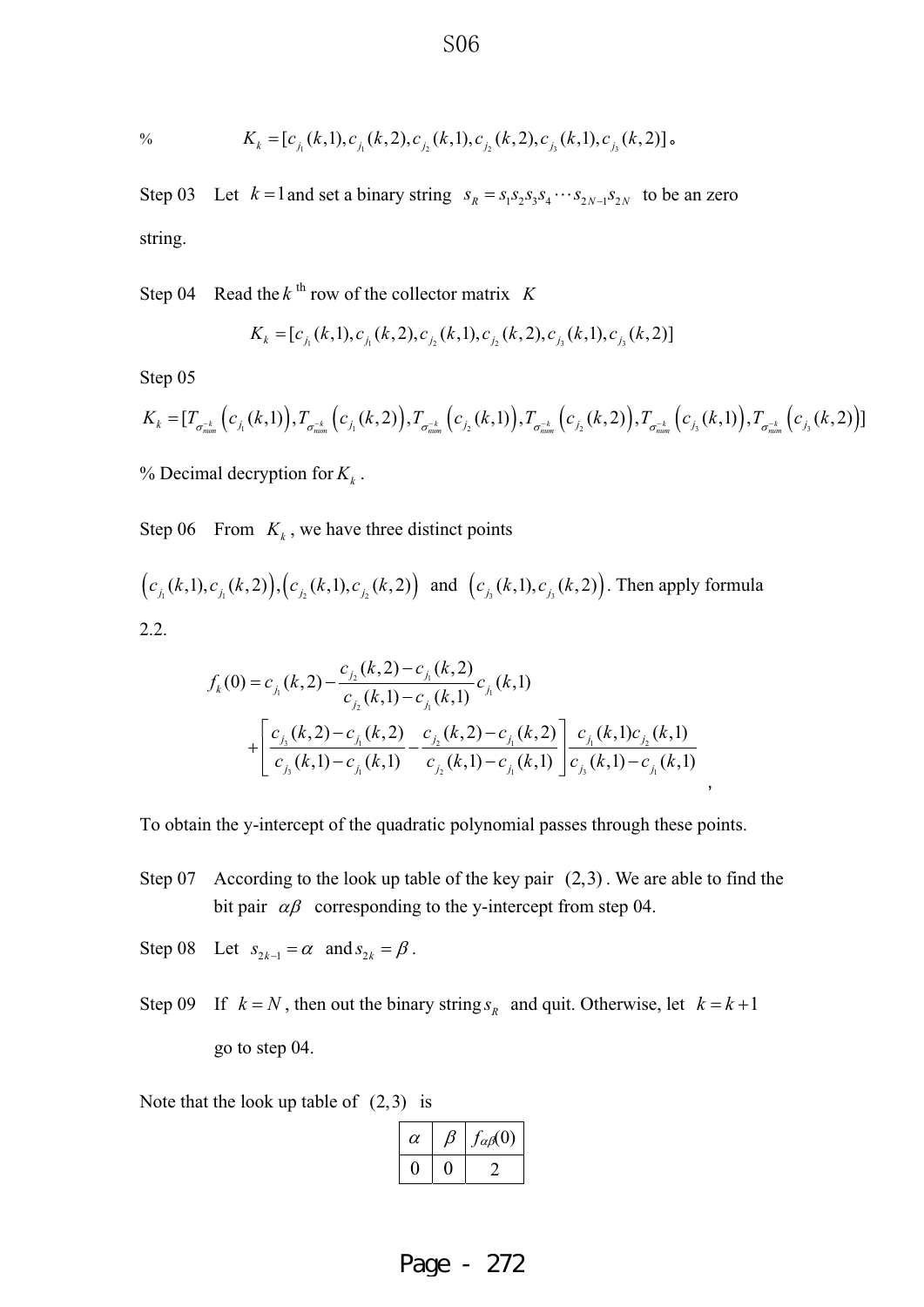S<sub>06</sub>

|   | 0 | 3              |
|---|---|----------------|
| O |   | $\overline{4}$ |
|   |   |                |

where  $f_{\alpha\beta}(x) = (x - 2^{\alpha})(x - 3^{\beta}) + 1$ .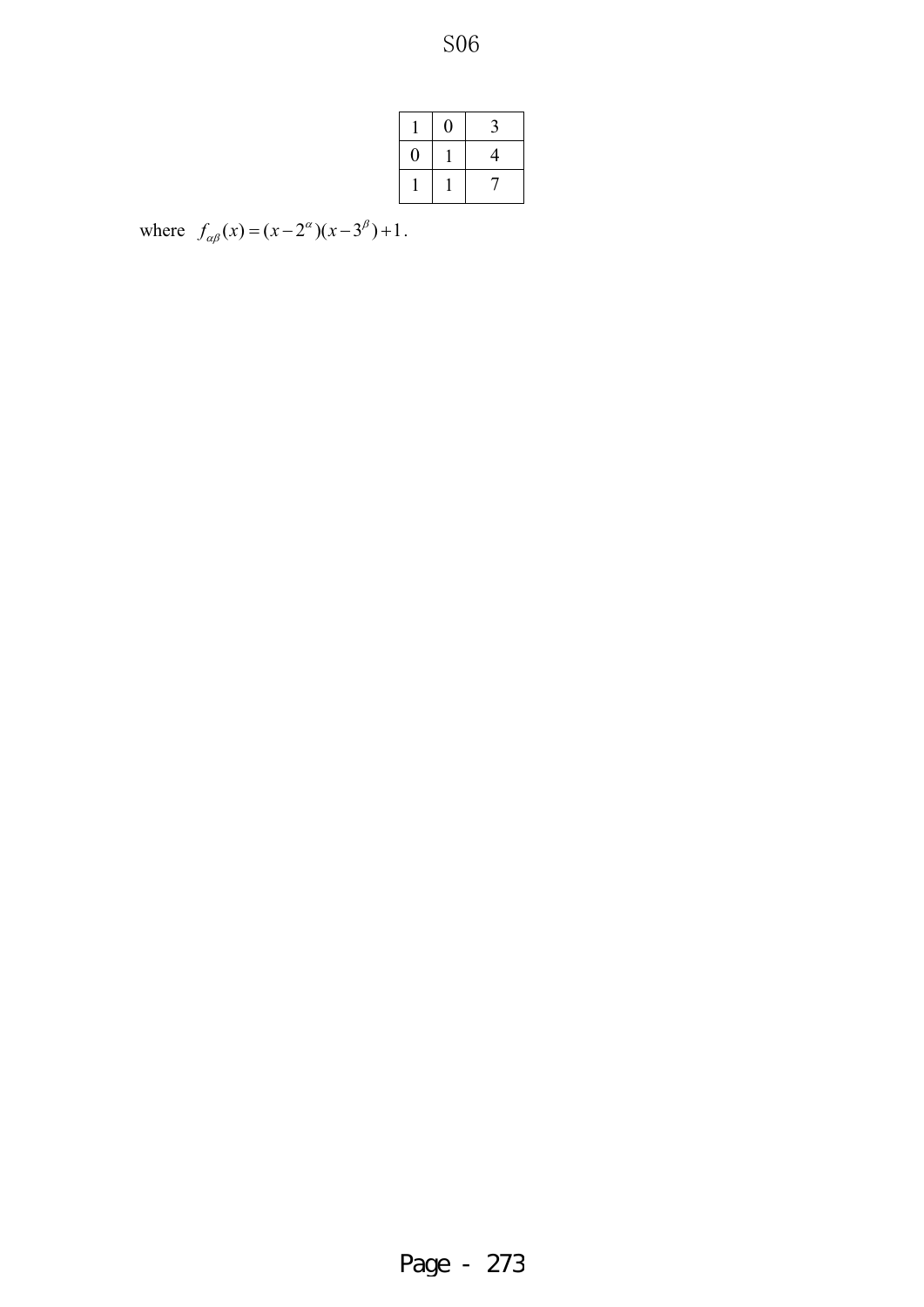$S<sub>06</sub>$ 

# Chapter 5: Implementation and Results of the Algorithms

### 5.1 Purpose and Methods of the Performance Tests

We wrote a "C program" named "cloud.exe" according to the quadratic distributive storage and decoding recovery calculation which are introduced in the last chapter. We will test the performance of the program with different types and sizes of files according to its running time and compression ratio.

We have two groups of files. The first group are randomly generated text files with sizes of 2, 4, 6, 8, 10 MB (megabyte). The second group is consisted of office files, images and pdf. First, we use cloud.exe to run on the two groups of files in the same computer, encode them with different encryption options and try to recover them with any 3 different container files, record its performance. The process would produce container files which are 8 times larger in size of the original file on regular base. Then we will compare the results after the compression of the files.

## 5.2 Review of the Result of Performance Tests

We could see from the data that the relation of the running time and the size of the original file represent a linear growth. Different encryption method would have different influence on the running time. Basically, multi-layer encryption uses less resource and therefore has almost no influence on the running time as we expected. Although decimal encryption and decryption is the principal part of the calculation, it has small influence on the average size of the container files after compression.

Let's look at the compression ratio of the original file and the container files. In the first text files group, the size of the compressed container files randomly produced takes 60% of the size of the original file. In the second group, the result shows that the compression ratio has direct relation with the format of the original file. We could learn that image formats such as BMP, JPG would produce bigger container files, and DOC, TIF vice versa. The phenomenon may owe to the format of the original file: most of the images are compressed before division while text files may contain many markups to express its contents.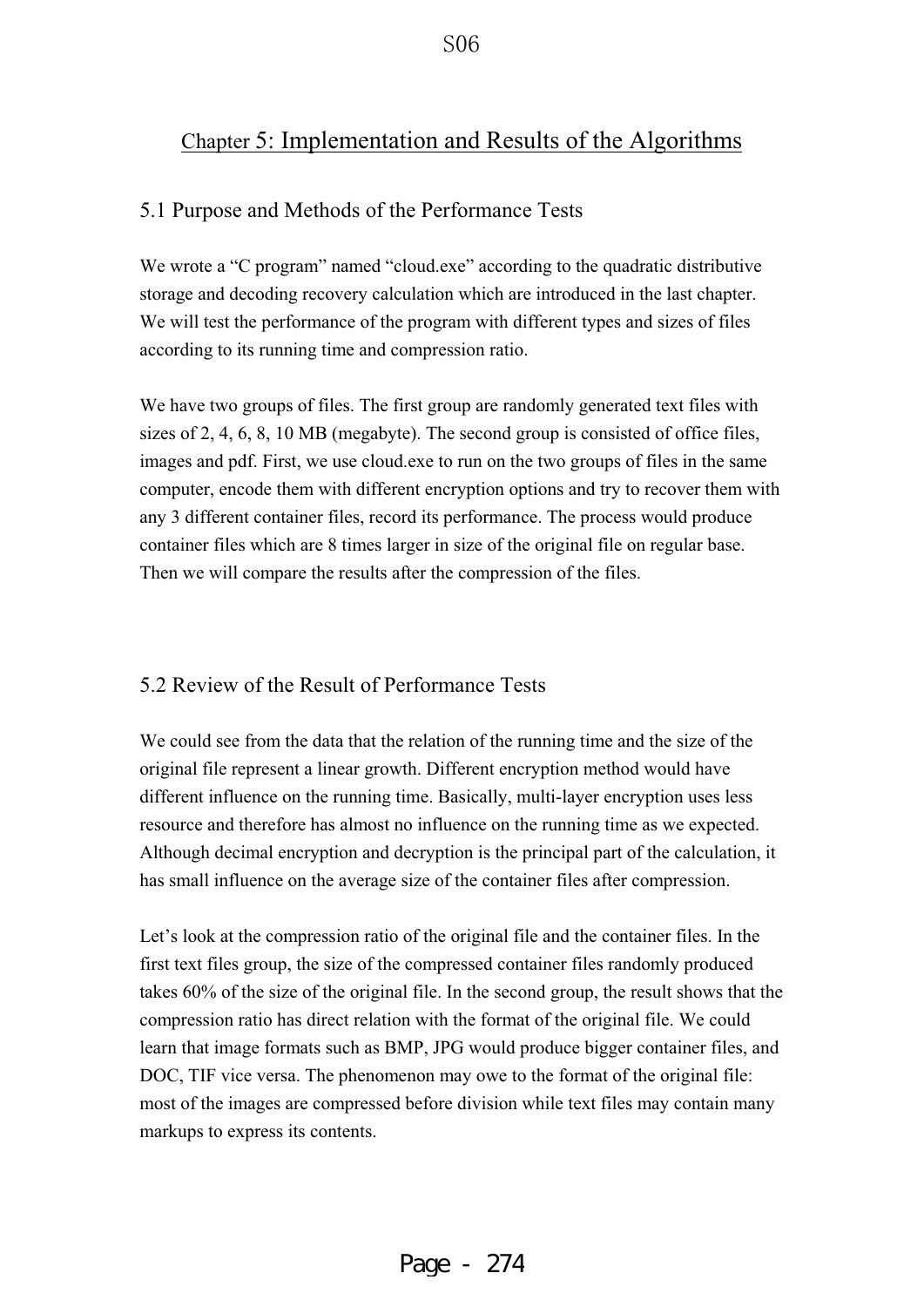In the next section, we will present the trial results with tables and line charts.

## 5.3 The trial results

For the convenience of the discussion, in this chapter, a quadratic storage method is called a type 0 storage. Type 1, type 2and type 3 refer to a type 0 storage plus multi-layer encryption, decimal encryption or mix encryption respectively.

#### 5.3.1 Speed Tests

a) Producing Containers

The following table shows the time needed for producing compressed containers of the first group for all types:

| Size of the txt file | <b>Type 0</b> | <b>Type 1</b> | <b>Type 2</b> | <b>Type 3</b> |
|----------------------|---------------|---------------|---------------|---------------|
| (MB)                 | (sec)         | (sec)         | (sec)         | (sec)         |
| 2                    | 9.136         | 8.623         | 29.997        | 29.369        |
| $\overline{4}$       | 16.153        | 15.903        | 58.931        | 58.392        |
| 6                    | 23.996        | 22.549        | 88.308        | 87.362        |
| 8                    | 37.062        | 33.596        | 118.25        | 117.533       |
| 10                   | 42.381        | 33.872        | 147.051       | 147.145       |



Figure 2: The container producing time needed for the first group and all types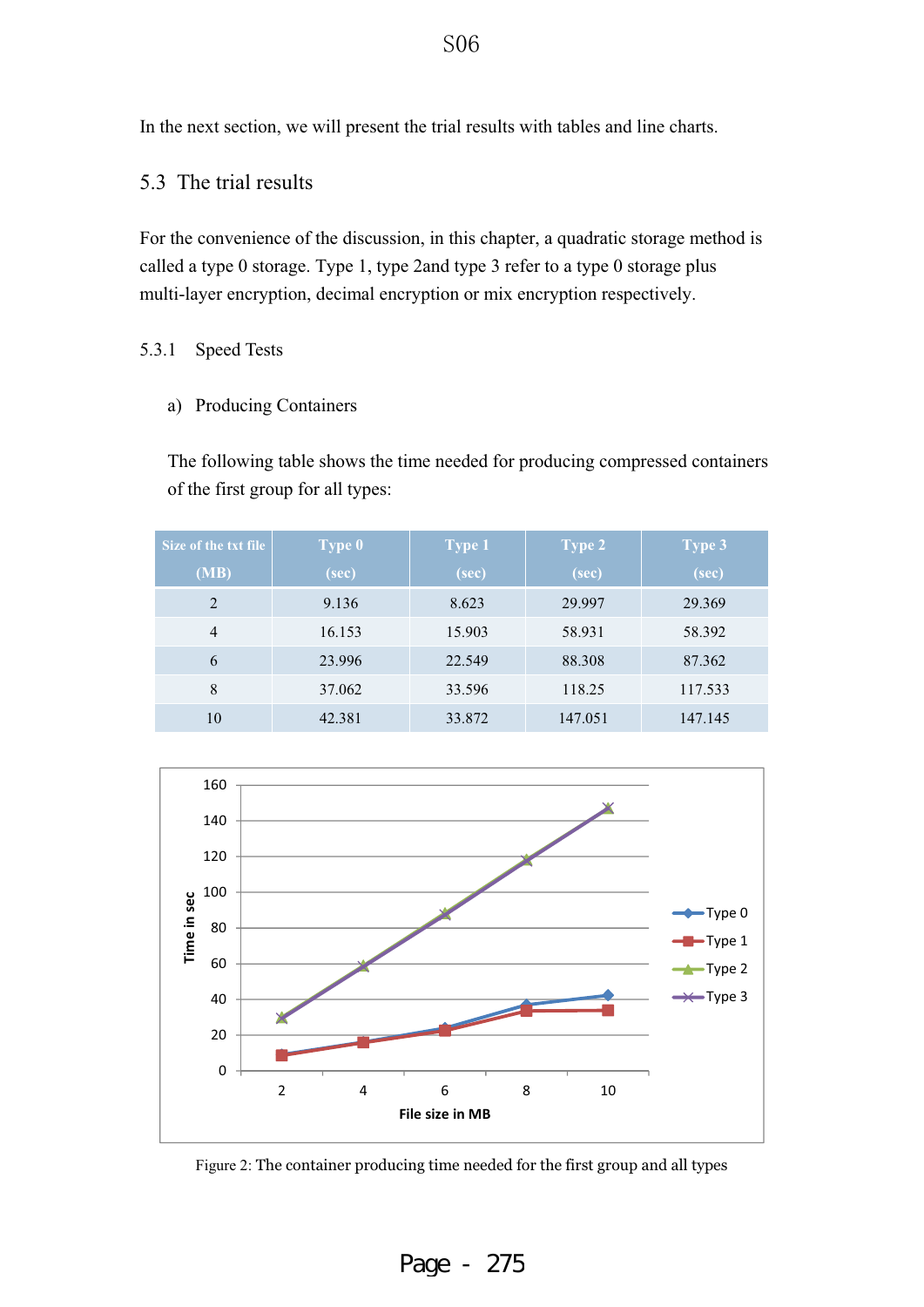## b) Recovery the Original File

The following table shows the time needed for recovering original files from their containers in a) for all type of storages :

| Size of the txt file | <b>Type 0</b> | <b>Type 1</b> | <b>Type 2</b> | <b>Type 3</b> |
|----------------------|---------------|---------------|---------------|---------------|
| (MB)                 | (sec)         | (sec)         | (sec)         | (sec)         |
| 2                    | 0.535         | 0.588         | 9.097         | 8.891         |
| $\overline{4}$       | 1.099         | 1.151         | 17.466        | 17.555        |
| 6                    | 1.553         | 1.7           | 26.23         | 26.362        |
| 8                    | 2.13          | 2.264         | 34.957        | 35.037        |
| 10                   | 2.618         | 2.829         | 43.71         | 43.708        |



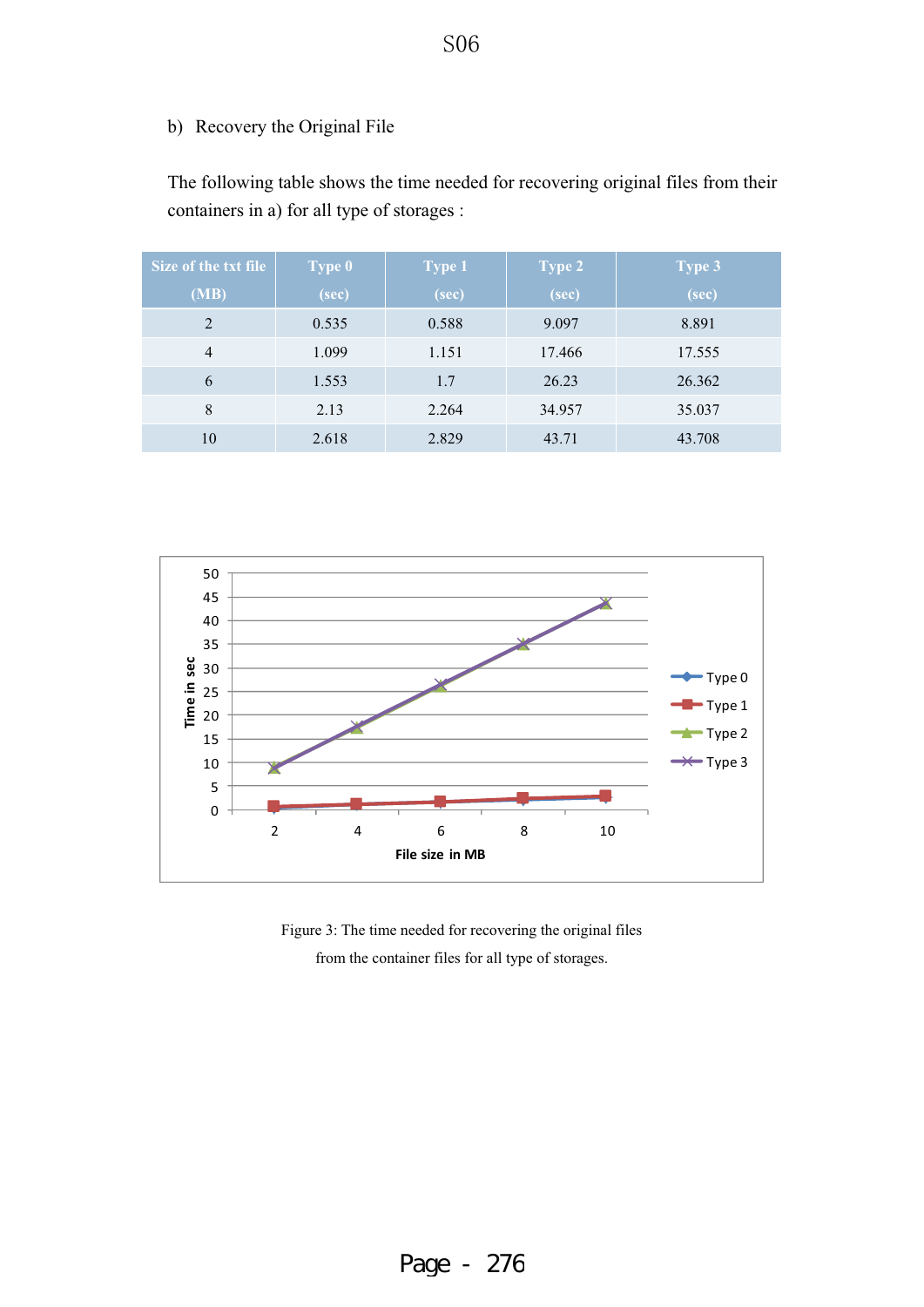### 5.3.2 Container Size Tests

a) The following table shows that average sizes of the compressed container files of the first group for all type of storages after produced :

| <b>Encryption options</b> | 2MB   | 4MB   | 6MB   | 8MB   | 10MB  |
|---------------------------|-------|-------|-------|-------|-------|
| Type $0$                  | 1,286 | 2,572 | 3,857 | 5,142 | 6.428 |
| Type 1                    | 1,282 | 2,564 | 3,844 | 5,125 | 6,407 |
| Type 2                    | 1,388 | 2,794 | 4,165 | 5,552 | 6,937 |
| Type 3                    | 1,368 | 2,731 | 4,094 | 5,458 | 6,821 |



Figure 4: The average sizes of the container files of the first group after compression.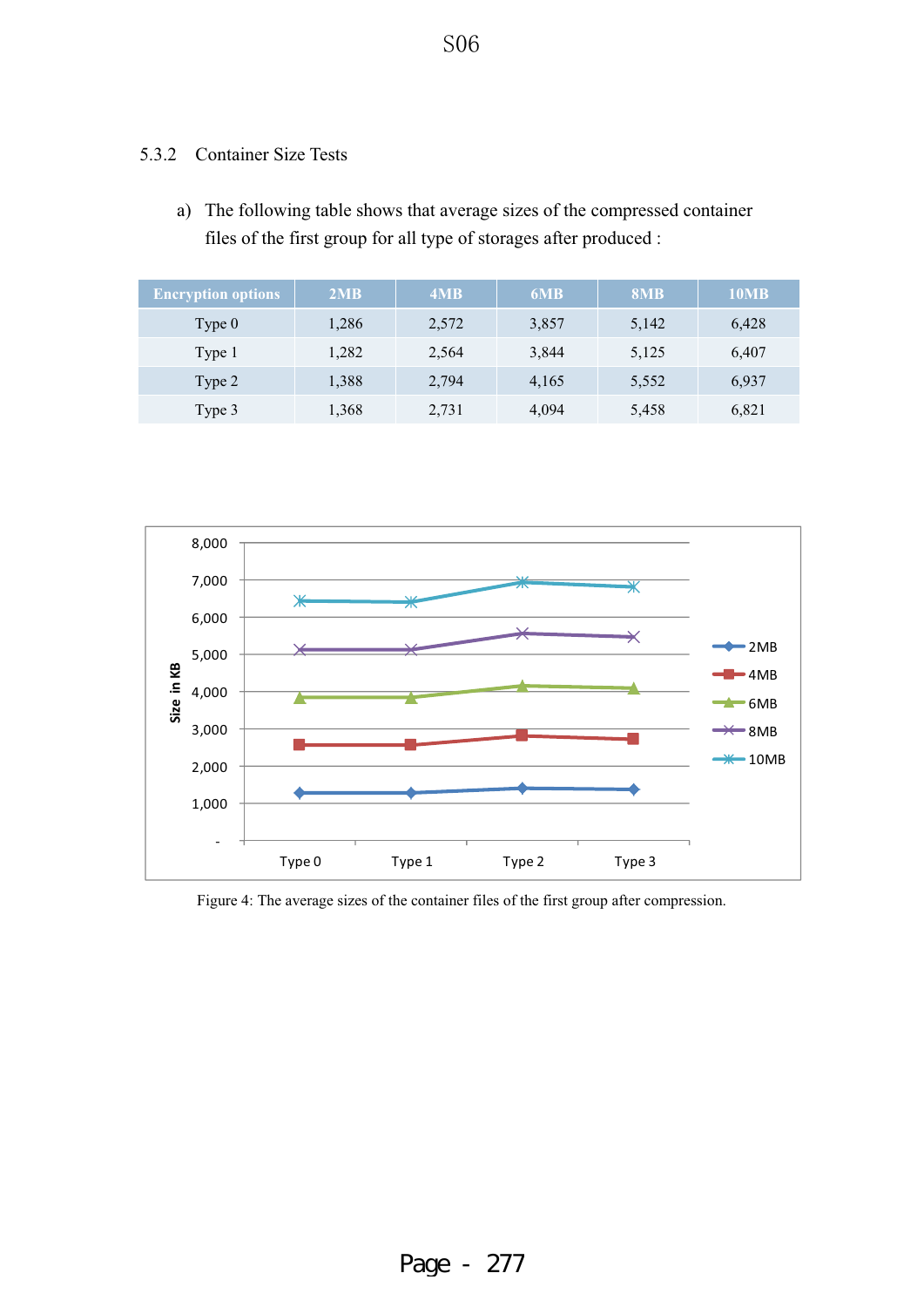b) The following table shows the ratio of the compressed container files compare to the first group original files after all type of storage.

| <b>Encryption options</b> | 2MB       | 4MB       | 6MB    | 8MB    | 10MB   |
|---------------------------|-----------|-----------|--------|--------|--------|
| Type $0$                  | 62.80%    | 62.79%    | 62.78% | 62.77% | 62.77% |
| Type 1                    | $62.60\%$ | $62.59\%$ | 62.57% | 62.57% | 62.56% |
| Type 2                    | 67.76%    | 68.22%    | 67.79% | 67.78% | 67.74% |
| Type 3                    | 66.78%    | 66.68%    | 66.64% | 66.63% | 66.62% |



Figure 5: The ratio of the size of the compressed container files compare to the first group original files for all type of storages.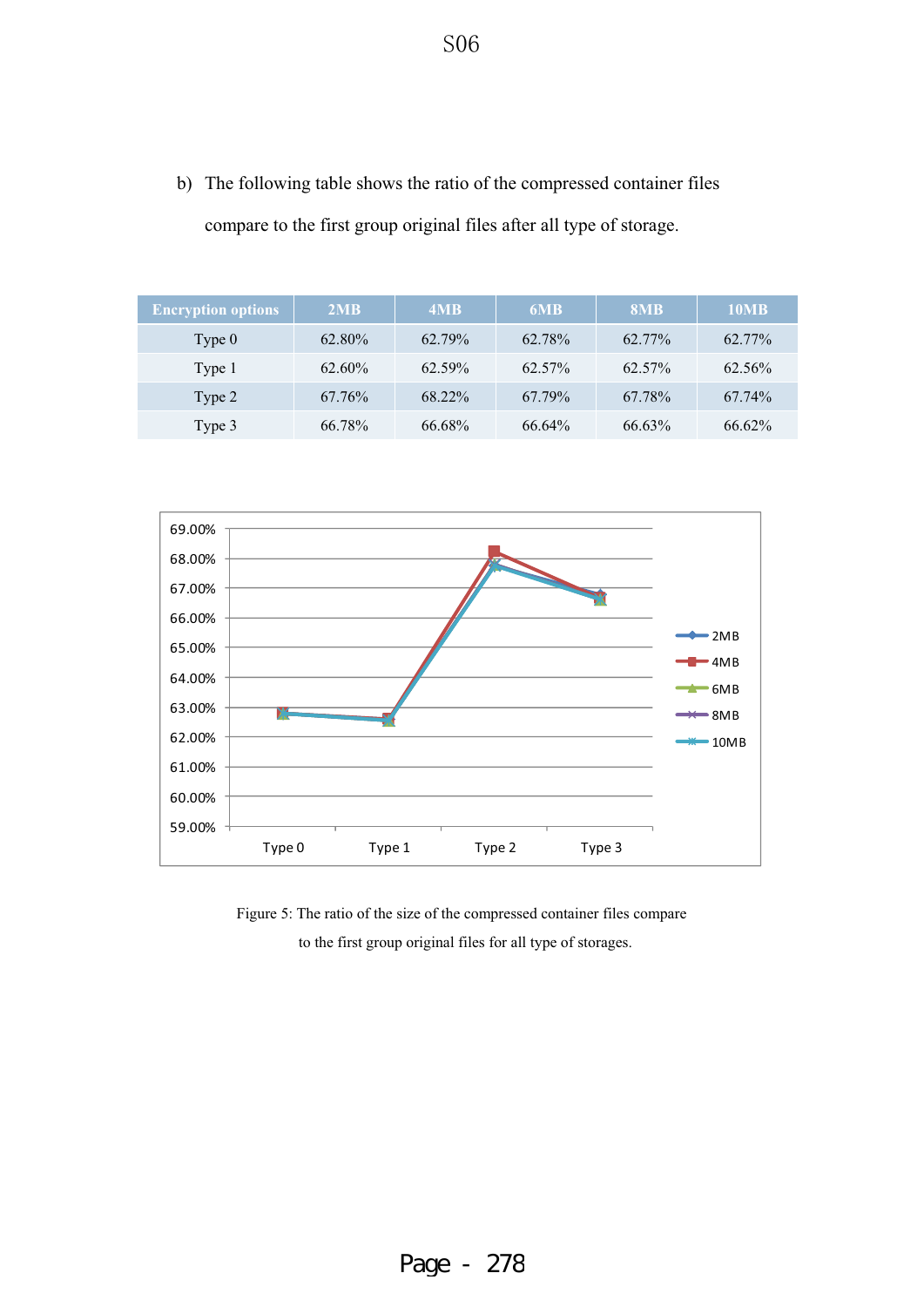S<sub>06</sub>

# 5.3. The Performance of Type 3 Storage for Various Common File Formats

| <b>Common</b> | Size of the  | <b>Time for</b> | <b>Time for</b> | <b>Average</b>    | Average size of | <b>Ratio of size of</b> |
|---------------|--------------|-----------------|-----------------|-------------------|-----------------|-------------------------|
| <b>Format</b> | original     | producing       | recovery        | size of           | containers      | compressed              |
|               | <b>files</b> | containers      | (sec)           | <b>containers</b> | <b>With</b>     | container and           |
|               | (KB)         | (sec)           |                 | (KB)              | compression     | the size of             |
|               |              |                 |                 |                   | (KB)            | original file           |
|               |              |                 |                 |                   |                 | (%)                     |
| bmp           | 788.8        | 11.306          | 3.601           | 6310.8            | 1301.4          | 164.98%                 |
| jpg           | 841.5        | 11.931          | 3.723           | 6731.7            | 1070.0          | 127.15%                 |
| png           | 852.7        | 12.379          | 3.816           | 6821.9            | 1969.5          | 230.96%                 |
| tif           | 817.4        | 11.540          | 3.616           | 6539.2            | 2113.1          | 258.52%                 |
| doc           | 986.5        | 14.049          | 4.310           | 7892.0            | 806.3           | 81.74%                  |
| xls           | 1006.0       | 14.309          | 4.332           | 8048.0            | 513.8           | 51.07%                  |
| ppt           | 826.0        | 11.866          | 3.714           | 6688.0            | 779.9           | 93.29%                  |
| pdf           | 879.8        | 12.574          | 3.948           | 7,038.7           | 785.2           | 89.25%                  |

The results are summarized in the table below: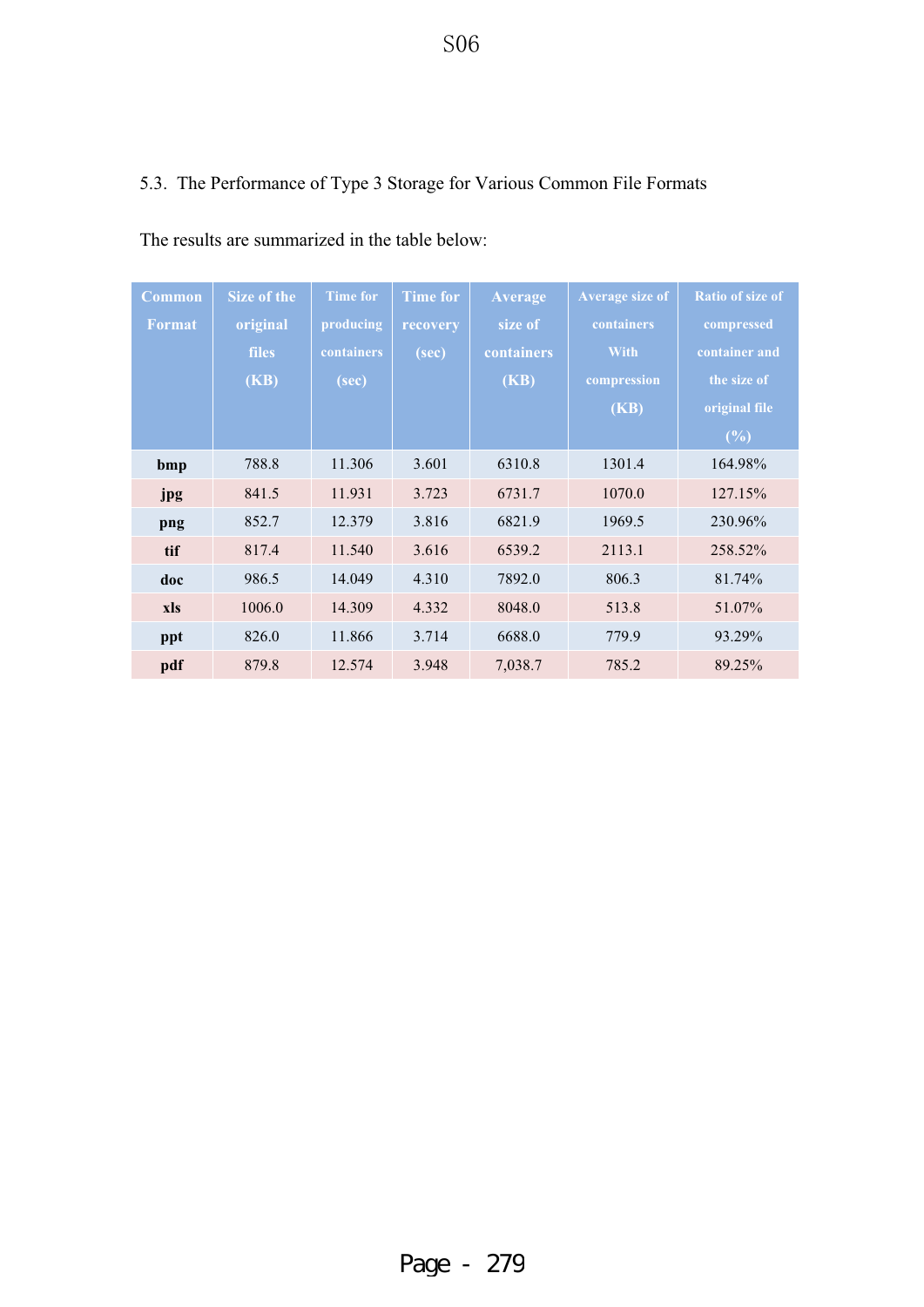## Chapter 6: Conclusion and Prospects

#### 6.1 Conclusion

This project studies the application of algebra to cloud computing, precisely, distributive storage.

On theory, first, we associate the bit pairs of a file with quadratic functions, then we use the fact "three distinct points on the plane can uniquely determine a quadratic function" to design distributive storage which enable us to divide the file into  $n \geq 3$ other different container files. In reverse, we could recover the original file by making use of any three different container files. Second, by applying permutation to design the multi-layer encryption and decimal encryption method of container files, the security of distributive storage could be improved greatly. Third, the application of the Ruffini theorem in deciding the largest degree of permutation could provide convenience in programming and practical operation, and maintain a high level of security at the same time.

In practice, we use a "C program" to develop the distributive storage system which allows swift generation of container files and recovery of original file. Moreover, the compressed container files take only 68% of the size of the original file, which benefits the transfer process on internet.

Effectively combing practice and theory, the application of algebra in cloud computing provides us a better storage method of data.

#### 6.1 Prospects

In Chapter 2, we relate the quadratic function  $f_{\alpha\beta}(x) = (x - m_1^{\alpha})(x - m_2^{\beta})$  to the byte

pair  $\alpha\beta$ . In fact,  $f_{\alpha\beta}$  could be chosen different kind of function other quadratic

polynomial as long as we could find that  $x_0$  could satisfy the condition that  $f_{00}(x_0)$ ,  $f_{01}(x_0)$ ,  $f_{10}(x_0)$  and  $f_{11}(x_0)$  are different. As a result, the relative container files could be more complex and diversified. In addition, Let  $x_0 = 0$  and let byte pair  $\alpha\beta$  correspond to  $f_{\alpha\beta}(\sin x)$  where  $x \in [0, \pi/2]$ . Therefore, we can also obtain the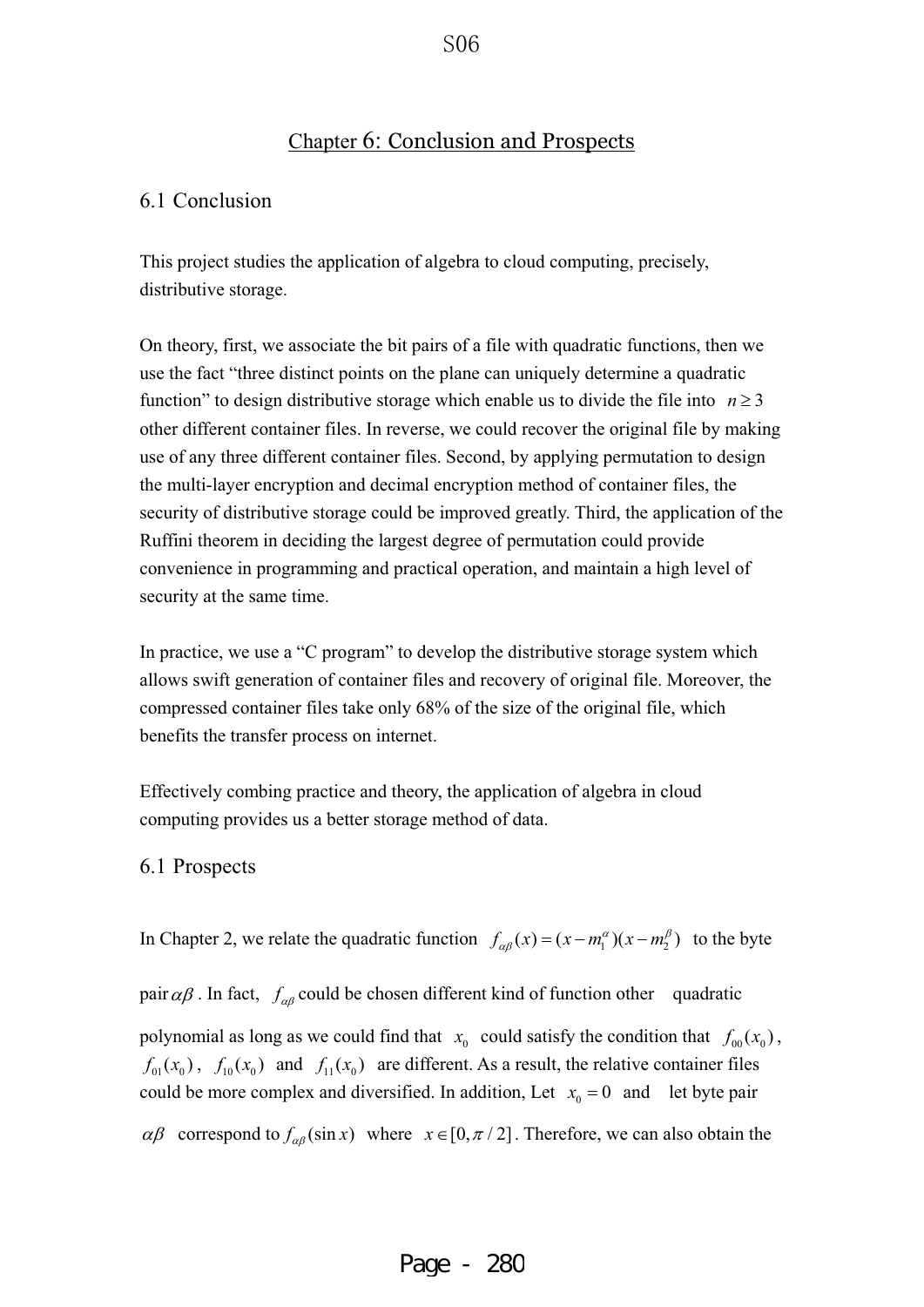similar distributive storage and encryption methods. However,  $f_{\alpha\beta}(\sin x)$  is not a polynomial function.

In practice, both the distributive storage and encryption and decryption method are highly parallel. We could make use of the MPI protocol [7] to develop a cloud program which support parallel operation in order to increase the operation speed and reduce the running time. Generally, a double blade server in a computing cloud contains 25 CPUs, therefore shorten the operation time by 25 times.

Finally, we hope that there will be further development of this project both on theory design and practical operation.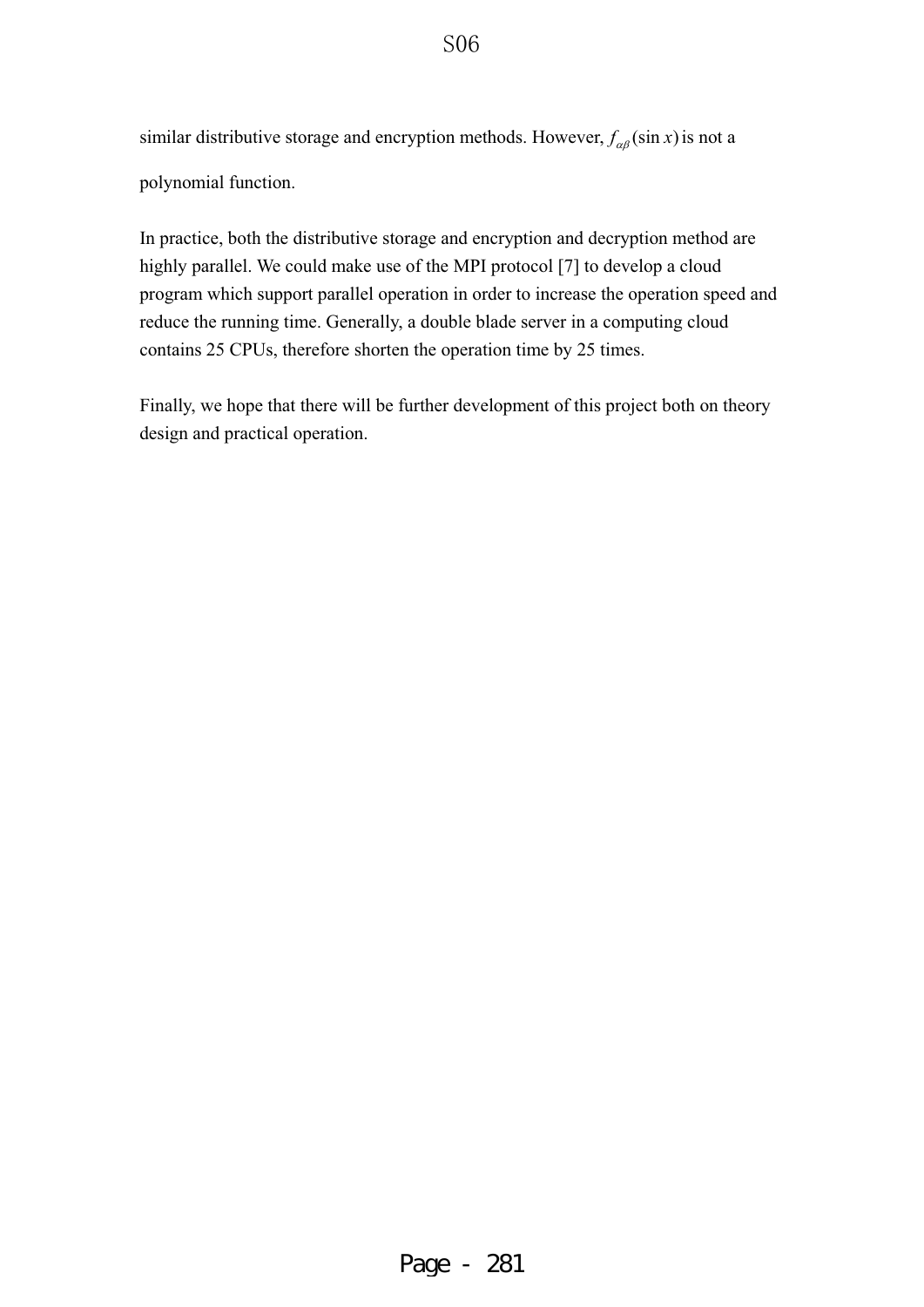# Reference

- 1. Toffler, A. *"The third wave."* Bantam Books, 1989.
- 2. Mather, T., Kumaraswamy, S.and Latif, S. *"Cloud Security and Privacy:An Enterprise Perspective on Risks and Compliance."* O' Reilly Media, 2009.
- 3. Fine, H. B. " A College Algebra." Ginn & company, 1904.
- 4. Hildebrand, F. B. *"Introduction to Numerical Analysis."* New York: McGraw-Hill, 1956.
- 5. Gallian, J. *"Contemporary Abstract Algebra."* Brooks Cole, 6 edition, 2004.
- 6. Gardner, M. *"Codes, Ciphers and Secret Writing (Dover Children's Activity Books)."* Dover Publications, 1984.
- 7. Message Passing Interface (MPI), http://en.wikipedia.org/wiki/Message\_Passing\_Interface. (last modified on 28 July 2012)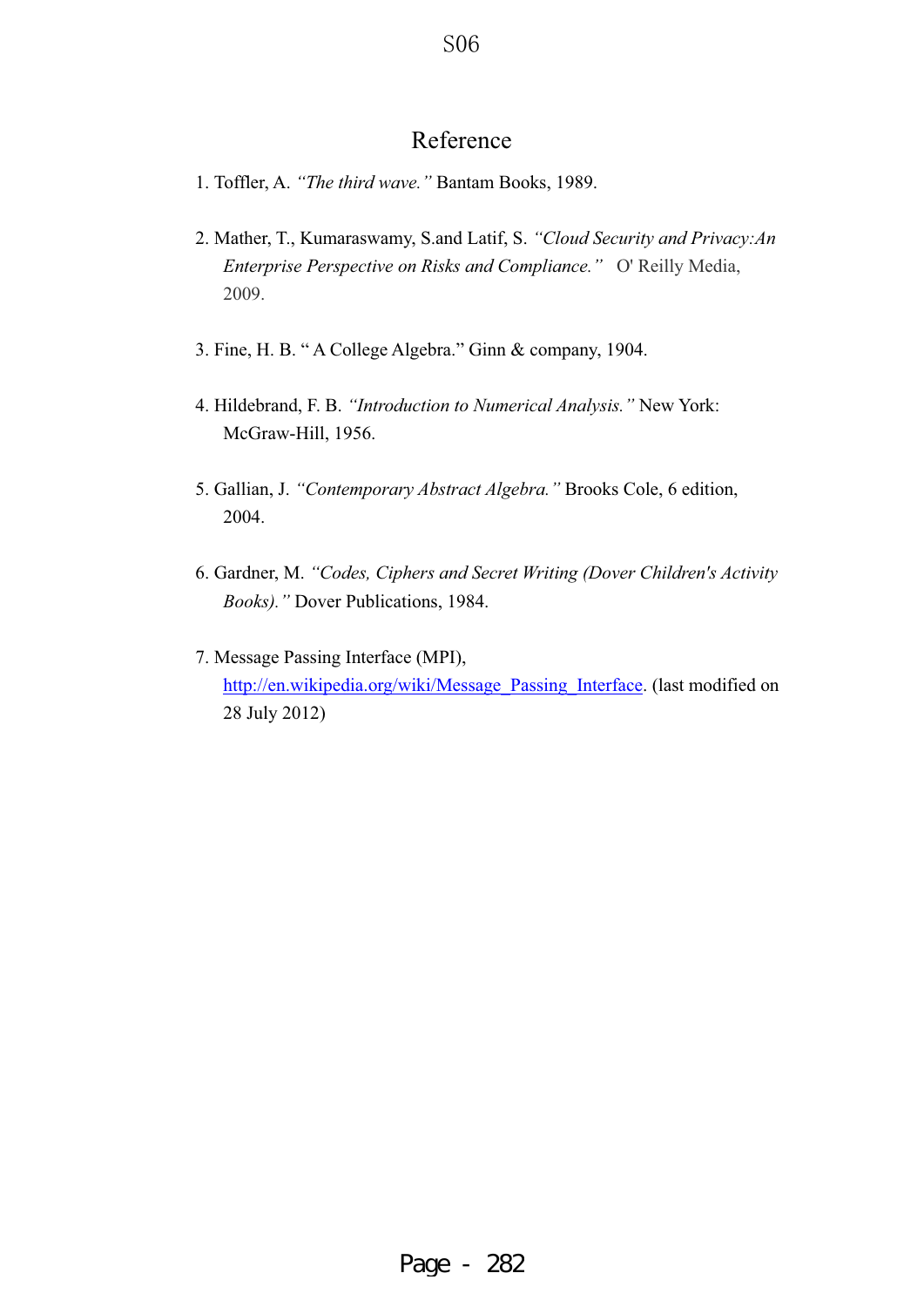S<sub>06</sub>

# TAN CHIH WEI

Gender: Female Date of birth: 27 September 1996 Education: Pui Ching Middle School, Macau (Senior 2)



| Year | <b>Contest/Activity</b>                  | Organizer             | Achievement              | <b>Remarks</b> |
|------|------------------------------------------|-----------------------|--------------------------|----------------|
| 2012 | <b>Outstanding Student Award</b>         | Pui Ching Middle      | Prize winner             |                |
|      |                                          | School, Macau         |                          |                |
| 2012 | Scholarship sponsored by $\frac{dy}{dx}$ | Pui Ching Middle      | Prize winner             |                |
|      | 仕豪(鄭仕豪獎學金)                               | School, Macau         |                          |                |
| 2012 | Intel International Science and          | Society for Science & | Finalist                 | International  |
|      | <b>Engineering Fair</b>                  | the Public (SSP)      |                          | contest        |
| 2011 | The 26 <sup>th</sup> China Adolescents   | China Association for | Champion selected        | National       |
|      | Science and Technology                   | Science and           | by Chairperson of        | contest        |
|      | <b>Innovation Contest</b>                | Technology 和 the      | the People's             |                |
|      |                                          | People's              | Government of            |                |
|      |                                          | Government of         | Inner Mongolia           |                |
|      |                                          | Inner Mongolia        | Region                   |                |
|      |                                          | Region                |                          |                |
| 2011 | <b>Outstanding Student Award</b>         | Pui Ching Middle      | Prize winner             |                |
|      |                                          | School, Macau         |                          |                |
| 2010 | Macau's Top 10 Outstanding               | Young Men's Christian | Prize winner             |                |
|      | <b>Teenager Competition</b>              | Association of Macau  |                          |                |
|      |                                          |                       |                          |                |
| 2010 | The 8 <sup>th</sup> Chinese Adolescents  | China Youth Academy   | Winner                   | National       |
|      | <b>Mathematical Forum</b>                | of Sciences           |                          | contest        |
| 2010 | The 5 <sup>th</sup> Writing Contest for  | Macao Youth           | <b>Outstanding Award</b> | Selected as    |
|      | High School Students in                  | Federation            |                          | Macau          |
|      | China(Macau)                             |                       |                          | representativ  |
|      |                                          |                       |                          | e              |
| 2010 | St. Pius X School of Music               | Académia de Musica    | Prize winner             | Only one       |
|      | Scholarship                              | de S. Pius X          | (senior level)           | winner at      |
|      |                                          |                       |                          | each stage     |

# AWARDS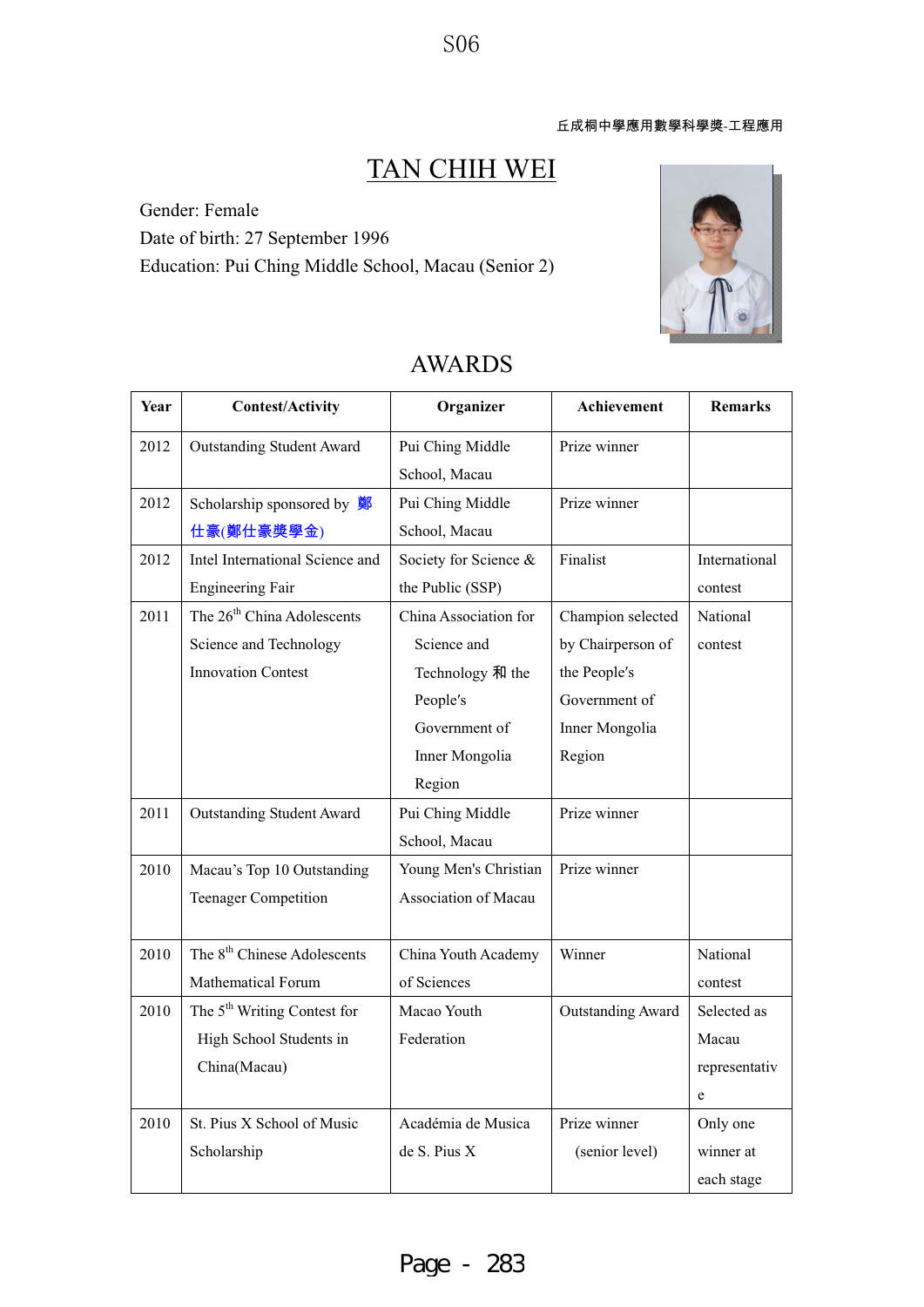| 2009 | The 27th Macao Young         | Cultural Affairs        | $1st$ runner up | Open        |
|------|------------------------------|-------------------------|-----------------|-------------|
|      | Musicians Competition-piano  | Bureau                  |                 | championshi |
|      | duet (junior level)          |                         |                 | p           |
| 2007 | "World Heritage and          | <b>Chinese National</b> | Winner          | National    |
|      | Me"School Writing Contest in | Commission for          |                 | contest     |
|      | China                        | UNESCO                  |                 |             |

## Works

### Tan, C.W., & 曾學為. (2012). Application of Principia Mathematica to Electronic access

control system. *China Science Techonology Education*,2, 26-28.

## Membership

1. 2012- member of Society for Science & the Public (SSP)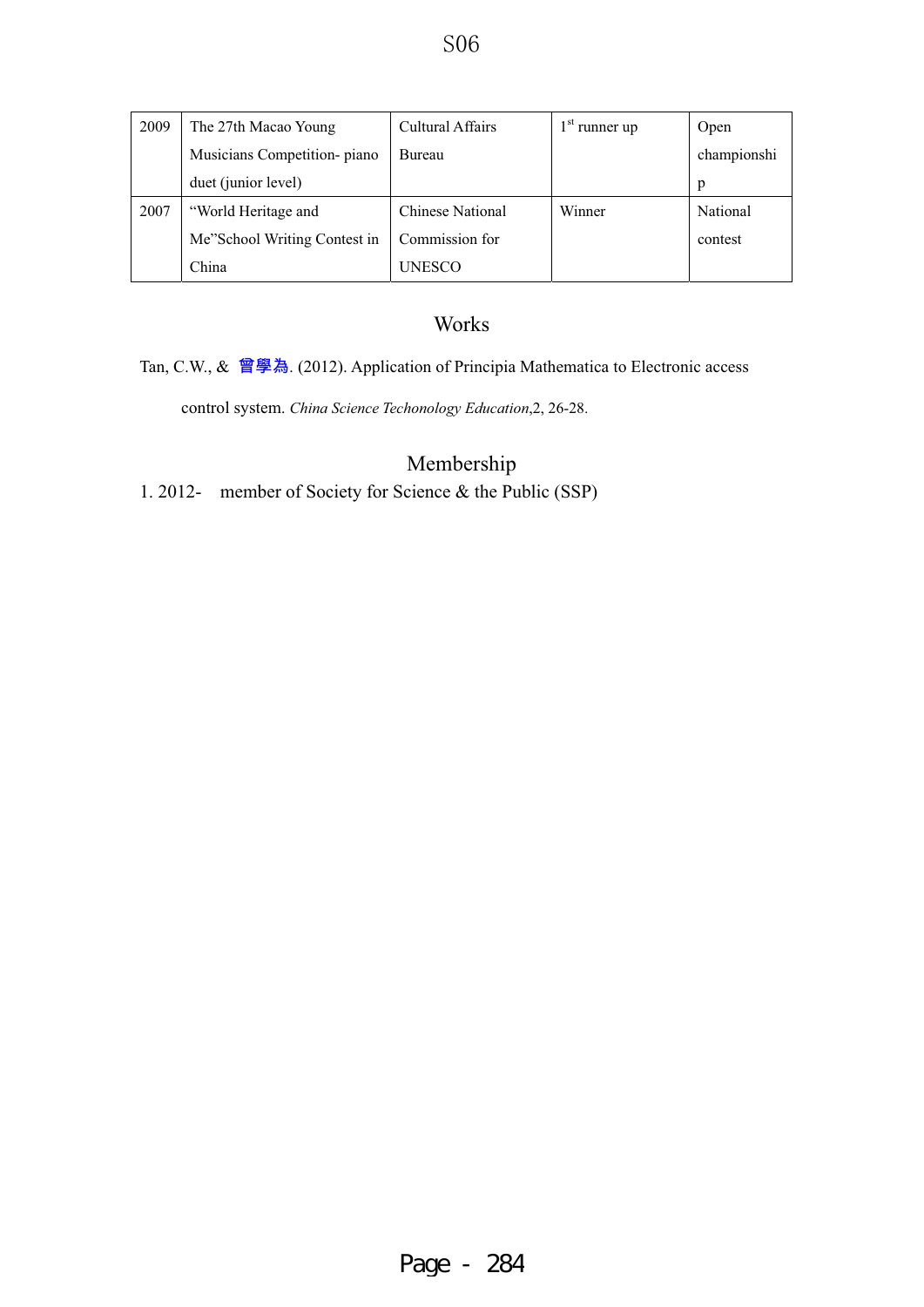S<sub>06</sub>

丘成桐中学应用数学科学奖-工程应用

# 履历表

### 姓名:谭知微

性别:女

出生日期: 1996/09/27

### 就读:澳门培正中学-高中二年级

| 年份   | 比赛/奖励名称        | 颁发机构                  | 所获奖励名次   | 备注    |
|------|----------------|-----------------------|----------|-------|
| 2012 | 红蓝之光           | 澳门培正中学                | 得奖者      |       |
| 2012 | 郑仕豪奖学金         | 澳门培正中学                | 得奖者      |       |
| 2012 | Intel 国际科学与工程赛 | Society for Science & | Finalist | 国际大赛  |
|      |                | the Public (SSP)      |          |       |
| 2011 | 第26届年全国青少年科技创  | 中国科协和内蒙古自             | 内蒙古自治区主  | 全国奖项  |
|      | 新大赛            | 治区人民政府                | 席奖和一等金奖  |       |
| 2011 | 红蓝之光           | 澳门培正中学                | 得奖者      |       |
| 2010 | 首届澳门十大杰出少年选举   | 澳门基督教青年会              | 十大杰出少年   |       |
| 2010 | 第八届走进美妙的数学花园-  | 中国少年科学院               | 一等一名金奖   | 全国奖项  |
|      | 中国青少年数学论坛      |                       |          |       |
| 2010 | 第五届中国中学生作文比赛-  | 澳门青年联合会               | 优异奖      | 获选澳区代 |
|      | 澳区比赛           |                       |          | 表     |
| 2010 | 圣庇护十世音乐院奖学金    | 圣庇护十世音乐院              | 高阶组得奖者   | 各阶选一人 |
|      |                |                       |          | 得奖    |
| 2009 | 第27届澳门青年音乐比赛-  | 澳门文化局                 | 第二名      | 公开赛奖项 |
|      | 钢琴四手联弹初级       |                       |          |       |
| 2007 | "我与世界遗产"中国校际作  | 中国联合国教科文组             | 一等奖      | 全国奖项  |
|      | 文征集活动          | 织全国委员会                |          |       |

## 所获奖项

著作

1. 谭知微 曾学为, ""众妙之门"——数学原理在电子门禁系统上的应用",《中国科技教